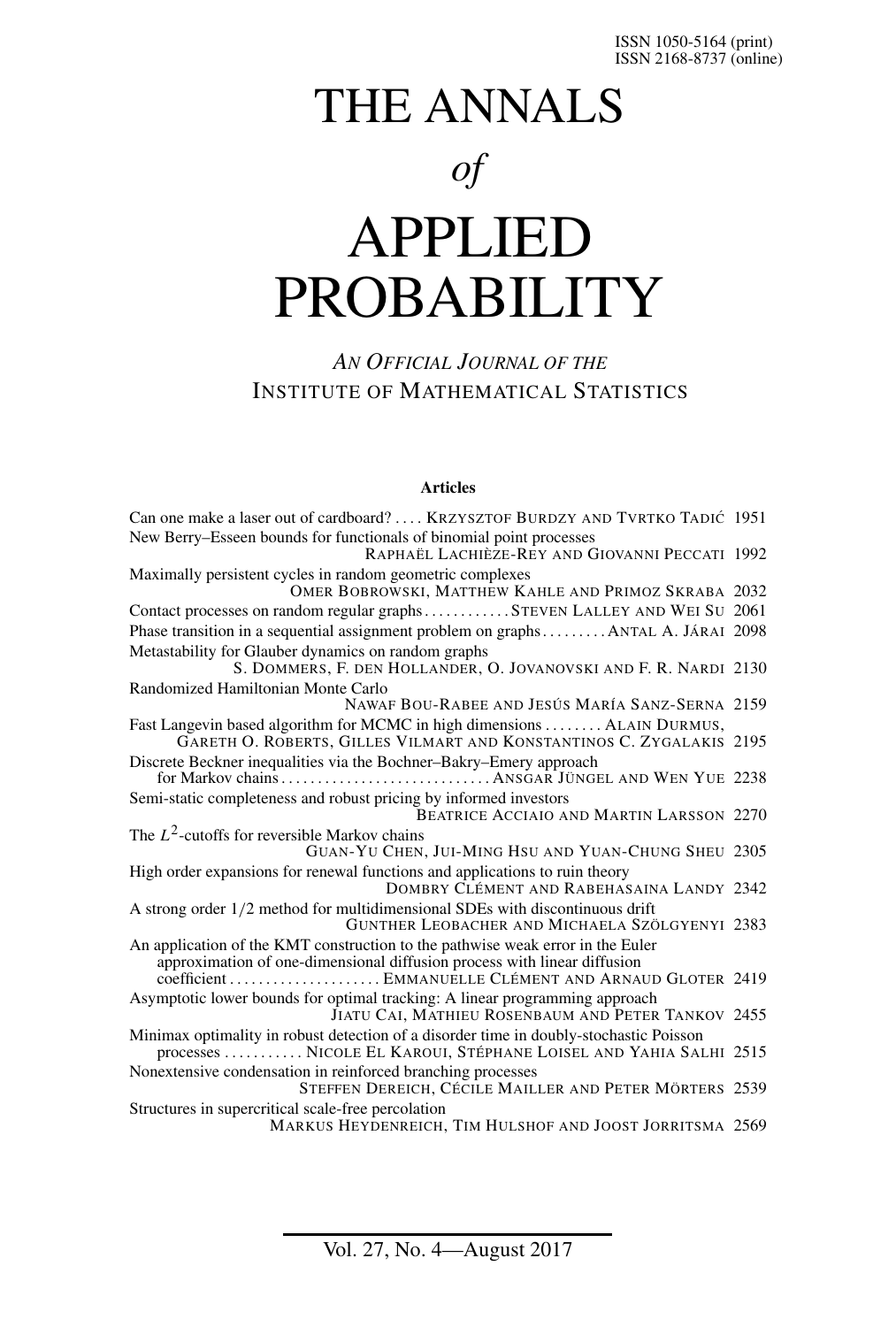# <span id="page-1-0"></span>**CAN ONE MAKE A LASER OUT OF CARDBOARD?**

BY KRZYSZTOF BURDZY<sup>1,\*</sup> AND TVRTKO TADIĆ<sup>2,†</sup>

*University of Washington*∗*, Microsoft Corporation*† *and University of Zagreb*†

We consider two-dimensional and three-dimensional semi-infinite tubes made of "Lambertian" material, so that the distribution of the direction of a reflected light ray has the density proportional to the cosine of the angle with the normal vector. If the light source is far away from the opening of the tube then the exiting rays are (approximately) collimated in two dimensions but are not collimated in three dimensions. An observer looking into the threedimensional tube will see "infinitely bright" spot at the center of vision. In other words, in three dimensions, the light brightness grows to infinity near the center as the light source moves away.

- [1] ANGEL, O., BURDZY, K. and SHEFFIELD, S. (2013). Deterministic approximations of random reflectors. *Trans*. *Amer*. *Math*. *Soc*. **365** 6367–6383. [MR3105755](http://www.ams.org/mathscinet-getitem?mr=3105755)
- [2] ASMUSSEN, S. (1998). A probabilistic look at the Wiener–Hopf equation. *SIAM Rev*. **40** 189– 201. [MR1624253](http://www.ams.org/mathscinet-getitem?mr=1624253)
- [3] BINGHAM, N. H., GOLDIE, C. M. and TEUGELS, J. L. (1987). *Regular Variation*. *Encyclopedia of Mathematics and Its Applications* **27**. Cambridge Univ. Press, Cambridge. [MR0898871](http://www.ams.org/mathscinet-getitem?mr=0898871)
- [4] CHOW, Y. S. (1986). On moments of ladder height variables. *Adv*. *in Appl*. *Math*. **7** 46–54. [MR0834219](http://www.ams.org/mathscinet-getitem?mr=0834219)
- [5] COMETS, F., POPOV, S., SCHÜTZ, G. M. and VACHKOVSKAIA, M. (2009). Billiards in a general domain with random reflections. *Arch*. *Ration*. *Mech*. *Anal*. **191** 497–537.
- [6] COMETS, F., POPOV, S., SCHÜTZ, G. M. and VACHKOVSKAIA, M. (2010). Knudsen gas in a finite random tube: Transport diffusion and first passage properties. *J*. *Stat*. *Phys*. **140** 948–984.
- [7] COMETS, F., POPOV, S., SCHÜTZ, G. M. and VACHKOVSKAIA, M. (2010). Quenched invariance principle for the Knudsen stochastic billiard in a random tube. *Ann*. *Probab*. **38** 1019–1061. [MR2674993](http://www.ams.org/mathscinet-getitem?mr=2674993)
- [8] DONEY, R. A. (1980). Moments of ladder heights in random walks. *J*. *Appl*. *Probab*. **17** 248– 252. [MR0557453](http://www.ams.org/mathscinet-getitem?mr=0557453)
- [9] DURRETT, R. (2010). *Probability*: *Theory and Examples*, 4th ed. Cambridge Univ. Press, Cambridge.
- [10] ERICKSON, K. B. (1970). Strong renewal theorems with infinite mean. *Trans*. *Amer*. *Math*. *Soc*. **151** 263–291. [MR0268976](http://www.ams.org/mathscinet-getitem?mr=0268976)
- [11] EVANS, S. N. (2001). Stochastic billiards on general tables. *Ann*. *Appl*. *Probab*. **11** 419–437.
- [12] KYPRIANOU, A. E. (2006). *Introductory Lectures on Fluctuations of Lévy Processes with Applications*. Springer, Berlin. [MR2250061](http://www.ams.org/mathscinet-getitem?mr=2250061)

*[MSC2010 subject classifications.](http://www.ams.org/mathscinet/msc/msc2010.html)* 60G50, 60K05, 37D50, 37H99.

*Key words and phrases.* Random reflections, stopped random walks, Wiener–Hopf equation, undershoot, overshoot.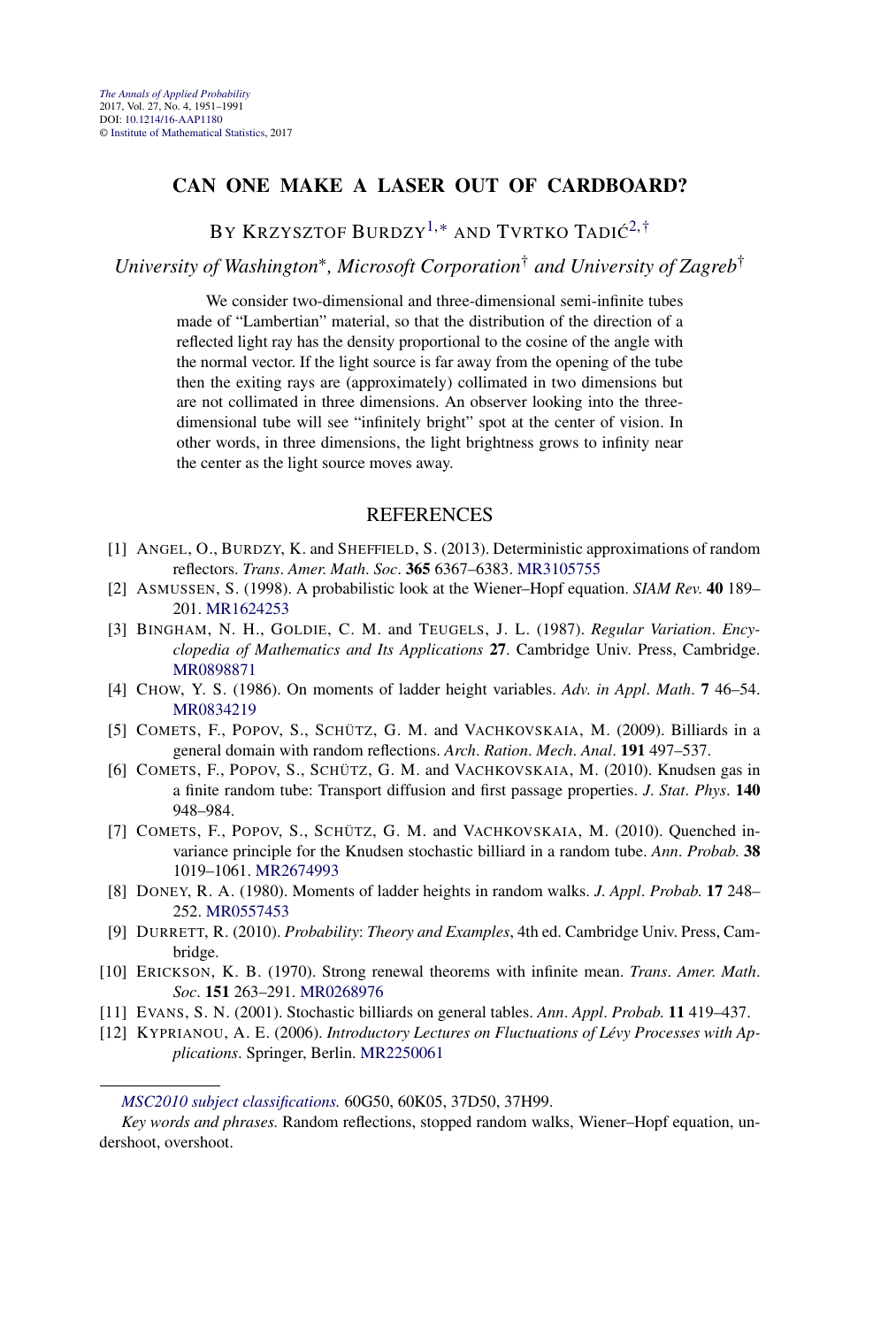- [13] LAPIDUS, M. L. and NIEMEYER, R. G. (2010). Towards the Koch snowflake fractal billiard: Computer experiments and mathematical conjectures. In *Gems in Experimental Mathematics*. *Contemp*. *Math*. **517** 231–263. Amer. Math. Soc., Providence, RI.
- [14] LAPIDUS, M. L. and NIEMEYER, R. G. (2013). The current state of fractal billiards. In *Fractal Geometry and Dynamical Systems in Pure and Applied Mathematics*. *II*. *Fractals in Applied Mathematics*. *Contemp*. *Math*. **601** 251–288. Amer. Math. Soc., Providence, RI. [MR3203866](http://www.ams.org/mathscinet-getitem?mr=3203866)
- [15] LAPIDUS, M. L. and NIEMEYER, R. G. (2013). Sequences of compatible periodic hybrid orbits of prefractal Koch snowflake billiards. *Discrete Contin*. *Dyn*. *Syst*. **33** 3719–3740. [MR3021377](http://www.ams.org/mathscinet-getitem?mr=3021377)
- [16] MIKOSCH, T. (1999). Regular variation, subexponentiality and their applications in probability theory. Lecture notes. [Online; accessed May 2015]. Available at [http://www.math.ku.dk/](http://www.math.ku.dk/~mikosch/Preprint/Eurandom/) [~mikosch/Preprint/Eurandom/](http://www.math.ku.dk/~mikosch/Preprint/Eurandom/).
- [17] OBŁÓJ, J. (2004). The Skorokhod embedding problem and its offspring. *Probab*. *Surv*. **1** 321– 390. [MR2068476](http://www.ams.org/mathscinet-getitem?mr=2068476)
- [18] ROGOZIN, B. A. (1971). Distribution of the first laddar moment and height, and fluctuations of a random walk. *Teor*. *Verojatnost*. *i Primenen*. **16** 539–613. [MR0290473](http://www.ams.org/mathscinet-getitem?mr=0290473)
- [19] SPITZER, F. (1957). The Wiener–Hopf equation whose kernel is a probability density. *Duke Math*. *J*. **24** 327–343. [MR0090917](http://www.ams.org/mathscinet-getitem?mr=0090917)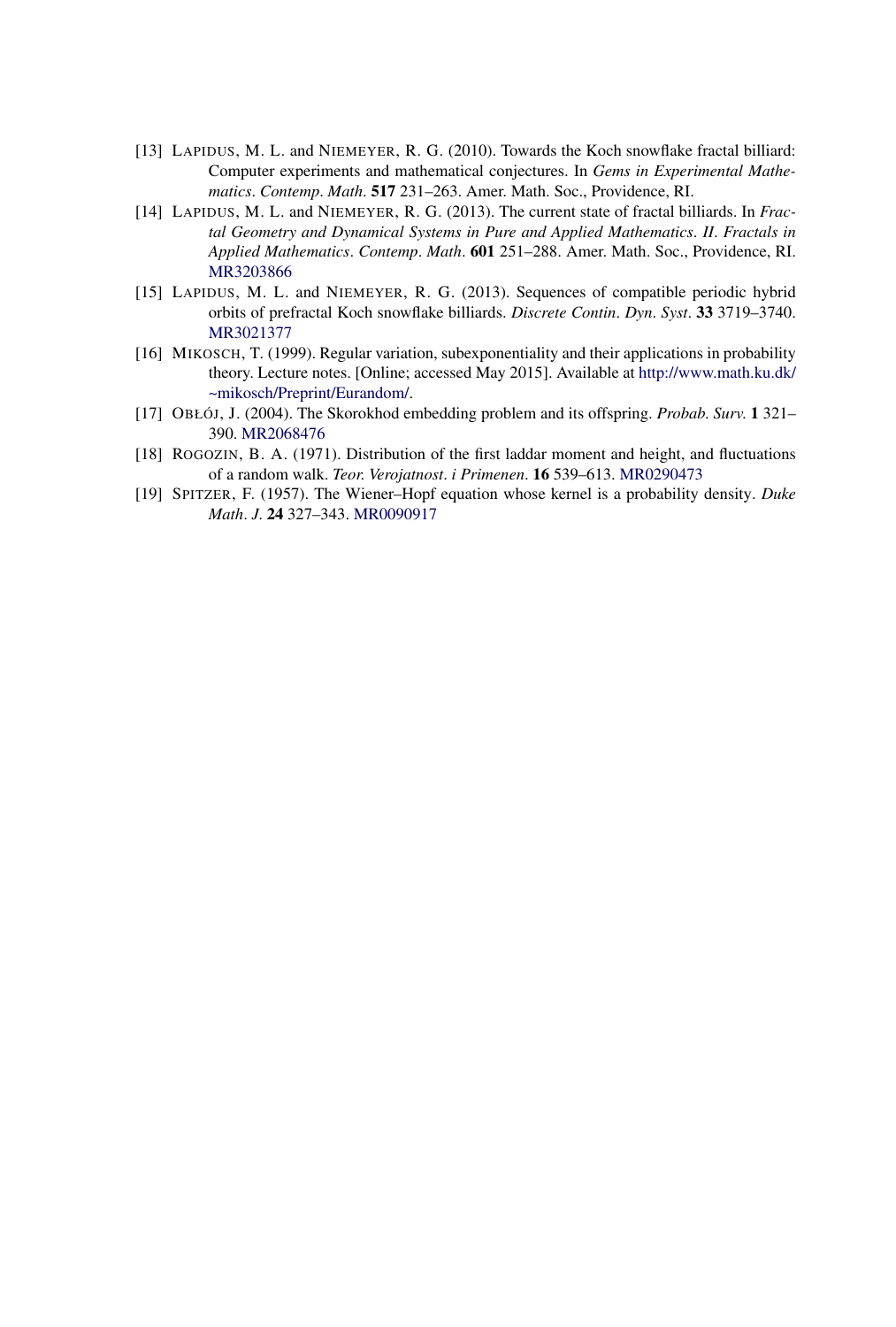# **NEW BERRY–ESSEEN BOUNDS FOR FUNCTIONALS OF BINOMIAL POINT PROCESSES**

BY RAPHAËL LACHIÈZE-REY<sup>\*</sup> AND GIOVANNI PECCATI<sup>1[,†](#page-1-0)</sup>

## *Université Paris Descartes, Sorbonne Paris Cité*<sup>∗</sup> *and Université de Luxembourg*†

We obtain explicit Berry–Esseen bounds in the Kolmogorov distance for the normal approximation of nonlinear functionals of vectors of independent random variables. Our results are based on the use of Stein's method and of random difference operators, and generalise the bounds obtained by Chatterjee (2008), concerning normal approximations in the Wasserstein distance. In order to obtain lower bounds for variances, we also revisit the classical Hoeffding decompositions, for which we provide a new proof and a new representation. Several applications are discussed in detail: in particular, new Berry–Esseen bounds are obtained for set approximations with random tessellations, as well as for functionals of coverage processes.

- [1] BOUCHERON, S., LUGOSI, G. and MASSART, P. (2013). *Concentration Inequalities*: *A Nonasymptotic Theory of Independence*. Oxford Univ. Press, Oxford. [MR3185193](http://www.ams.org/mathscinet-getitem?mr=3185193)
- [2] BOURGUIN, S. and PECCATI, G. (2016). Stein and Chen–Stein methods and Malliavin calculus on the Poisson space. In *Stochastic Analysis for Poisson Point Processes*: *Malliavin Calculus*, *Wiener–Itô Chaos Expansions and Stochastic Geometry*. Springer, Berlin.
- [3] CALKA, P. and CHENAVIER, N. (2014). Extreme values for characteristic radii of a Poisson-Voronoi tessellation. *Extremes* **17** 359–385. [MR3252817](http://www.ams.org/mathscinet-getitem?mr=3252817)
- [4] CHATTERJEE, S. (2008). A new method of normal approximation. *Ann*. *Probab*. **36** 1584– 1610. [MR2435859](http://www.ams.org/mathscinet-getitem?mr=2435859)
- [5] CHATTERJEE, S. (2014). *Superconcentration and Related Topics*. Springer, Cham. [MR3157205](http://www.ams.org/mathscinet-getitem?mr=3157205)
- [6] CHEN, L. H. Y., GOLDSTEIN, L. and SHAO, Q. M. (2011). *Normal Approximation by Stein's Method*. Springer, Heidelberg. [MR2732624](http://www.ams.org/mathscinet-getitem?mr=2732624)
- [7] CUEVAS, A., FRAIMAN, R. and RODRÍGUEZ-CASAL, A. (2007). A nonparametric approach to the estimation of lengths and surface areas. *Ann*. *Statist*. **35** 1031–1051. [MR2341697](http://www.ams.org/mathscinet-getitem?mr=2341697)
- [8] EICHELSBACHER, P. and THÄLE, C. (2014). New Berry–Esseen bounds for non-linear functionals of Poisson random measures. *Electron*. *J*. *Probab*. **19** no. 102, 25. [MR3275854](http://www.ams.org/mathscinet-getitem?mr=3275854)
- [9] EINMAHL, J. H. J. and KHMALADZE, E. V. (2001). The two-sample problem in R*<sup>m</sup>* and measure-valued martingales. In *State of the Art in Probability and Statistics* (*Leiden*, 1999). *Institute of Mathematical Statistics Lecture Notes—Monograph Series* **36** 434– 463. IMS, Beachwood, OH. [MR1836574](http://www.ams.org/mathscinet-getitem?mr=1836574)
- [10] FEDERER, H. (1959). Curvature measures. *Trans*. *Amer*. *Math*. *Soc*. **93** 418–491. [MR0110078](http://www.ams.org/mathscinet-getitem?mr=0110078)
- [11] GLORIA, A. and NOLEN, J. (2015). A quantitative central limit theorem for the effective conductance on the discrete torus. *Comm*. *Pure Appl*. *Math*. DOI[:10.1002/cpa.21614](http://dx.doi.org/10.1002/cpa.21614).

*[MSC2010 subject classifications.](http://www.ams.org/mathscinet/msc/msc2010.html)* Primary 60F05, 60K35; secondary 60D05.

*Key words and phrases.* Berry–Esseen bounds, binomial processes, covering processes, random tessellations, stochastic geometry, Stein's method.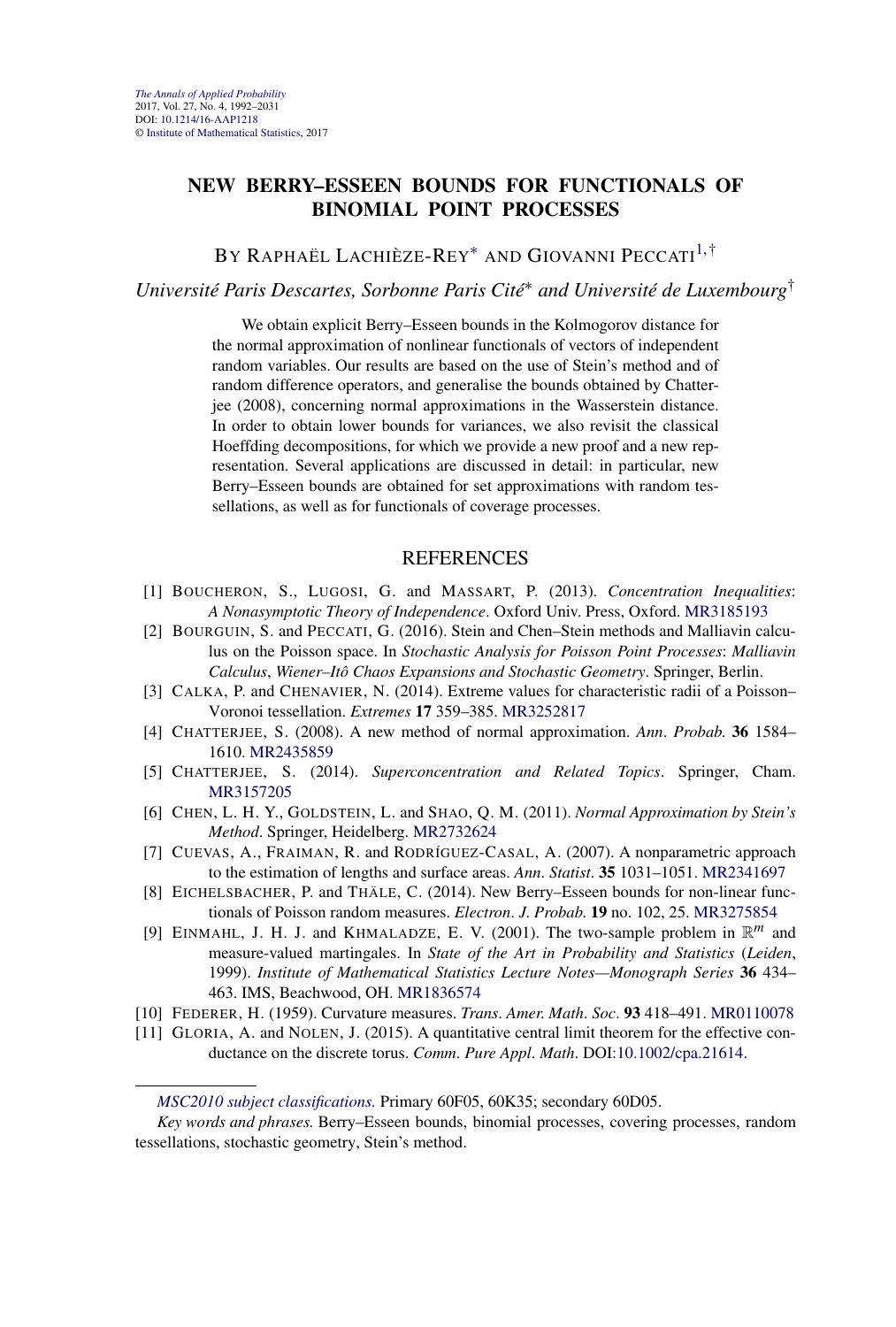- [12] GOLDSTEIN, L. and PENROSE, M. D. (2010). Normal approximation for coverage models over binomial point processes. *Ann*. *Appl*. *Probab*. **20** 696–721. [MR2650046](http://www.ams.org/mathscinet-getitem?mr=2650046)
- [13] GONG, R., HOUDRÉ, C. and ISLAK, Ü. (2015). A central limit theorem for the optimal alignments score in multiple random words. Preprint.
- [14] HEVELING, M. and REITZNER, M. (2009). Poisson–Voronoi approximation. *Ann*. *Appl*. *Probab*. **19** 719–736. [MR2521886](http://www.ams.org/mathscinet-getitem?mr=2521886)
- [15] HOEFFDING, W. (1948). A class of statistics with asymptotically normal distribution. *Ann*. *Math*. *Stat*. **19** 293–325. [MR0026294](http://www.ams.org/mathscinet-getitem?mr=0026294)
- [16] HOUDRÉ, C. and ISLAK, Ü. (2014). A central limit theorem for the length of the longest common subsequence in random words. Preprint. Available at [arXiv:1408.1559](http://arxiv.org/abs/arXiv:1408.1559).
- [17] KARLIN, S. and RINOTT, Y. (1982). Applications of ANOVA type decompositions for comparisons of conditional variance statistics including jackknife estimates. *Ann*. *Statist*. **10** 485–501. [MR0653524](http://www.ams.org/mathscinet-getitem?mr=0653524)
- [18] KENDALL, W. S. and MOLCHANOV, I. (2010). *New Perspectives in Stochastic Geometry*. Oxford Univ. Press, Oxford. Edited by Wilfrid S. Kendall and Ilya Molchanov. [MR2668353](http://www.ams.org/mathscinet-getitem?mr=2668353)
- [19] LACHIÈZE-REY, R. and VEGA, S. (2015). Boundary density and Voronoi approximation of irregular sets. *Trans*. *Amer*. *Math*. *Soc*. **369** 4953–4976.
- [20] LAST, G., PECCATI, G. and SCHULTE, M. (2015). Normal approximation on Poisson spaces: Mehler's formula, second order Poincaré inequalities and stabilization. *Probab*. *Theory Related Fields* **165** 667–723.
- [21] MOLCHANOV, I. (1997). *Statistics of the Boolean Model for Practitioners and Mathematicians*. Wiley, New York.
- [22] MOLCHANOV, I. (2005). *Theory of Random Sets*. Springer, London. [MR2132405](http://www.ams.org/mathscinet-getitem?mr=2132405)
- [23] NOLEN, J. (2015). Normal approximation for the net flux through a random conductor. *J*. *Stoch*. *PDE Anal*. *Comp*. **4** 439–476.
- [24] PECCATI, G. (2004). Hoeffding-ANOVA decompositions for symmetric statistics of exchangeable observations. *Ann*. *Probab*. **32** 1796–1829. [MR2073178](http://www.ams.org/mathscinet-getitem?mr=2073178)
- [25] REITZNER, M., SPODAREV, E. and ZAPOROZHETS, D. (2012). Set reconstruction by Voronoi cells. *Adv*. *in Appl*. *Probab*. **44** 938–953. [MR3052844](http://www.ams.org/mathscinet-getitem?mr=3052844)
- [26] RHEE, W. T. and TALAGRAND, M. (1986). Martingale inequalities and the jackknife estimate of variance. *Statist*. *Probab*. *Lett*. **4** 5–6. [MR0822716](http://www.ams.org/mathscinet-getitem?mr=0822716)
- [27] RODRÍGUEZ CASAL, A. (2007). Set estimation under convexity type assumptions. *Ann*. *Inst*. *Henri Poincaré Probab*. *Stat*. **43** 763–774. [MR3252430](http://www.ams.org/mathscinet-getitem?mr=3252430)
- [28] SCHNEIDER, R. and WEIL, W. (2008). *Stochastic and Integral Geometry*. Springer, Berlin. [MR2455326](http://www.ams.org/mathscinet-getitem?mr=2455326)
- [29] SCHULTE, M. (2016). Normal approximation of Poisson functionals in Kolmogorov distance. *J*. *Theoret*. *Probab*. **29** 96–117. [MR3463079](http://www.ams.org/mathscinet-getitem?mr=3463079)
- [30] SERFLING, R. J. (1980). *Approximation Theorems of Mathematical Statistics*. Wiley, New York. [MR0595165](http://www.ams.org/mathscinet-getitem?mr=0595165)
- [31] THÄLE, C. and YUKICH, J. E. (2016). Asymptotic theory for statistics of the Poisson–Voronoi approximation. *Bernoulli* **22** 2372–2400. [MR3498032](http://www.ams.org/mathscinet-getitem?mr=3498032)
- [32] VITALE, R. A. (1992). Covariances of symmetric statistics. *J*. *Multivariate Anal*. **41** 14–26. [MR1156678](http://www.ams.org/mathscinet-getitem?mr=1156678)
- [33] WALTHER, G. (1999). On a generalization of Blaschke's rolling theorem and the smoothing of surfaces. *Math*. *Methods Appl*. *Sci*. **22** 301–316. [MR1671447](http://www.ams.org/mathscinet-getitem?mr=1671447)
- [34] YUKICH, J. E. (2015). Surface order scaling in stochastic geometry. *Ann*. *Appl*. *Probab*. **25** 177–210. [MR3297770](http://www.ams.org/mathscinet-getitem?mr=3297770)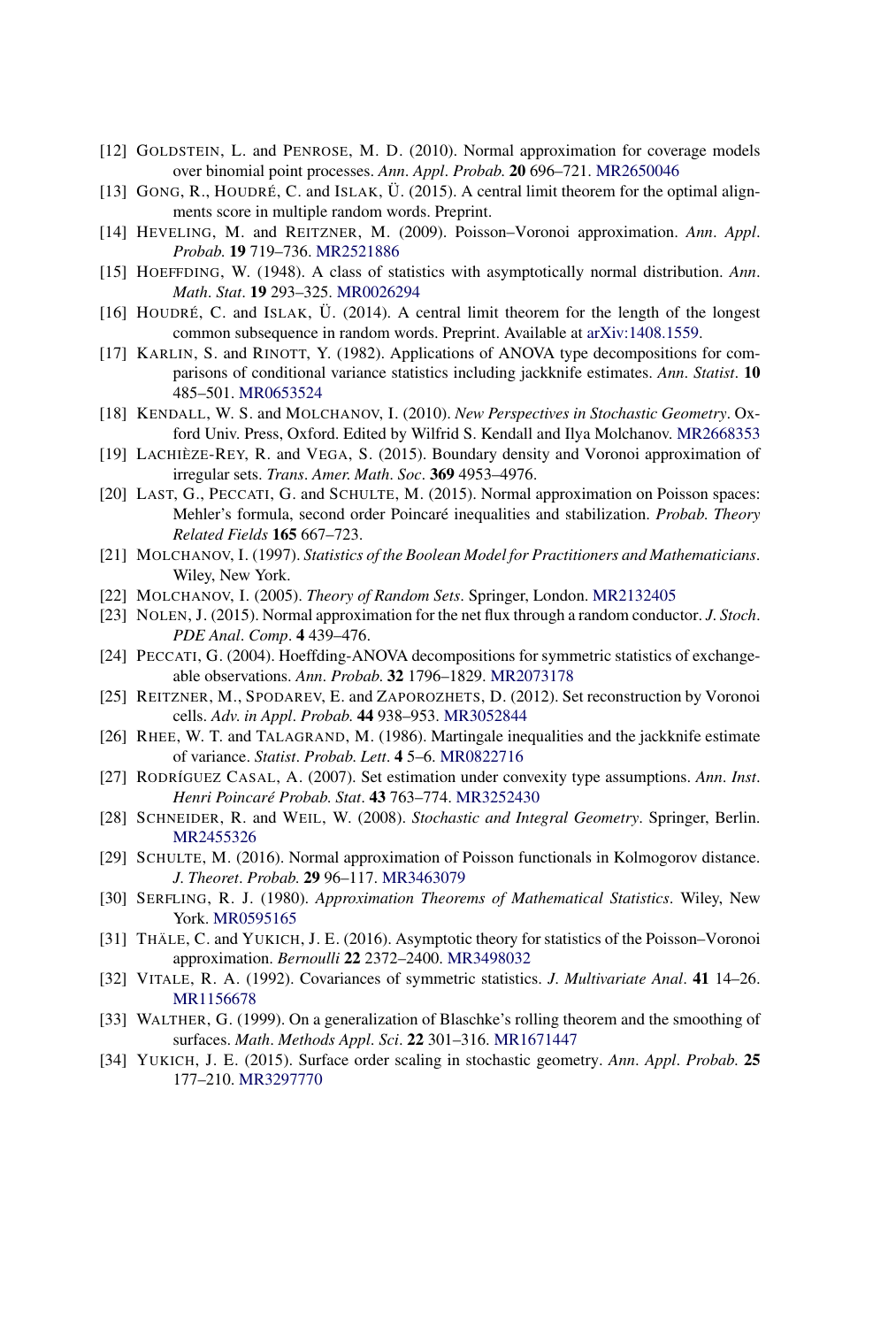# <span id="page-5-0"></span>**MAXIMALLY PERSISTENT CYCLES IN RANDOM GEOMETRIC COMPLEXES**

BY OMER BOBROWSKI<sup>\*, 1</sup>, MATTHEW KAHLE<sup>†, 2</sup> AND PRIMOZ SKRABA<sup>‡, 3</sup>

*Duke University*∗*, The Ohio State University*† *and Jozef Stefan Institute & University of Primorska*‡

We initiate the study of persistent homology of random geometric simplicial complexes. Our main interest is in maximally persistent cycles of degree $k$  in persistent homology, for a either the Čech or the Vietoris–Rips filtration built on a uniform Poisson process of intensity *n* in the unit cube  $[0, 1]^d$ . This is a natural way of measuring the largest "*k*-dimensional hole" in a random point set. This problem is in the intersection of geometric probability and algebraic topology, and is naturally motivated by a probabilistic view of topological inference.

We show that for all  $d > 2$  and  $1 \le k \le d - 1$  the maximally persistent cycle has (multiplicative) persistence of order

$$
\Theta\bigg(\bigg(\frac{\log n}{\log\log n}\bigg)^{1/k}\bigg),\,
$$

with high probability, characterizing its rate of growth as  $n \to \infty$ . The implied constants depend on *k*, *d* and on whether we consider the Vietoris–Rips or Čech filtration.

- [1] ADLER, R. J., BOBROWSKI, O. and WEINBERGER, S. (2014). Crackle: The homology of noise. *Discrete Comput*. *Geom*. **52** 680–704. [MR3279544](http://www.ams.org/mathscinet-getitem?mr=3279544)
- [2] APPEL, M. J. B. and RUSSO, R. P. (2002). The connectivity of a graph on uniform points on [0*,* 1] *<sup>d</sup>* . *Statist*. *Probab*. *Lett*. **60** 351–357. [MR1947174](http://www.ams.org/mathscinet-getitem?mr=1947174)
- [3] ARONSHTAM, L. and LINIAL, N. (2015). When does the top homology of a random simplicial complex vanish? *Random Structures Algorithms* **46** 26–35. [MR3291292](http://www.ams.org/mathscinet-getitem?mr=3291292)
- [4] BALOGH, J., GONZÁLEZ-AGUILAR, H. and SALAZAR, G. (2013). Large convex holes in random point sets. *Comput*. *Geom*. **46** 725–733. [MR3030663](http://www.ams.org/mathscinet-getitem?mr=3030663)
- [5] BAUER, U., KERBER, M. and REININGHAUS, J. (2014). PHAT (Persistent Homology Algorithm Toolbox). Online; accessed, 7-May-2015.
- [6] BOBROWSKI, O. and ADLER, R. J. (2014). Distance functions, critical points, and the topology of random čech complexes. *Homology*, *Homotopy Appl*. **16** 311–344. [MR3280987](http://www.ams.org/mathscinet-getitem?mr=3280987)
- [7] BOBROWSKI, O. and BORMAN, M. S. (2012). Euler integration of Gaussian random fields and persistent homology. *J*. *Topol*. *Anal*. **4** 49–70. [MR2914873](http://www.ams.org/mathscinet-getitem?mr=2914873)
- [8] BOBROWSKI, O. and KAHLE, M. (2016). Topology of random geometric complexes: A survey. Topology in Statistical Inference, the Proceedings of Symposia in Applied Mathematics. To appear.

*[MSC2010 subject classifications.](http://www.ams.org/mathscinet/msc/msc2010.html)* 60D05, 05C80, 62G32.

*Key words and phrases.* Persistent homology, topological inference, stochastic topology.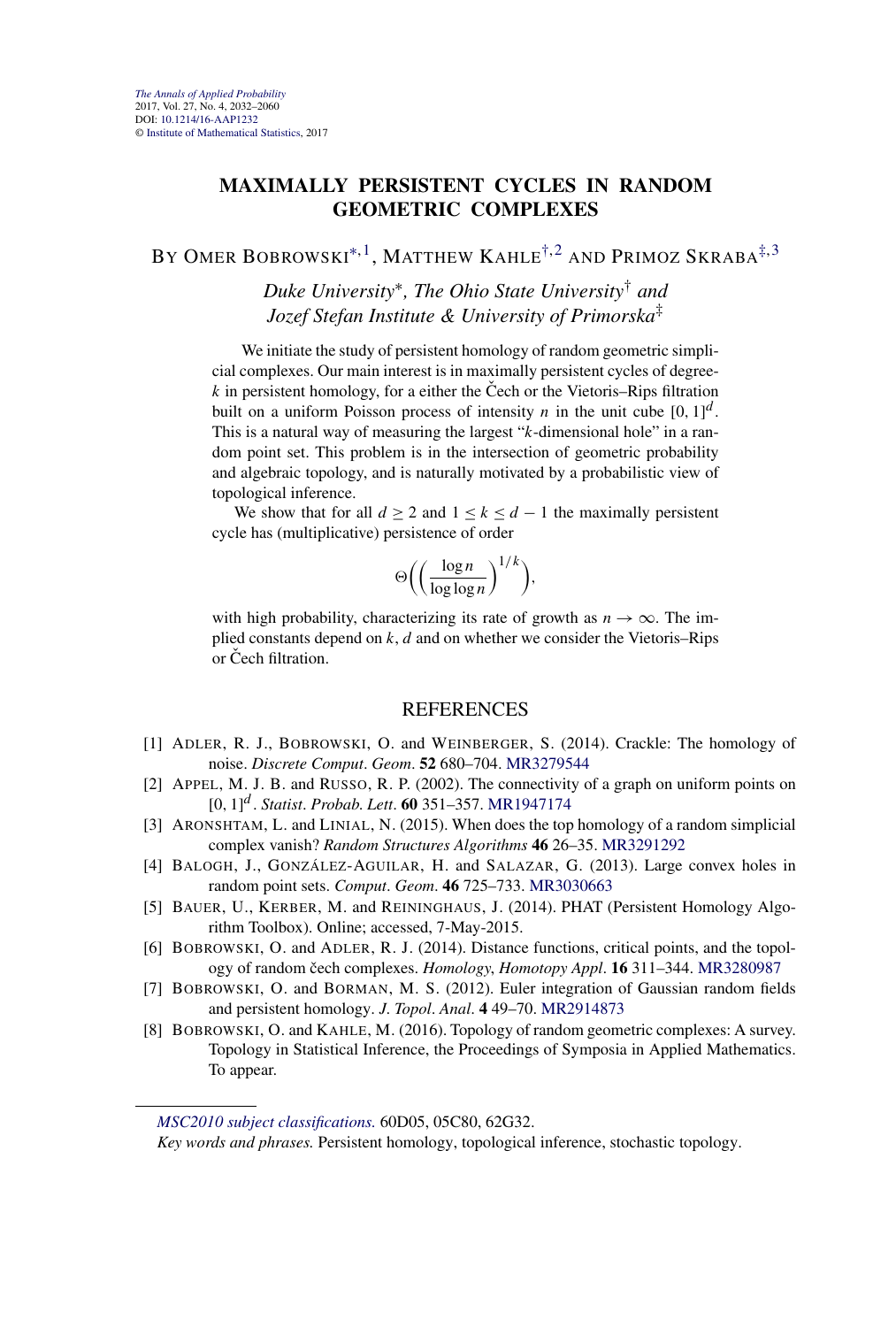- [9] BOBROWSKI, O. and MUKHERJEE, S. (2015). The topology of probability distributions on manifolds. *Probab*. *Theory Related Fields* **161** 651–686. [MR3334278](http://www.ams.org/mathscinet-getitem?mr=3334278)
- [10] BOBROWSKI, O., MUKHERJEE, S. and TAYLOR, J. E. (2017). Topological consistency via kernel estimation. *Bernoulli* **23** 288–328. [MR3556774](http://www.ams.org/mathscinet-getitem?mr=3556774)
- [11] BOBROWSKI, O. and WEINBERGER, S. (2015). On the vanishing of homology in random Čech complexes. Preprint. Available at  $arXiv:1507.06945$ .
- [12] BOLLOBÁS, B. and RIORDAN, O. M. (2003). Mathematical results on scale-free random graphs. In *Handbook of Graphs and Networks* 1–34. Wiley, Weinheim. [MR2016117](http://www.ams.org/mathscinet-getitem?mr=2016117)
- [13] BORSUK, K. (1948). On the imbedding of systems of compacta in simplicial complexes. *Fund*. *Math*. **35** 217–234. [MR0028019](http://www.ams.org/mathscinet-getitem?mr=0028019)
- [14] BUBENIK, P. and KIM, P. T. (2007). A statistical approach to persistent homology. *Homology*, *Homotopy Appl*. **9** 337–362. [MR2366953](http://www.ams.org/mathscinet-getitem?mr=2366953)
- [15] BUCHET, M., CHAZAL, F., OUDOT, S. Y. and SHEEHY, D. R. (2015). Efficient and robust persistent homology for measures. In *Proceedings of the Twenty-Sixth Annual ACM-SIAM Symposium on Discrete Algorithms* 168–180. SIAM, Philadelphia, PA. [MR3451037](http://www.ams.org/mathscinet-getitem?mr=3451037)
- [16] CARLSSON, G. (2009). Topology and data. *Bull*. *Amer*. *Math*. *Soc*. (*N*.*S*.) **46** 255–308. [MR2476414](http://www.ams.org/mathscinet-getitem?mr=2476414)
- [17] CARLSSON, G., ISHKHANOV, T., DE SILVA, V. and ZOMORODIAN, A. (2008). On the local behavior of spaces of natural images. *Int*. *J*. *Comput*. *Vis*. **76** 1–12.
- [18] CHAZAL, F., DE SILVA, V. and OUDOT, S. (2014). Persistence stability for geometric complexes. *Geom*. *Dedicata* **173** 193–214. [MR3275299](http://www.ams.org/mathscinet-getitem?mr=3275299)
- [19] CHAZAL, F., FASY, B. T., LECCI, F., RINALDO, A. and WASSERMAN, L. (2014). Stochastic convergence of persistence landscapes and silhouettes. In *Computational Geometry* (*SoCG'*14) 474–483. ACM, New York. [MR3382329](http://www.ams.org/mathscinet-getitem?mr=3382329)
- [20] CHAZAL, F., GLISSE, M., LABRUÈRE, C. and MICHEL, B. (2015). Convergence rates for persistence diagram estimation in topological data analysis. *J*. *Mach*. *Learn*. *Res*. **16** 3603– 3635. [MR3450548](http://www.ams.org/mathscinet-getitem?mr=3450548)
- [21] CHAZAL, F., GUIBAS, L. J., OUDOT, S. Y. and SKRABA, P. (2011). Scalar field analysis over point cloud data. *Discrete Comput*. *Geom*. **46** 743–775. [MR2846177](http://www.ams.org/mathscinet-getitem?mr=2846177)
- [22] CHAZAL, F., GUIBAS, L. J., OUDOT, S. Y. and SKRABA, P. (2013). Persistence-based clustering in Riemannian manifolds. *J*. *ACM* **60** Art. 41, 38. [MR3144911](http://www.ams.org/mathscinet-getitem?mr=3144911)
- [23] CHAZAL, F., TERESE FASY, B., LECCI, F., RINALDO, A., SINGH, A. and WASSERMAN, L. (2013). On the bootstrap for persistence diagrams and landscapes. Preprint. Available at [arXiv:1311.0376.](http://arxiv.org/abs/arXiv:1311.0376)
- [24] CLARKSON, K. L. (2006). Nearest-neighbor searching and metric space dimensions. *Nearestneighbor Methods for Learning and Vision*: *Theory and Practice* 15–59.
- [25] DE SILVA, V. and GHRIST, R. (2007). Coverage in sensor networks via persistent homology. *Algebr*. *Geom*. *Topol*. **7** 339–358. [MR2308949](http://www.ams.org/mathscinet-getitem?mr=2308949)
- [26] DEY, T. K., FAN, F. and WANG, Y. (2015). Graph induced complex on point data. *Comput*. *Geom*. **48** 575–588. [MR3350802](http://www.ams.org/mathscinet-getitem?mr=3350802)
- [27] EDELSBRUNNER, H. (1993). The union of balls and its dual shape. In *Proceedings of the Ninth Annual Symposium on Computational Geometry* 218–231. ACM, New York.
- [28] EDELSBRUNNER, H. (1995). The union of balls and its dual shape. *Discrete Comput*. *Geom*. **13** 415–440. [MR1318786](http://www.ams.org/mathscinet-getitem?mr=1318786)
- [29] ERDOS˝ , P. and RÉNYI, A. (1959). On random graphs. *Publ*. *Math*. *Debrecen* **6** 290–297.
- [30] ERDOS˝ , P. and RÉNYI, A. (1961). On the evolution of random graphs. *Bull*. *Inst*. *Internat*. *Statist*. **38** 343–347. [MR0148055](http://www.ams.org/mathscinet-getitem?mr=0148055)
- [31] FASY, B. T., LECCI, F., RINALDO, A., WASSERMAN, L., BALAKRISHNAN, S. and SINGH, A. (2014). Confidence sets for persistence diagrams. *Ann*. *Statist*. **42** 2301–2339. [MR3269981](http://www.ams.org/mathscinet-getitem?mr=3269981)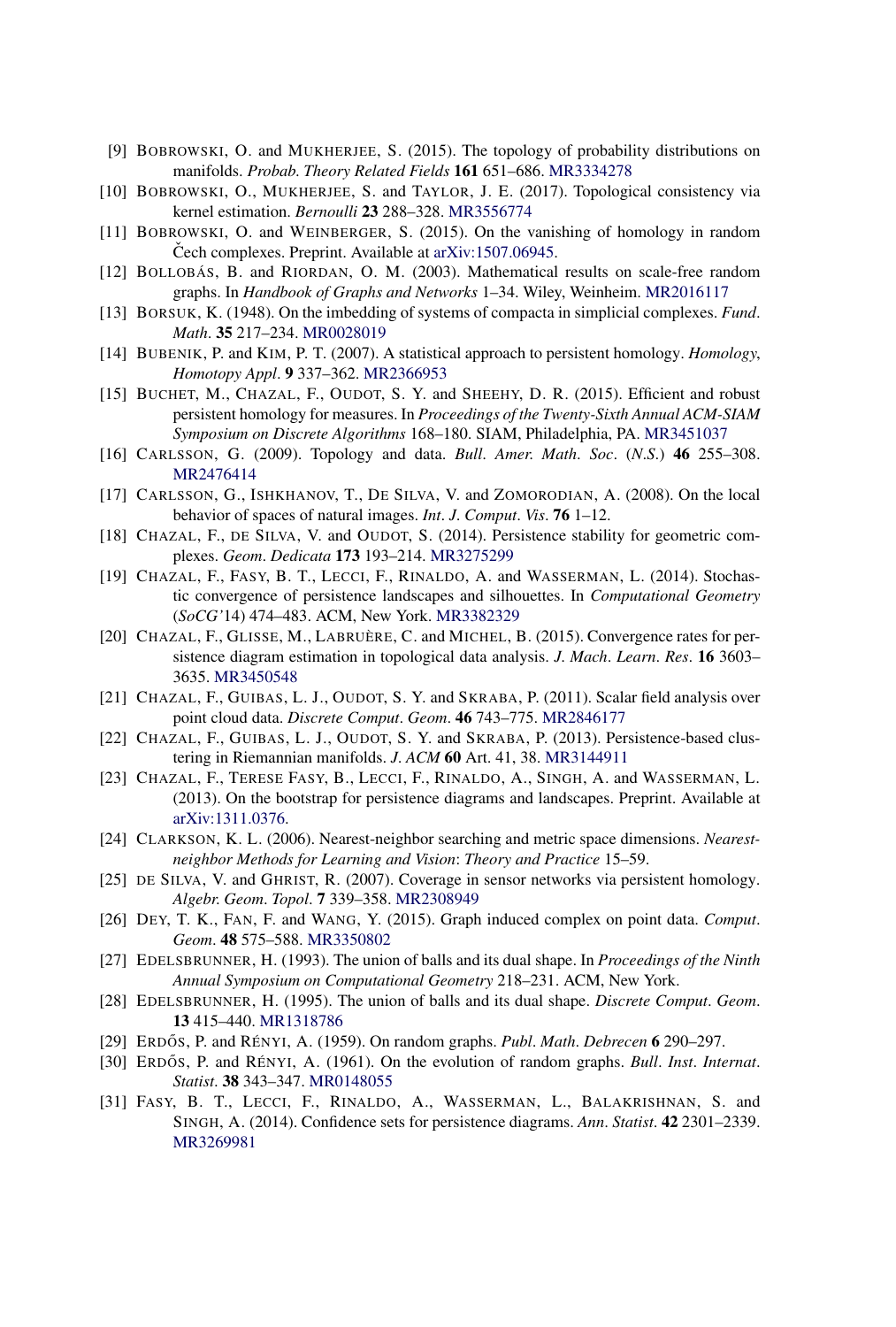- [32] FEDERER, H. and FLEMING, W. H. (1960). Normal and integral currents. *Ann*. *of Math*. (2) **72** 458–520. [MR0123260](http://www.ams.org/mathscinet-getitem?mr=0123260)
- [33] GHRIST, R. (2008). Barcodes: The persistent topology of data. *Bull*. *Amer*. *Math*. *Soc*. (*N*.*S*.) **45** 61–75. [MR2358377](http://www.ams.org/mathscinet-getitem?mr=2358377)
- [34] GUTH, L. (2006). Notes on Gromov's systolic estimate. *Geom*. *Dedicata* **123** 113–129. [MR2299729](http://www.ams.org/mathscinet-getitem?mr=2299729)
- [35] HATCHER, A. (2002). *Algebraic Topology*. Cambridge Univ. Press, Cambridge, Cambridge. [MR1867354](http://www.ams.org/mathscinet-getitem?mr=1867354)
- [36] HUDSON, B., MILLER, G. L., OUDOT, S. Y. and SHEEHY, D. R. (2009). Mesh enhanced persistent homology.
- [37] KAHLE, M. (2009). Topology of random clique complexes. *Discrete Math*. **309** 1658–1671. [MR2510573](http://www.ams.org/mathscinet-getitem?mr=2510573)
- [38] KAHLE, M. (2011). Random geometric complexes. *Discrete Comput*. *Geom*. **45** 553–573. [MR2770552](http://www.ams.org/mathscinet-getitem?mr=2770552)
- [39] KAHLE, M. (2014). Sharp vanishing thresholds for cohomology of random flag complexes. *Ann*. *of Math*. (2) **179** 1085–1107. [MR3171759](http://www.ams.org/mathscinet-getitem?mr=3171759)
- [40] KAHLE, M. and MECKES, E. (2013). Limit theorems for Betti numbers of random simplicial complexes. *Homology*, *Homotopy Appl*. **15** 343–374. [MR3079211](http://www.ams.org/mathscinet-getitem?mr=3079211)
- [41] LINIAL, N. and MESHULAM, R. (2006). Homological connectivity of random 2-complexes. *Combinatorica* **26** 475–487. [MR2260850](http://www.ams.org/mathscinet-getitem?mr=2260850)
- [42] MUNKRES, J. R. (1984). *Elements of Algebraic Topology*. Addison-Wesley, Menlo Park, CA. [MR0755006](http://www.ams.org/mathscinet-getitem?mr=0755006)
- [43] OWADA, T. and ADLER, R. J. (2015). Limit theorems for point processes under geometric constraints (and topological crackle). Preprint. Available at [arXiv:1503.08416.](http://arxiv.org/abs/arXiv:1503.08416)
- [44] PENROSE, M. (2003). *Random Geometric Graphs*. *Oxford Studies in Probability* **5**. Oxford Univ. Press, Oxford. [MR1986198](http://www.ams.org/mathscinet-getitem?mr=1986198)
- [45] PENROSE, M. D. (1997). The longest edge of the random minimal spanning tree. *Ann*. *Appl*. *Probab*. **7** 340–361. [MR1442317](http://www.ams.org/mathscinet-getitem?mr=1442317)
- [46] PHILLIPS, J. M., WANG, B. and ZHENG, Y. (2013). Geometric inference on kernel density estimates. Preprint. Available at [arXiv:1307.7760.](http://arxiv.org/abs/arXiv:1307.7760.)
- [47] THE CGAL PROJECT (2015). *CGAL User and Reference Manual. CGAL Editorial Board, 4.6 edition.*
- [48] SHEEHY, D. R. (2013). Linear-size approximations to the Vietoris-Rips filtration. *Discrete Comput*. *Geom*. **49** 778–796. [MR3068574](http://www.ams.org/mathscinet-getitem?mr=3068574)
- [49] SHEEHY, D. R. (2014). The persistent homology of distance functions under random projection. In *Computational Geometry* (*SoCG'*14) 328–334. ACM, New York. [MR3382313](http://www.ams.org/mathscinet-getitem?mr=3382313)
- [50] YOGESHWARAN, D. and ADLER, R. J. (2015). On the topology of random complexes built over stationary point processes. *Ann*. *Appl*. *Probab*. **25** 3338–3380. [MR3404638](http://www.ams.org/mathscinet-getitem?mr=3404638)
- [51] YOGESHWARAN, D., SUBAG, E. and ADLER, R. J. (2014). Random geometric complexes in the thermodynamic regime. submitted. Preprint. Available at [arXiv:1403.1164](http://arxiv.org/abs/arXiv:1403.1164).
- [52] ZOMORODIAN, A. and CARLSSON, G. (2005). Computing persistent homology. *Discrete Comput*. *Geom*. **33** 249–274. [MR2121296](http://www.ams.org/mathscinet-getitem?mr=2121296)
- [53] Random number generation in c++11. <https://isocpp.org/files/papers/n3551.pdf>.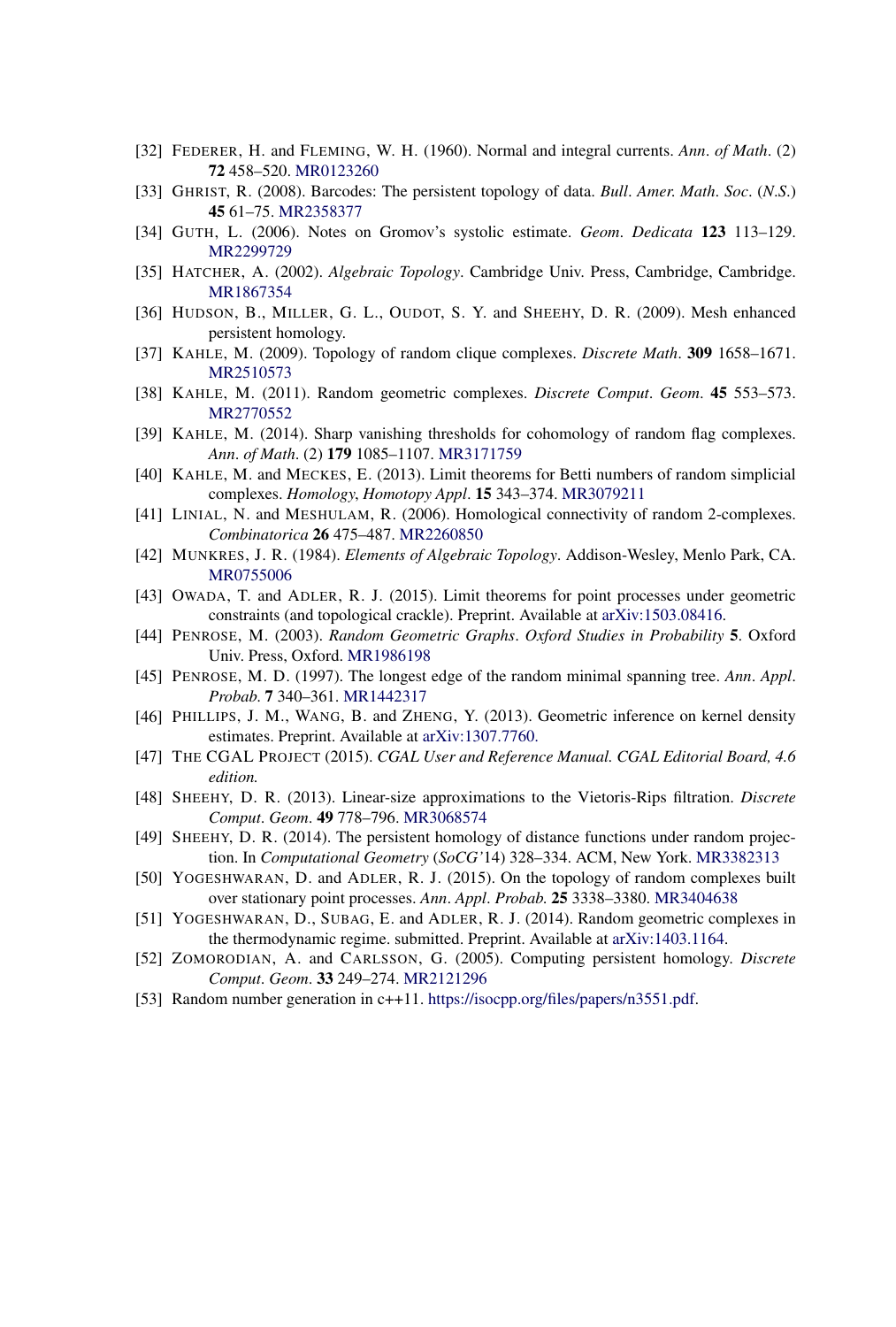## **CONTACT PROCESSES ON RANDOM REGULAR GRAPHS**

#### BY STEVEN LALLEY AND WEI SU

#### *University of Chicago*

We show that the contact process on a random *d*-regular graph initiated by a single infected vertex obeys the "cutoff phenomenon" in its supercritical phase. In particular, we prove that, when the infection rate is larger than the lower critical value of the contact process on the infinite *d*-regular tree, there are positive constants  $C$ ,  $p$  depending on the infection rate such that for any  $\varepsilon > 0$ , when the number *n* of vertices is large then (a) at times  $t < (C - \varepsilon) \log n$  the fraction of infected vertices is vanishingly small, but (b) at time  $(C + \varepsilon) \log n$  the fraction of infected vertices is within  $\varepsilon$  of p, with probability *p*.

#### REFERENCES

- [1] BHAMIDI, S., VAN DER HOFSTAD, R. and HOOGHIEMSTRA, G. Universality for first passage percolation on sparse random graphs. Available at [arXiv:1210.6839](http://arxiv.org/abs/arXiv:1210.6839).
- [2] BOLLOBÁS, B. (1980). A probabilistic proof of an asymptotic formula for the number of labelled regular graphs. *European J*. *Combin*. **1** 311–316. [MR0595929](http://www.ams.org/mathscinet-getitem?mr=0595929)
- [3] BOLLOBÁS, B. (2001). *Random Graphs*, 2nd ed. *Cambridge Studies in Advanced Mathematics* **73**. Cambridge Univ. Press, Cambridge. [MR1864966](http://www.ams.org/mathscinet-getitem?mr=1864966)
- [4] BOLLOBÁS, B. and FERNANDEZ DE LA VEGA, W. (1982). The diameter of random regular graphs. *Combinatorica* **2** 125–134. [MR0685038](http://www.ams.org/mathscinet-getitem?mr=0685038)
- [5] CHATTERJEE, S. and DURRETT, R. (2013). A first order phase transition in the threshold *θ* ≥ 2 contact process on random *r*-regular graphs and *r*-trees. *Stochastic Process*. *Appl*. **123** 561–578. [MR3003363](http://www.ams.org/mathscinet-getitem?mr=3003363)
- [6] CRANSTON, M., MOUNTFORD, T., MOURRAT, J.-C. and VALESIN, D. (2014). The contact process on finite homogeneous trees revisited. *ALEA Lat*. *Am*. *J*. *Probab*. *Math*. *Stat*. **11** 385–408. [MR3249416](http://www.ams.org/mathscinet-getitem?mr=3249416)
- [7] DING, J., SLY, A. and SUN, N. Maximum independent sets on random regular graphs. Available at [arXiv:1310.4787.](http://arxiv.org/abs/arXiv:1310.4787)
- [8] DURRETT, R. and JUNG, P. (2007). Two phase transitions for the contact process on small worlds. *Stochastic Process*. *Appl*. **117** 1910–1927. [MR2437735](http://www.ams.org/mathscinet-getitem?mr=2437735)
- [9] HARRIS, T. E. (1978). Additive set-valued Markov processes and graphical methods. *Ann*. *Probab*. **6** 355–378. [MR0488377](http://www.ams.org/mathscinet-getitem?mr=0488377)
- [10] HOORY, S., LINIAL, N. and WIGDERSON, A. (2006). Expander graphs and their applications. *Bull*. *Amer*. *Math*. *Soc*. (*N*.*S*.) **43** 439–561 (electronic). [MR2247919](http://www.ams.org/mathscinet-getitem?mr=2247919)
- [11] LALLEY, S. P. and SELLKE, T. (1998). Limit set of a weakly supercritical contact process on a homogeneous tree. *Ann*. *Probab*. **26** 644–657. [MR1626499](http://www.ams.org/mathscinet-getitem?mr=1626499)
- [12] LIGGETT, T. (1996). Multiple transition points for the contact process on the binary tree. *Ann*. *Probab*. **24** 1675–1710. [MR1415225](http://www.ams.org/mathscinet-getitem?mr=1415225)
- [13] LIGGETT, T. M. (2005). *Interacting Particle Systems*. Springer, Berlin. [MR2108619](http://www.ams.org/mathscinet-getitem?mr=2108619)

*[MSC2010 subject classifications.](http://www.ams.org/mathscinet/msc/msc2010.html)* Primary 60K35; secondary 60K37, 05C80. *Key words and phrases.* Contact process, random regular graph, cutoff phenomenon.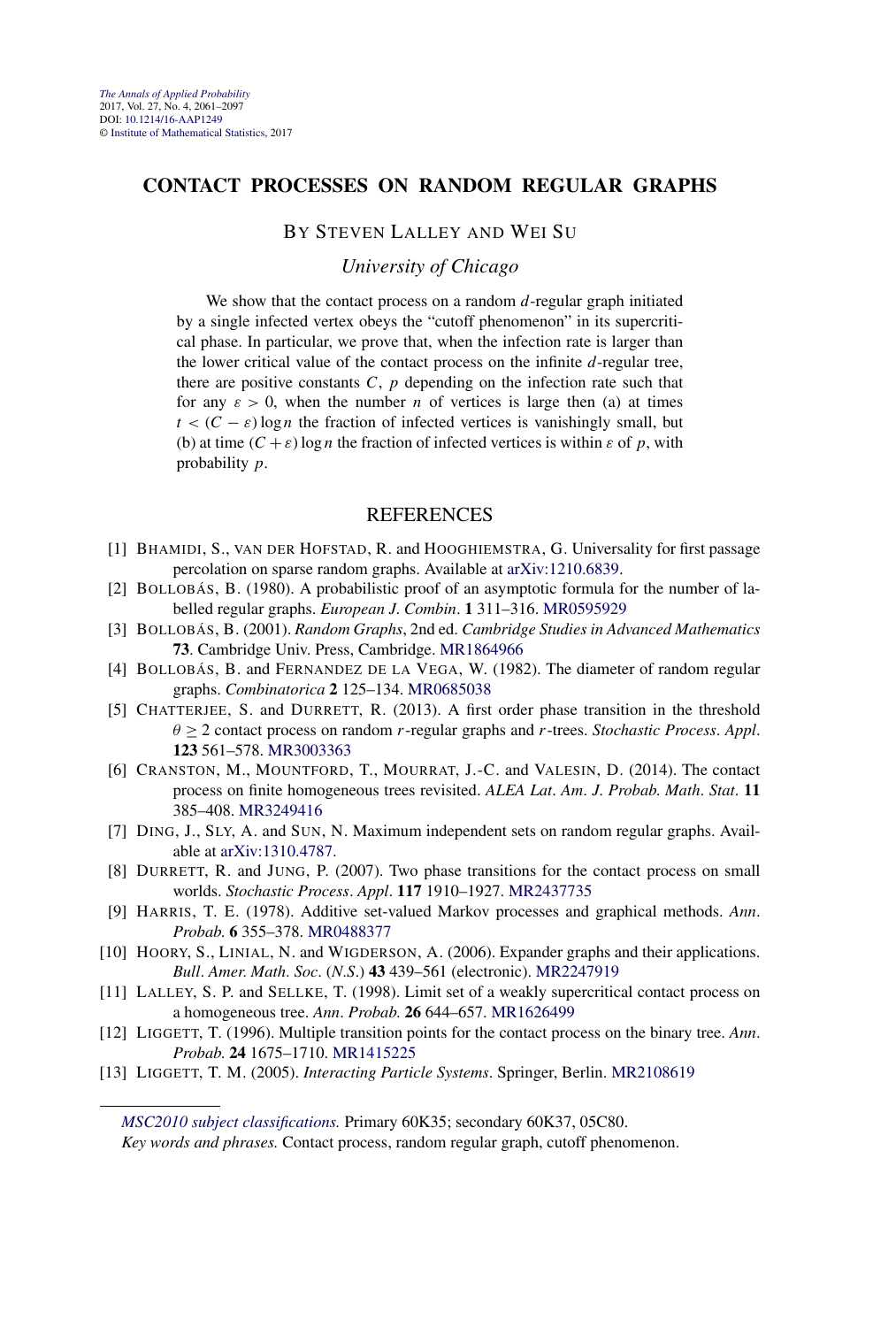- [14] LUBETZKY, E. and SLY, A. (2010). Cutoff phenomena for random walks on random regular graphs. *Duke Math*. *J*. **153** 475–510. [MR2667423](http://www.ams.org/mathscinet-getitem?mr=2667423)
- [15] MADRAS, N. and SCHINAZI, R. (1992). Branching random walks on trees. *Stochastic Process*. *Appl*. **42** 255–267. [MR1176500](http://www.ams.org/mathscinet-getitem?mr=1176500)
- [16] MORROW, G., SCHINAZI, R. and ZHANG, Y. (1994). The critical contact process on a homogeneous tree. *J*. *Appl*. *Probab*. **31** 250–255. [MR1260587](http://www.ams.org/mathscinet-getitem?mr=1260587)
- [17] MOUNTFORD, T. S. (1993). A metastable result for the finite multidimensional contact process. *Canad*. *Math*. *Bull*. **36** 216–226. [MR1222537](http://www.ams.org/mathscinet-getitem?mr=1222537)
- [18] MOURRAT, J.-C. and VALESIN, D. Phase transition of the contact process on random regular graphs. Available at [arXiv:1405.0865](http://arxiv.org/abs/arXiv:1405.0865).
- [19] PEMANTLE, R. (1992). The contact process on trees. *Ann*. *Probab*. **20** 2089–2116. [MR1188054](http://www.ams.org/mathscinet-getitem?mr=1188054)
- [20] STACEY, A. (1996). The existence of an intermediate phase for the contact process on trees. *Ann*. *Probab*. **24** 1711–1726. [MR1415226](http://www.ams.org/mathscinet-getitem?mr=1415226)
- [21] STACEY, A. (2001). The contact process on finite homogeneous trees. *Probab*. *Theory Related Fields* **121** 551–576. [MR1872428](http://www.ams.org/mathscinet-getitem?mr=1872428)
- [22] WORMALD, N. C. (1999). Models of random regular graphs. In *Surveys in Combinatorics*, 1999 (*Canterbury*). *London Mathematical Society Lecture Note Series* **267** 239–298. Cambridge Univ. Press, Cambridge. [MR1725006](http://www.ams.org/mathscinet-getitem?mr=1725006)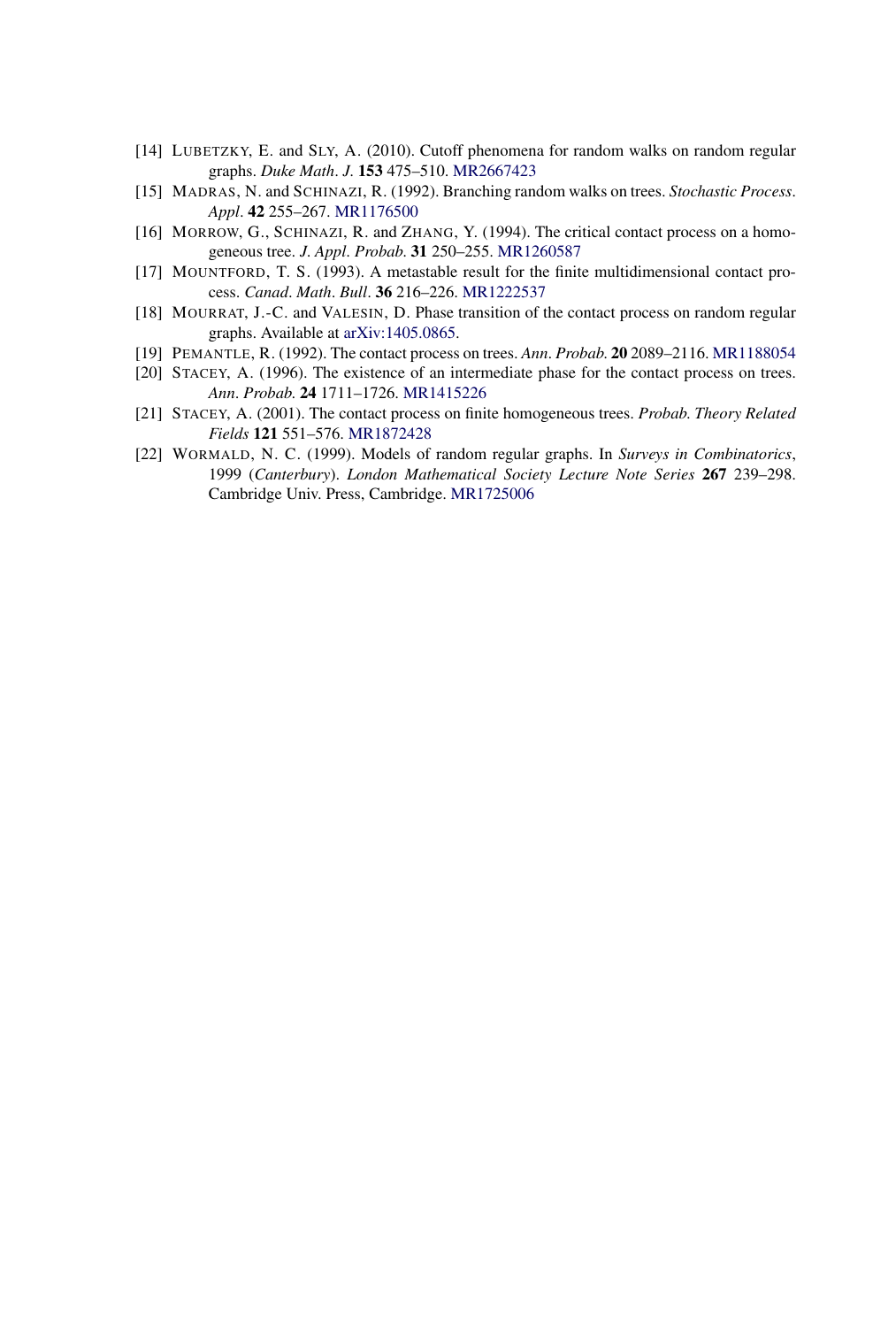# **PHASE TRANSITION IN A SEQUENTIAL ASSIGNMENT PROBLEM ON GRAPHS**

#### BY ANTAL A. JÁRAI

#### *University of Bath*

We study the following sequential assignment problem on a finite graph  $G = (V, E)$ . Each edge  $e \in E$  starts with an integer value  $n_e \ge 0$ , and we write  $n = \sum_{e \in E} n_e$ . At time  $t, 1 \le t \le n$ , a uniformly random vertex  $v \in V$  is generated, and one of the edges *f* incident with *v* must be selected. The value of  $f$  is then decreased by 1. There is a unit final reward if the configuration *(*0*,...,* 0*)* is reached. Our main result is that there is a *phase transition*: as  $n \to \infty$ , the expected reward under the optimal policy approaches a constant  $c_G$  > 0 when  $(n_e/n : e \in E)$  converges to a point in the interior of a certain convex set  $\mathcal{R}_G$ , and goes to 0 exponentially when  $(n_e/n : e \in E)$  is bounded away from  $\mathcal{R}_G$ . We also obtain estimates in the near-critical region, that is when  $(n_e/n : e \in E)$  lies close to  $\partial \mathcal{R}_G$ . We supply quantitative error bounds in our arguments.

- [1] ALBRIGHT, C. and DERMAN, C. (1972). Asymptotic optimal policies for the stochastic sequential assignment problem. *Manage*. *Sci*. **19** 46–51. [MR0414063](http://www.ams.org/mathscinet-getitem?mr=0414063)
- [2] BOLLOBÁS, B. (1998). *Modern Graph Theory*. *Graduate Texts in Mathematics* **184**. Springer, New York.
- [3] DERMAN, C., LIEBERMAN, G. J. and ROSS, S. M. (1972). A sequential stochastic assignment problem. *Manage*. *Sci*. **18** 349–355. [MR0299189](http://www.ams.org/mathscinet-getitem?mr=0299189)
- [4] GRIMMETT, G. (2010). *Probability on Graphs*. *Institute of Mathematical Statistics Textbooks* **1**. Cambridge Univ. Press, Cambridge.
- [5] GRIMMETT, G. R. and STIRZAKER, D. R. (1992). *Probability and Random Processes*, 2nd ed. Oxford Univ. Press, New York. [MR1199812](http://www.ams.org/mathscinet-getitem?mr=1199812)
- [6] JÁRAI, A. A. (2016). The dice-and-numbers game. *Gaz*. *Math*. **100** 410–419. [MR3563575](http://www.ams.org/mathscinet-getitem?mr=3563575)
- [7] JIA, T., LIU, Y.-Y., CSÓKA, E., PÓSFAI, M., SLOTINE, J.-J. and BARABÁSI, A.-L. (2013). Emergence of bimodality in controlling complex networks. *Nat*. *Commun*. **4** 4.
- [8] LEVIN, D. A., PERES, Y. and WILMER, E. L. (2009). *Markov Chains and Mixing Times*. Amer. Math. Soc., Providence, RI. [MR2466937](http://www.ams.org/mathscinet-getitem?mr=2466937)
- [9] NEPUSZ, T. and VICSEK, T. (2012). Controlling edge dynamics in complex networks. *Nature Physics* **8** 568–573.
- [10] PONTRYAGIN, L. S., BOLTYANSKII, V. G., GAMKRELIDZE, R. V. and MISHCHENKO, E. F. (1962). *The Mathematical Theory of Optimal Processes*. Wiley, New York. [MR0166037](http://www.ams.org/mathscinet-getitem?mr=0166037)
- [11] PUTERMAN, M. L. (1994). *Markov Decision Processes*: *Discrete Stochastic Dynamic Programming*. Wiley, New York. [MR1270015](http://www.ams.org/mathscinet-getitem?mr=1270015)

*[MSC2010 subject classifications.](http://www.ams.org/mathscinet/msc/msc2010.html)* Primary 60K99; secondary 91A60, 90C40.

*Key words and phrases.* Phase transition, critical phenomenon, stochastic sequential assignment, Markov decision process, stochastic dynamic programming, discrete stochastic optimal control.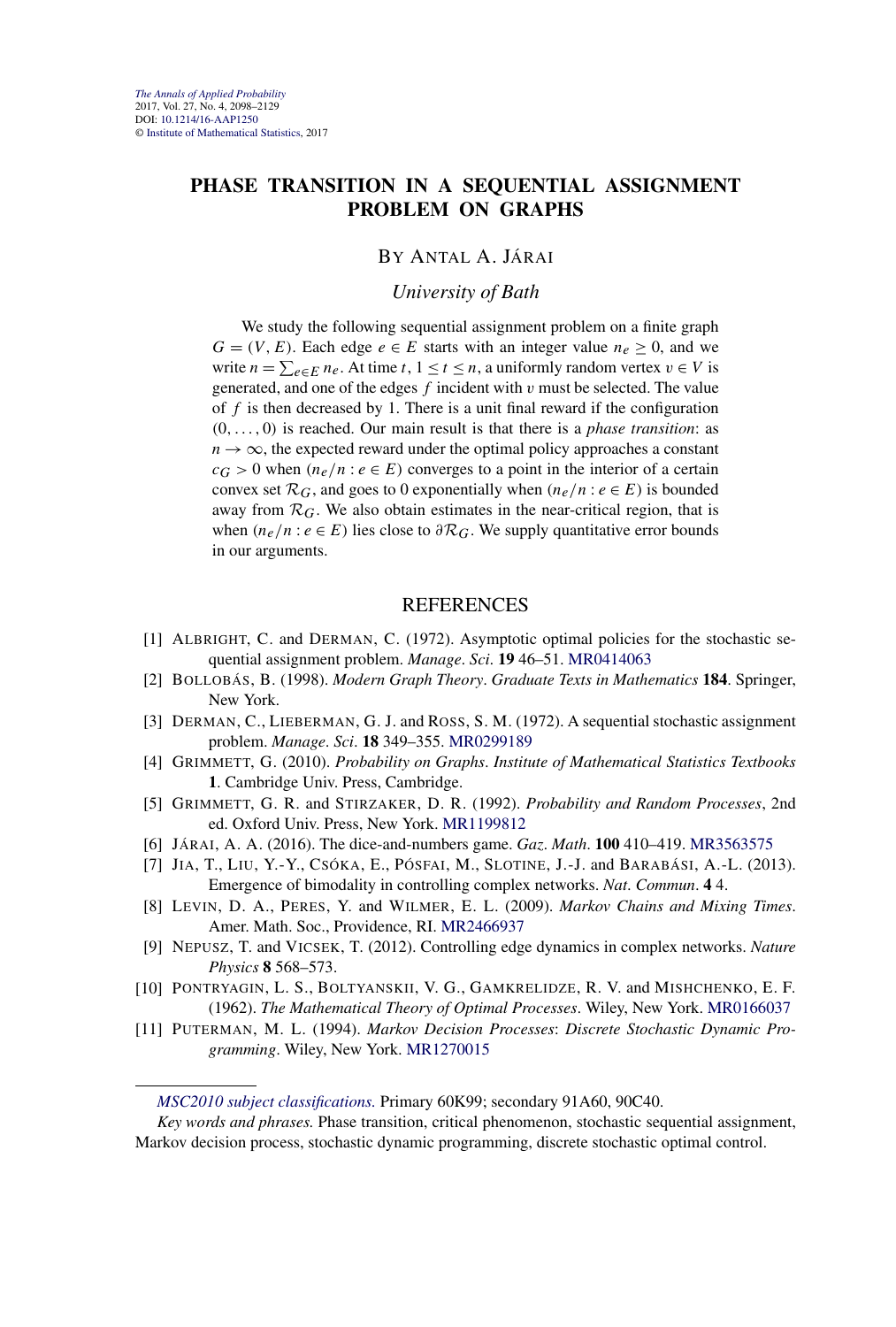- [12] ROSS, S. (1983). *Introduction to Stochastic Dynamic Programming*. Academic Press, New York. [MR0749232](http://www.ams.org/mathscinet-getitem?mr=0749232)
- [13] SUN, J. and MOTTER, A. E. (2013). Controllability transition and nonlocality in network control. *Phys*. *Rev*. *Lett*. **110** 208701.
- [14] WILLIAMS, D. (1991). *Probability with Martingales*. Cambridge Univ. Press, Cambridge. [MR1155402](http://www.ams.org/mathscinet-getitem?mr=1155402)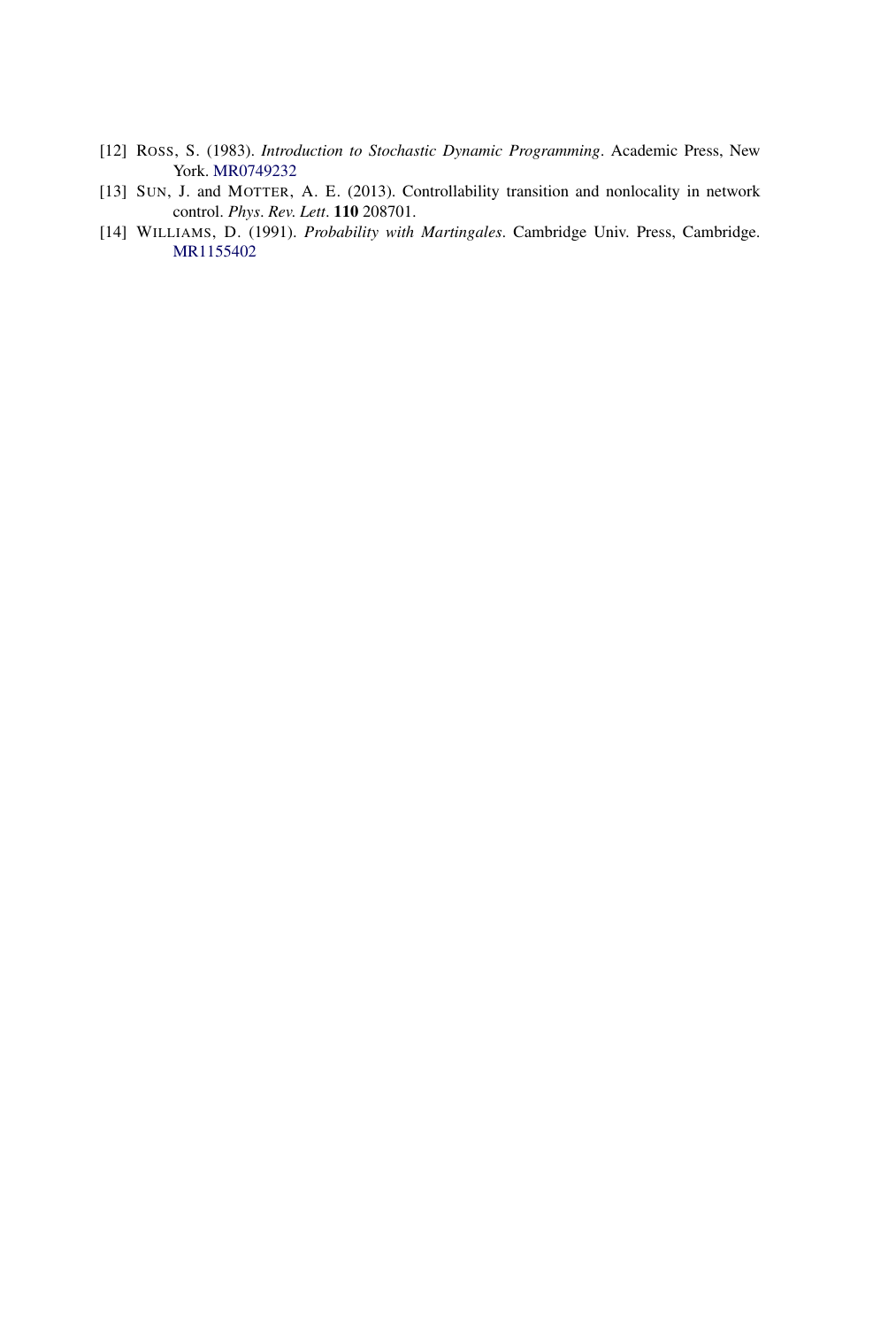# <span id="page-12-0"></span>**METASTABILITY FOR GLAUBER DYNAMICS ON RANDOM GRAPHS**<sup>1</sup>

# BY S. DOMMERS<sup>2,\*</sup>, F. den Hollander<sup>†</sup>, O. JOVANOVSKI[†](#page-1-0) AND F. R. NARDI‡

*Ruhr University Bochum,*<sup>∗</sup> *Leiden University*† *and Eindhoven University of Technology*‡

In this paper, we study metastable behaviour at low temperature of Glauber spin–flip dynamics on random graphs. We fix a large number of vertices and randomly allocate edges according to the configuration model with a prescribed degree distribution. Each vertex carries a spin that can point either up or down. Each spin interacts with a positive magnetic field, while spins at vertices that are connected by edges also interact with each other via a ferromagnetic pair potential. We start from the configuration where all spins point down, and allow spins to flip up or down according to a Metropolis dynamics at positive temperature. We are interested in the time it takes the system to reach the configuration where all spins point up. In order to achieve this transition, the system needs to create a sufficiently large droplet of up-spins, called critical droplet, which triggers the crossover.

In the limit as the temperature tends to zero, and subject to a certain *key hypothesis* implying metastable behaviour, the average crossover time follows the classical *Arrhenius law*, with an exponent and a prefactor that are controlled by the *energy* and the *entropy* of the critical droplet. The crossover time divided by its average is exponentially distributed. We study the scaling behaviour of the exponent as the number of vertices tends to infinity, deriving upper and lower bounds. We also identify a regime for the magnetic field and the pair potential in which the key hypothesis is satisfied. The critical droplets, representing the saddle points for the crossover, have a size that is of the order of the number of vertices. This is because the random graphs generated by the configuration model are expander graphs.

- [1] BEN AROUS, G. and CERF, R. (1996). Metastability of the three-dimensional Ising model on a torus at very low temperatures. *Electron*. *J*. *Probab*. **1** no. 10. [MR1423463](http://www.ams.org/mathscinet-getitem?mr=1423463)
- [2] BOVIER, A. and DEN HOLLANDER, F. (2015). *Metastability—a Potential-Theoretic Approach*. *Grundlehren der Mathematischen Wissenschaften* **351**. Springer, Berlin.
- [3] BOVIER, A., DEN HOLLANDER, F. and SPITONI, C. (2010). Homogeneous nucleation for Glauber and Kawasaki dynamics in large volumes at low temperatures. *Ann*. *Probab*. **38** 661–713. [MR2642889](http://www.ams.org/mathscinet-getitem?mr=2642889)
- [4] BOVIER, A., ECKHOFF, M., GAYRARD, V. and KLEIN, M. (2000). Metastability and small eigenvalues in Markov chains. *J*. *Phys*. *A* **33** L447–L451.

*[MSC2010 subject classifications.](http://www.ams.org/mathscinet/msc/msc2010.html)* 60C05, 60K35, 60K37, 82C27.

*Key words and phrases.* Random graph, Glauber spin–flip dynamics, metastability, critical droplet, configuration model.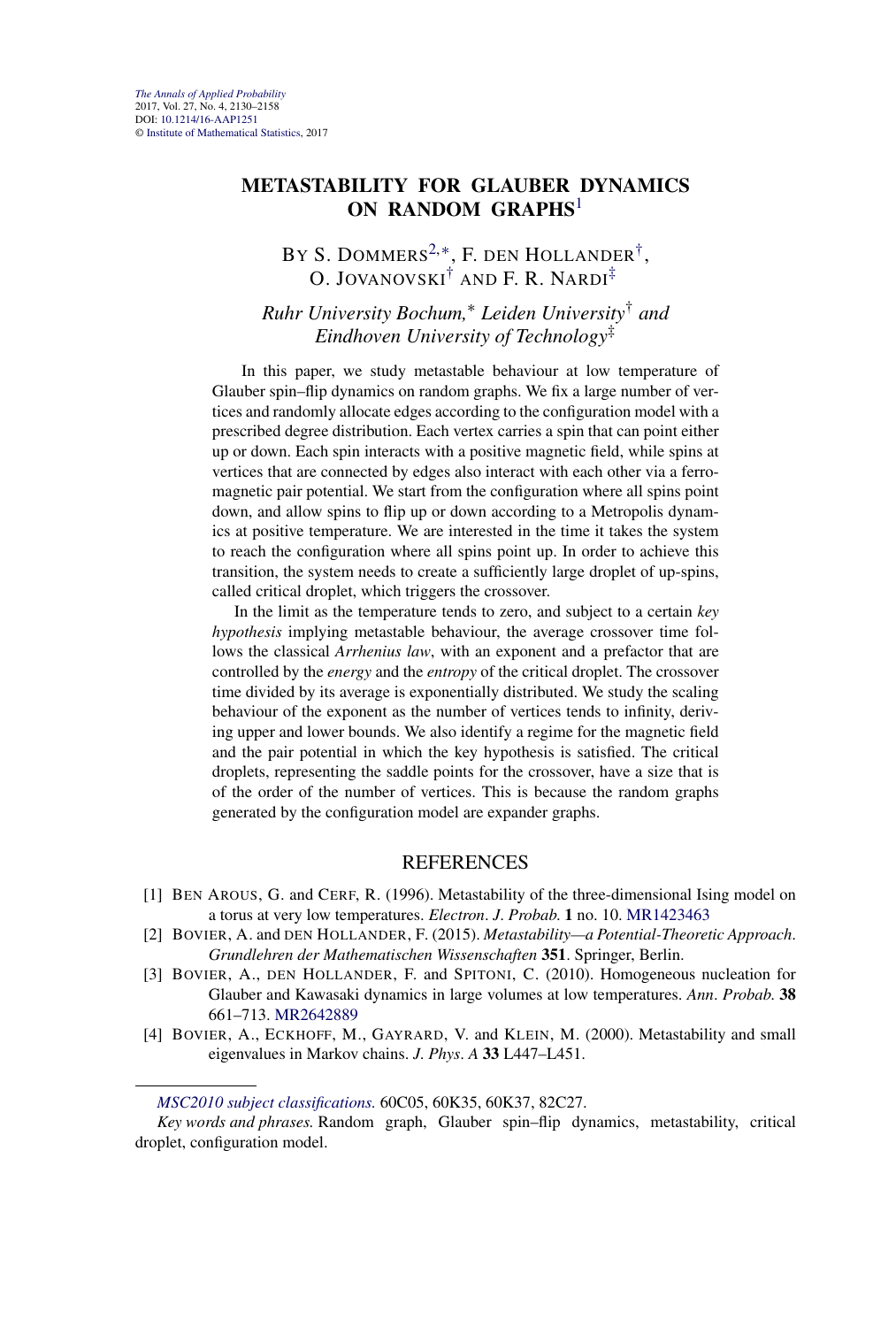- [5] BOVIER, A., ECKHOFF, M., GAYRARD, V. and KLEIN, M. (2001). Metastability in stochastic dynamics of disordered mean-field models. *Probab*. *Theory Related Fields* **119** 99–161. [MR1813041](http://www.ams.org/mathscinet-getitem?mr=1813041)
- [6] BOVIER, A., ECKHOFF, M., GAYRARD, V. and KLEIN, M. (2002). Metastability and low lying spectra in reversible Markov chains. *Comm*. *Math*. *Phys*. **228** 219–255.
- [7] BOVIER, A., ECKHOFF, M., GAYRARD, V. and KLEIN, M. (2004). Metastability in reversible diffusion processes. I. Sharp asymptotics for capacities and exit times. *J*. *Eur*. *Math*. *Soc*. (*JEMS*) **6** 399–424. [MR2094397](http://www.ams.org/mathscinet-getitem?mr=2094397)
- [8] BOVIER, A. and MANZO, F. (2002). Metastability in Glauber dynamics in the low-temperature limit: Beyond exponential asymptotics. *J*. *Stat*. *Phys*. **107** 757–779. [MR1898856](http://www.ams.org/mathscinet-getitem?mr=1898856)
- [9] CASSANDRO, M., GALVES, A., OLIVIERI, E. and VARES, M. E. (1984). Metastable behavior of stochastic dynamics: A pathwise approach. *J*. *Stat*. *Phys*. **35** 603–634. [MR0749840](http://www.ams.org/mathscinet-getitem?mr=0749840)
- [10] CATONI, O. and CERF, R. (1995/97). The exit path of a Markov chain with rare transitions. *ESAIM Probab*. *Stat*. **1** 95–144. [MR1440079](http://www.ams.org/mathscinet-getitem?mr=1440079)
- [11] CIRILLO, E. N. M. and NARDI, F. R. (2013). Relaxation height in energy landscapes: An application to multiple metastable states. *J*. *Stat*. *Phys*. **150** 1080–1114. [MR3038678](http://www.ams.org/mathscinet-getitem?mr=3038678)
- [12] CIRILLO, E. N. M., NARDI, F. R. and SOHIER, J. (2015). Metastability for general dynamics with rare transitions: Escape time and critical configurations. *J*. *Stat*. *Phys*. **161** 365–403. [MR3401022](http://www.ams.org/mathscinet-getitem?mr=3401022)
- [13] CIRILLO, E. N. M. and OLIVIERI, E. (1996). Metastability and nucleation for the Blume– Capel model. Different mechanisms of transition. *J*. *Stat*. *Phys*. **83** 473–554. [MR1386350](http://www.ams.org/mathscinet-getitem?mr=1386350)
- [14] DEMBO, A. and MONTANARI, A. (2010). Ising models on locally tree-like graphs. *Ann*. *Appl*. *Probab*. **20** 565–592. [MR2650042](http://www.ams.org/mathscinet-getitem?mr=2650042)
- [15] DOMMERS, S. (2017). Metastability of the Ising model on random regular graphs at zero temperature. *Probab*. *Theory Related Fields* **167** 305–324. [MR3602847](http://www.ams.org/mathscinet-getitem?mr=3602847)
- [16] DOMMERS, S., GIARDINÀ, C. and VAN DER HOFSTAD, R. (2010). Ising models on power-law random graphs. *J*. *Stat*. *Phys*. **141** 638–660. [MR2733399](http://www.ams.org/mathscinet-getitem?mr=2733399)
- [17] JOVANOVSKI, O. (2017). Metastability for the Ising Model on the hypercube. *J*. *Stat*. *Phys*. [MR3619543](http://www.ams.org/mathscinet-getitem?mr=3619543)
- [18] KOTECKÝ, R. and OLIVIERI, E. (1992). Stochastic models for nucleation and crystal growth. In *Probabilistic Methods in Mathematical Physics* (*Siena*, 1991) 264–275. World Sci. Publ., River Edge, NJ. [MR1189379](http://www.ams.org/mathscinet-getitem?mr=1189379)
- [19] KOTECKÝ, R. and OLIVIERI, E. (1993). Droplet dynamics for asymmetric Ising model. *J*. *Stat*. *Phys*. **70** 1121–1148. [MR1208633](http://www.ams.org/mathscinet-getitem?mr=1208633)
- [20] KOTECKÝ, R. and OLIVIERI, E. (1994). Shapes of growing droplets—a model of escape from a metastable phase. *J*. *Stat*. *Phys*. **75** 409–506. [MR1279759](http://www.ams.org/mathscinet-getitem?mr=1279759)
- [21] MANZO, F., NARDI, F. R., OLIVIERI, E. and SCOPPOLA, E. (2004). On the essential features of metastability: Tunnelling time and critical configurations. *J*. *Stat*. *Phys*. **115** 591–642.
- [22] MOSSEL, E. and SLY, A. (2013). Exact thresholds for Ising–Gibbs samplers on general graphs. *Ann*. *Probab*. **41** 294–328. [MR3059200](http://www.ams.org/mathscinet-getitem?mr=3059200)
- [23] NARDI, F. R. and OLIVIERI, E. (1996). Low temperature stochastic dynamics for an Ising model with alternating field. *Markov Process*. *Related Fields* **2** 117–166. [MR1418410](http://www.ams.org/mathscinet-getitem?mr=1418410)
- [24] NEVES, E. J. and SCHONMANN, R. H. (1991). Critical droplets and metastability for a Glauber dynamics at very low temperatures. *Comm*. *Math*. *Phys*. **137** 209–230. [MR1101685](http://www.ams.org/mathscinet-getitem?mr=1101685)
- [25] NEVES, E. J. and SCHONMANN, R. H. (1992). Behavior of droplets for a class of Glauber dynamics at very low temperature. *Probab*. *Theory Related Fields* **91** 331–354. [MR1151800](http://www.ams.org/mathscinet-getitem?mr=1151800)
- [26] OLIVIERI, E. and SCOPPOLA, E. (1995). Markov chains with exponentially small transition probabilities: First exit problem from a general domain. I. The reversible case. *J*. *Stat*. *Phys*. **79** 613–647. [MR1327899](http://www.ams.org/mathscinet-getitem?mr=1327899)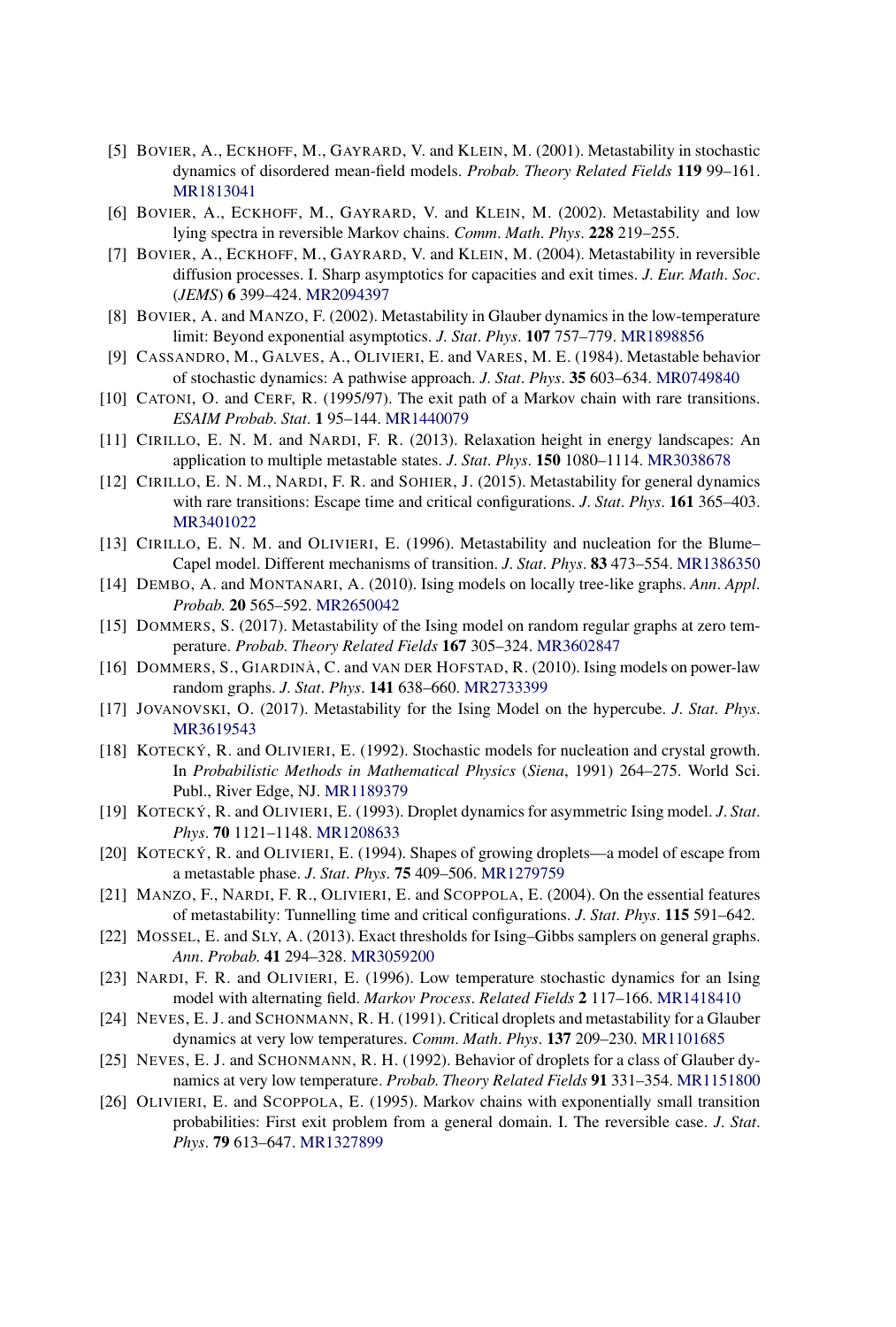- [27] OLIVIERI, E. and SCOPPOLA, E. (1996). Markov chains with exponentially small transition probabilities: First exit problem from a general domain. II. The general case. *J*. *Stat*. *Phys*. **84** 987–1041. [MR1412076](http://www.ams.org/mathscinet-getitem?mr=1412076)
- [28] OLIVIERI, E. and VARES, M. E. (2005). *Large Deviations and Metastability*. *Encyclopedia of Mathematics and Its Applications* **100**. Cambridge Univ. Press, Cambridge. [MR2123364](http://www.ams.org/mathscinet-getitem?mr=2123364)
- [29] VAN DER HOFSTAD, R. (2017). *Random Graphs and Complex Networks*, *Vol*. *I*. Cambridge Univ. Press, Cambridge. (File can be downloaded from [http://www.win.tue.nl/~rhofstad/.](http://www.win.tue.nl/~rhofstad/))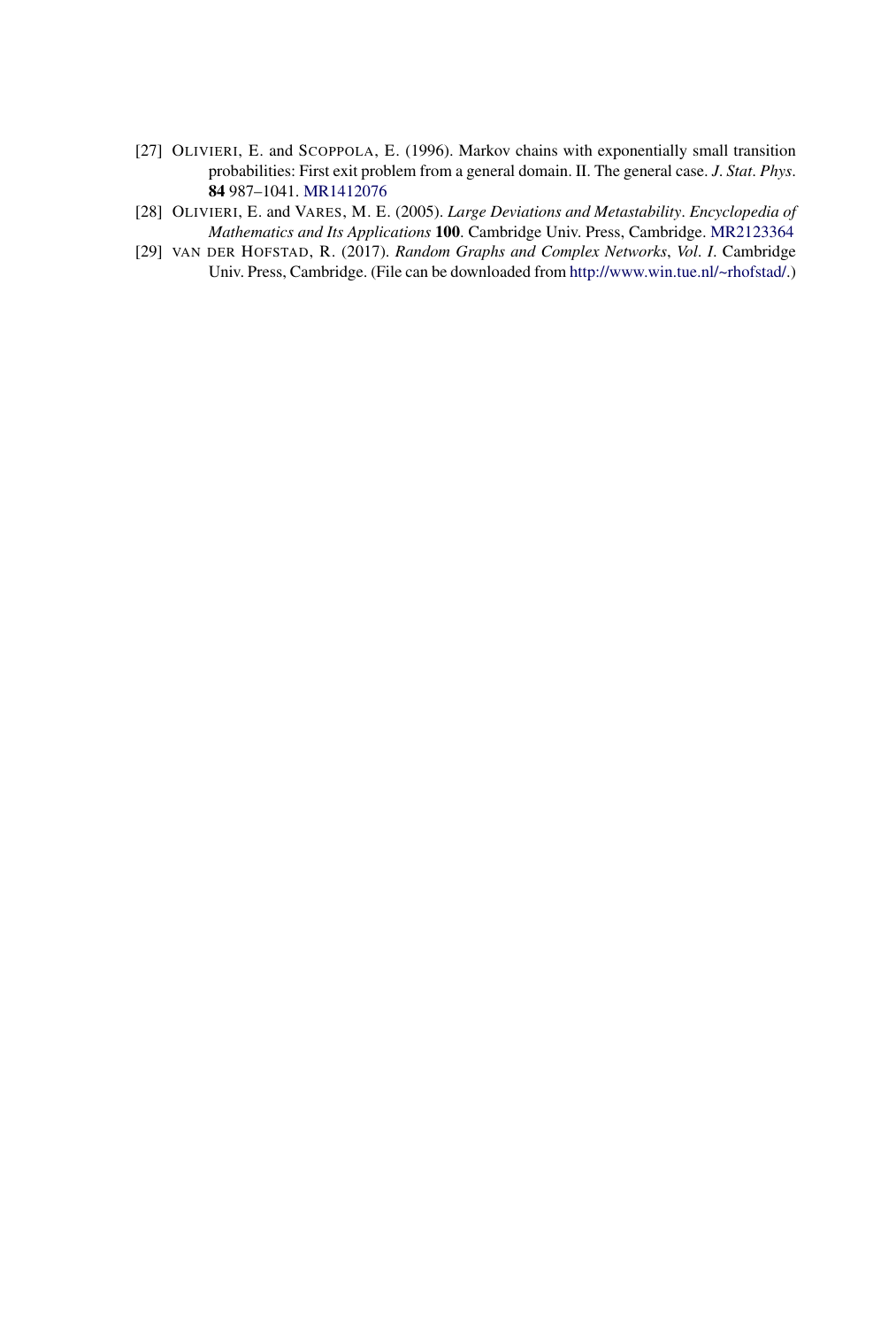# **RANDOMIZED HAMILTONIAN MONTE CARLO**

BY NAWAF BOU-RABEE<sup>1</sup> AND JESÚS MARÍA SANZ-SERNA<sup>2</sup>

*Rutgers University–Camden and Universidad Carlos III de Madrid*

Tuning the durations of the Hamiltonian flow in Hamiltonian Monte Carlo (also called Hybrid Monte Carlo) (HMC) involves a tradeoff between computational cost and sampling quality, which is typically challenging to resolve in a satisfactory way. In this article, we present and analyze a randomized HMC method (RHMC), in which these durations are i.i.d. exponential random variables whose mean is a free parameter. We focus on the small time step size limit, where the algorithm is rejection-free and the computational cost is proportional to the mean duration. In this limit, we prove that RHMC is geometrically ergodic under the same conditions that imply geometric ergodicity of the solution to underdamped Langevin equations. Moreover, in the context of a multidimensional Gaussian distribution, we prove that the sampling efficiency of RHMC, unlike that of constant duration HMC, behaves in a regular way. This regularity is also verified numerically in non-Gaussian target distributions. Finally, we suggest variants of RHMC for which the time step size is not required to be small.

- [1] AKHMATSKAYA, E. and REICH, S. (2008). GSHMC: An efficient method for molecular simulation. *J*. *Comput*. *Phys*. **227** 4934–4954. [MR2414842](http://www.ams.org/mathscinet-getitem?mr=2414842)
- [2] ANDERSEN, H. C. (1980). Molecular dynamics simulations at constant pressure and/or temperature. *J*. *Chem*. *Phys*. **72** 2384.
- [3] ASMUSSEN, S. and GLYNN, P. W. (2007). *Stochastic Simulation*: *Algorithms and Analysis*. *Stochastic Modelling and Applied Probability* **57**. Springer, New York. [MR2331321](http://www.ams.org/mathscinet-getitem?mr=2331321)
- [4] BESKOS, A., PINSKI, F. J., SANZ-SERNA, J. M. and STUART, A. M. (2011). Hybrid Monte-Carlo on Hilbert spaces. *Stochastic Process*. *Appl*. **121** 2201–2230. [MR2822774](http://www.ams.org/mathscinet-getitem?mr=2822774)
- [5] BLANES, S., CASAS, F. and SANZ-SERNA, J. M. (2014). Numerical integrators for the hybrid Monte Carlo method. *SIAM J*. *Sci*. *Comput*. **36** A1556–A1580. [MR3233942](http://www.ams.org/mathscinet-getitem?mr=3233942)
- [6] BOU-RABEE, N. and OWHADI, H. (2010). Long-run accuracy of variational integrators in the stochastic context. *SIAM J*. *Numer*. *Anal*. **48** 278–297. [MR2608370](http://www.ams.org/mathscinet-getitem?mr=2608370)
- [7] BOU-RABEE, N. and VANDEN-EIJNDEN, E. (2016). Continuous-time random walks for the numerical solution of stochastic differential equations. *Memoirs of the AMS*. To appear.
- [8] CANCÈS, E., LEGOLL, F. and STOLTZ, G. (2007). Theoretical and numerical comparison of some sampling methods for molecular dynamics. *ESAIM Math*. *Model*. *Numer*. *Anal*. **41** 351–389. [MR2339633](http://www.ams.org/mathscinet-getitem?mr=2339633)
- [9] DAVIS, M. H. A. (1993). *Markov Models and Optimization*. *Monographs on Statistics and Applied Probability* **49**. Chapman & Hall, London. [MR1283589](http://www.ams.org/mathscinet-getitem?mr=1283589)

*[MSC2010 subject classifications.](http://www.ams.org/mathscinet/msc/msc2010.html)* Primary 60J25; secondary 62D05, 60J25, 60H30, 37A50.

*Key words and phrases.* Randomization, Markov chain Monte Carlo, Hamiltonian Monte Carlo, hybrid Monte Carlo, Lyapunov functions, geometric ergodicity, integrated autocorrelation time, equilibrium mean squared displacement.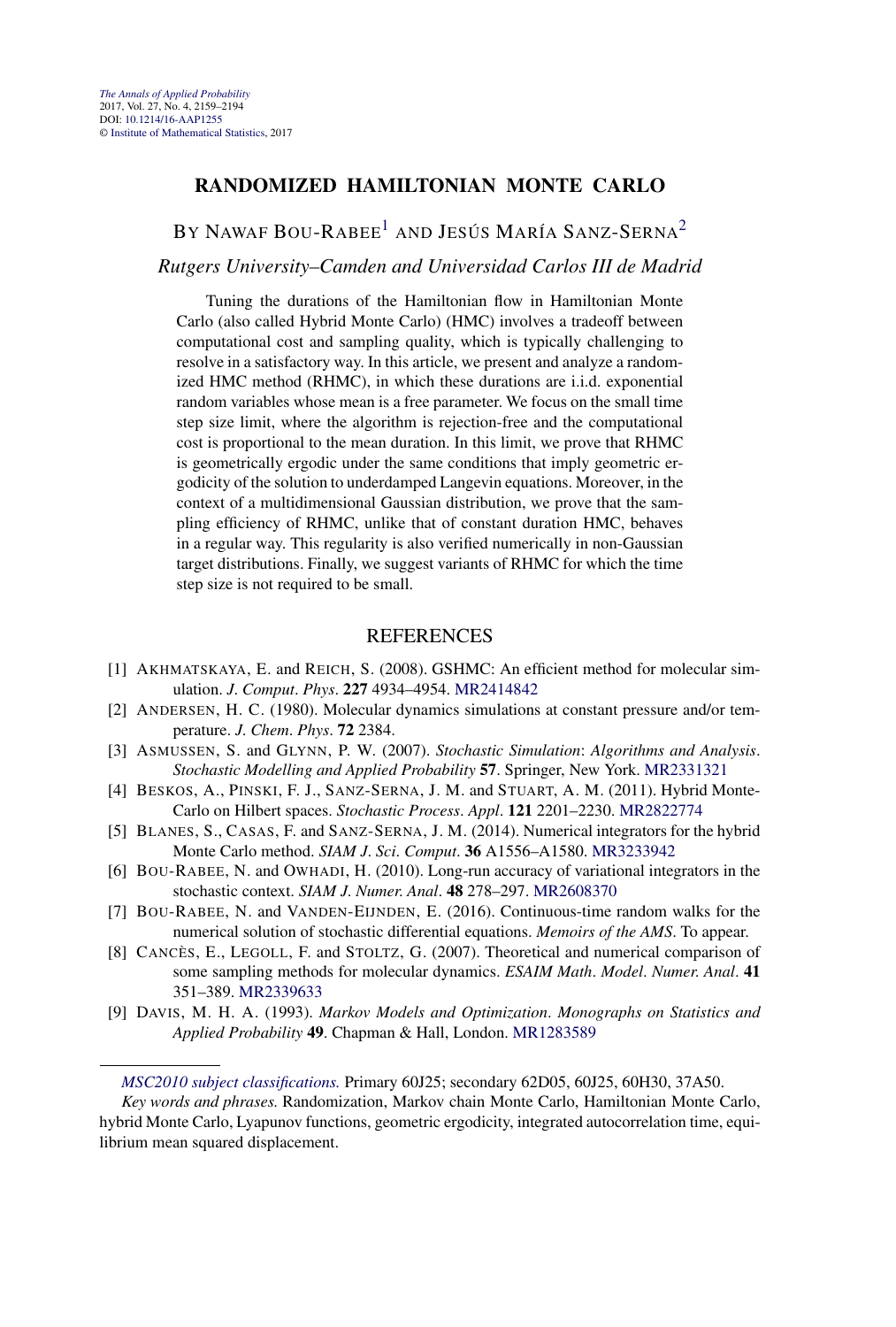- [10] DA PRATO, G. and ZABCZYK, J. (1996). *Ergodicity for Infinite-Dimensional Systems*. *London Mathematical Society Lecture Note Series* **229**. Cambridge Univ. Press, Cambridge. [MR1417491](http://www.ams.org/mathscinet-getitem?mr=1417491)
- [11] DUANE, S., KENNEDY, A. D., PENDLETON, B. J. and ROWETH, D. (1987). Hybrid Monte-Carlo. *Phys*. *Lett*. *B* **195** 216–222.
- [12] E, W. and LI, D. (2008). The Andersen thermostat in molecular dynamics. *Comm*. *Pure Appl*. *Math*. **61** 96–136. [MR2361305](http://www.ams.org/mathscinet-getitem?mr=2361305)
- [13] FANG, Y., SANZ-SERNA, J. M. and SKEEL, R. D. (2014). Compressible generalized hybrid Monte Carlo. *J*. *Chem*. *Phys*. **140** 174108.
- [14] GOODMAN, J. Acor, statistical analysis of a time series. Available at [http://www.math.nyu.edu/](http://www.math.nyu.edu/faculty/goodman/software/acor/) [faculty/goodman/software/acor/.](http://www.math.nyu.edu/faculty/goodman/software/acor/) Accessed 06–18–06–2015.
- [15] HAIRER, M. and MATTINGLY, J. C. (2011). Yet another look at Harris' ergodic theorem for Markov chains. In *Seminar on Stochastic Analysis*, *Random Fields and Applications VI* 109–117. Springer, Basel.
- [16] HASTINGS, W. K. (1970). Monte Carlo sampling methods using Markov chains and their applications. *Biometrika* **57** 97–109. [MR3363437](http://www.ams.org/mathscinet-getitem?mr=3363437)
- [17] HOMAN, M. D. and GELMAN, A. (2014). The no-u-turn sampler: Adaptively setting path lengths in Hamiltonian Monte Carlo. *J*. *Mach*. *Learn*. *Res*. **15** 1593–1623.
- [18] HOROWITZ, A. M. (1991). A generalized guided Monte-Carlo algorithm. *Phys*. *Lett*. *A* **268** 247–252.
- [19] KENNEDY, A. D. and PENDLETON, B. (2001). Cost of the generalised hybrid Monte Carlo algorithm for free field theory. *Nuclear Phys*. *B* **607** 456–510. [MR1850796](http://www.ams.org/mathscinet-getitem?mr=1850796)
- [20] KUSHNER, H. J. and DUPUIS, P. (2001). *Numerical Methods for Stochastic Control Problems in Continuous Time*, 2nd ed. *Applications of Mathematics* (*New York*) **24**. Springer, New York. [MR1800098](http://www.ams.org/mathscinet-getitem?mr=1800098)
- [21] LI, D. (2007). On the rate of convergence to equilibrium of the Andersen thermostat in molecular dynamics. *J*. *Stat*. *Phys*. **129** 265–287. [MR2358805](http://www.ams.org/mathscinet-getitem?mr=2358805)
- [22] LIU, J. S. (2008). *Monte Carlo Strategies in Scientific Computing*, 2nd ed. Springer, New York. [MR2401592](http://www.ams.org/mathscinet-getitem?mr=2401592)
- [23] MACKENZIE, P. B. (1989). An improved hybrid Monte Carlo method. *Phys*. *Lett*. *B* **226** 369– 371.
- [24] MARSDEN, J. E. and RATIU, T. S. (1999). *Introduction to Mechanics and Symmetry*, 2nd ed. *Texts in Applied Mathematics* **17**. Springer, New York. [MR1723696](http://www.ams.org/mathscinet-getitem?mr=1723696)
- [25] MARSDEN, J. E. and WEST, M. (2001). Discrete mechanics and variational integrators. *Acta Numer*. **10** 357–514. [MR2009697](http://www.ams.org/mathscinet-getitem?mr=2009697)
- [26] MARTIN, M. G. and SIEPMANN, J. I. (1998). Transferable potentials for phase equilibria. 1. United-atom description of n-alkanes. *J*. *Phys*. *Chem*., *B* **102** 2569–2577.
- [27] MATTINGLY, J. C., STUART, A. M. and HIGHAM, D. J. (2002). Ergodicity for SDEs and approximations: Locally Lipschitz vector fields and degenerate noise. *Stochastic Process*. *Appl*. **101** 185–232. [MR1931266](http://www.ams.org/mathscinet-getitem?mr=1931266)
- [28] METROPOLIS, N., ROSENBLUTH, A. W., ROSENBLUTH, M. N., TELLER, A. H. and TELLER, E. (1953). Equations of state calculations by fast computing machines. *J*. *Chem*. *Phys*. **21** 1087–1092.
- [29] MEYN, S. and TWEEDIE, R. (1993). Stability of Markovian processes III: Foster–Lyapunov criteria for continuous-time processes. *Adv*. *in Appl*. *Probab*. **25** 518–548. [MR1234295](http://www.ams.org/mathscinet-getitem?mr=1234295)
- [30] MEYN, S. and TWEEDIE, R. L. (2009). *Markov Chains and Stochastic Stability*, 2nd ed. Cambridge Univ. Press, Cambridge. [MR2509253](http://www.ams.org/mathscinet-getitem?mr=2509253)
- [31] NEAL, R. M. (2011). MCMC using Hamiltonian dynamics. In *Handbook of Markov Chain Monte Carlo*. *Chapman & Hall/CRC Handb*. *Mod*. *Stat*. *Methods* 113–162. CRC Press, Boca Raton, FL. [MR2858447](http://www.ams.org/mathscinet-getitem?mr=2858447)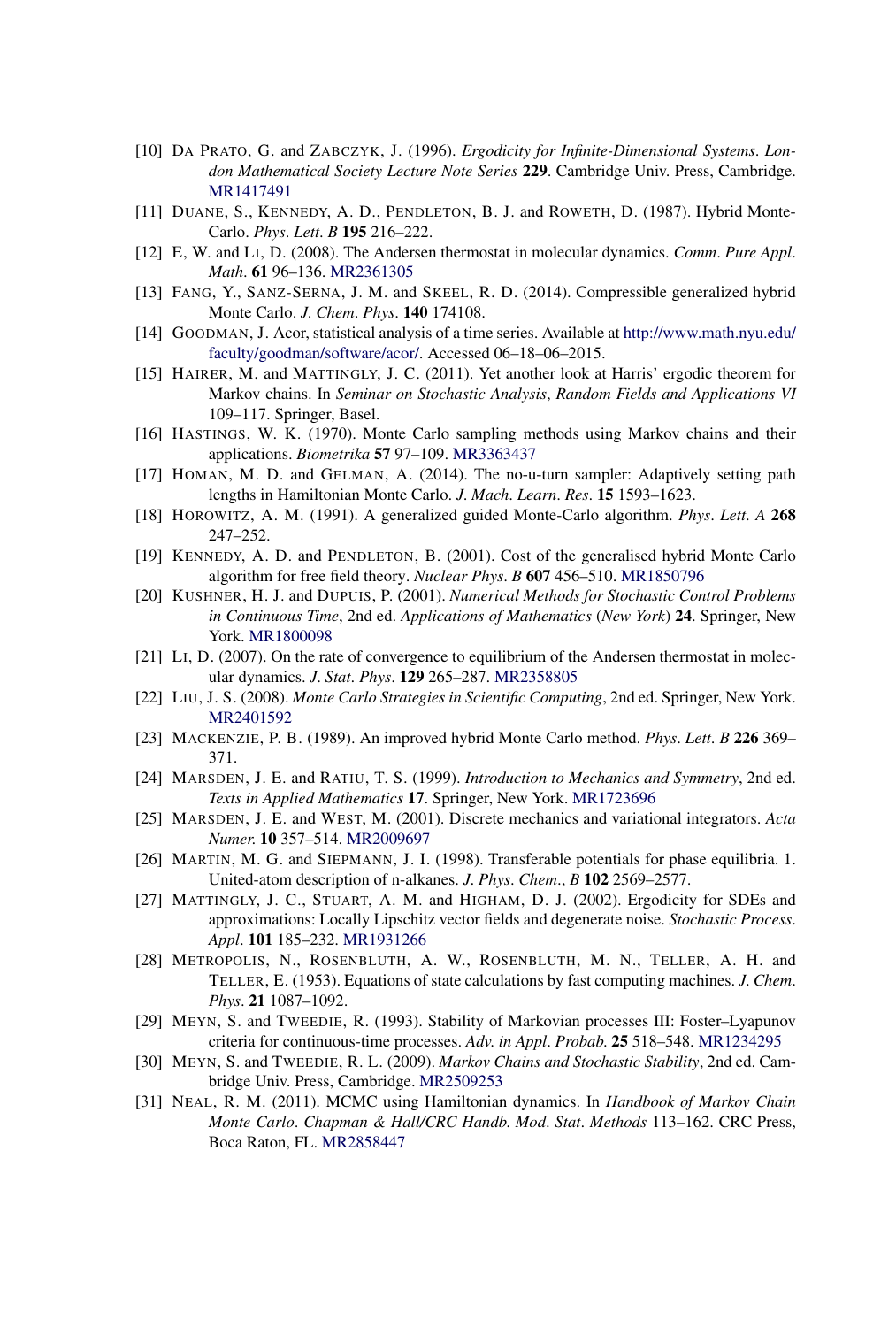- [32] PROTTER, P. E. (2004). *Stochastic Integration and Differential Equations*, 2nd ed. *Applications of Mathematics* (*New York*) **21**. Springer, Berlin. [MR2020294](http://www.ams.org/mathscinet-getitem?mr=2020294)
- [33] SANZ-SERNA, J. M. (2014). Markov Chain Monte Carlo and numerical differential equations. In *Current Challenges in Stability Issues for Numerical Differential Equations* (L. Dieci and N. Guglielmi, eds.) **2082** 39–88. Springer, Berlin.
- [34] SANZ-SERNA, J. M. and CALVO, M. P. (1994). *Numerical Hamiltonian Problems*. *Applied Mathematics and Mathematical Computation* **7**. Chapman & Hall, London. [MR1270017](http://www.ams.org/mathscinet-getitem?mr=1270017)
- [35] SANZ-SERNA, J. M. and STUART, A. M. (1999). Ergodicity of dissipative differential equations subject to random impulses. *J*. *Differential Equations* **155** 262–284. [MR1698555](http://www.ams.org/mathscinet-getitem?mr=1698555)
- [36] SOKAL, A. (1997). Monte Carlo methods in statistical mechanics: Foundations and new algorithms. In *Functional Integration* (*Cargèse*, 1996). *NATO Adv*. *Sci*. *Inst*. *Ser*. *B Phys*. **361** 131–192. Plenum, New York. [MR1477456](http://www.ams.org/mathscinet-getitem?mr=1477456)
- [37] TALAY, D. (2002). Stochastic Hamiltonian systems: Exponential convergence to the invariant measure, and discretization by the implicit Euler scheme. *Markov Processes Related Fields* **8** 1–36. [MR1924934](http://www.ams.org/mathscinet-getitem?mr=1924934)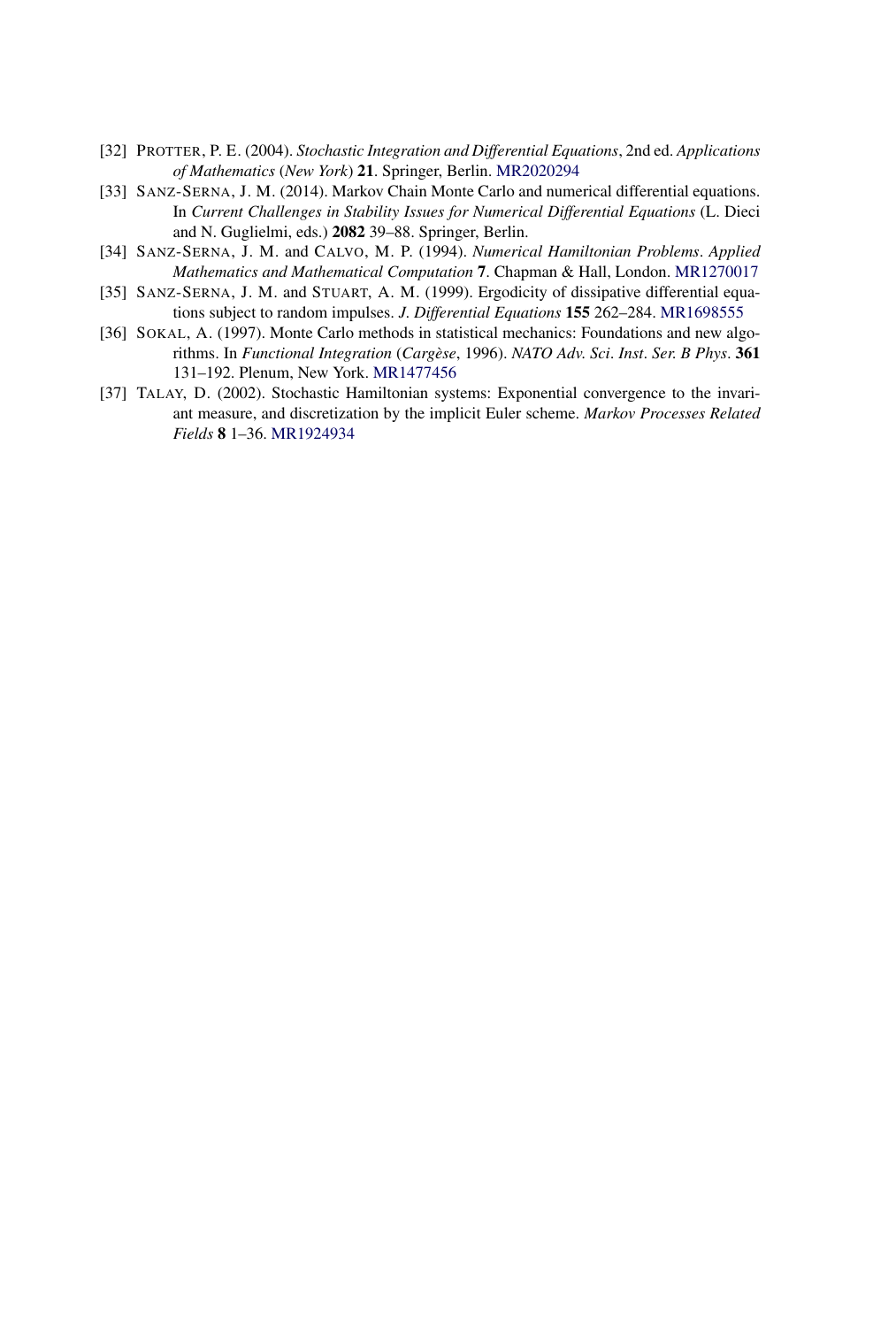# **FAST LANGEVIN BASED ALGORITHM FOR MCMC IN HIGH DIMENSIONS**

BY ALAIN DURMUS<sup>\*</sup>, GARETH O. ROBERTS<sup>[†,](#page-1-0)1</sup>, GILLES VILMART<sup>[‡,](#page-12-0) 2</sup> AND KONSTANTINOS C. ZYGALAKIS<sup>§, 3</sup>

*Telecom ParisTech*∗*, University of Warwick*†*, Université de Genève*‡ *and University of Edinburgh*§

We introduce new Gaussian proposals to improve the efficiency of the standard Hastings–Metropolis algorithm in Markov chain Monte Carlo (MCMC) methods, used for the sampling from a target distribution in large dimension *d*. The improved complexity is  $O(d^{1/5})$  compared to the complexity  $O(d^{1/3})$  of the standard approach. We prove an asymptotic diffusion limit theorem and show that the relative efficiency of the algorithm can be characterised by its overall acceptance rate (with asymptotical value 0.704), independently of the target distribution. Numerical experiments confirm our theoretical findings.

- [1] ABDULLE, A., VILMART, G. and ZYGALAKIS, K. C. (2014). High order numerical approximation of the invariant measure of ergodic SDEs. *SIAM J*. *Numer*. *Anal*. **52** 1600–1622. [MR3229658](http://www.ams.org/mathscinet-getitem?mr=3229658)
- [2] BESKOS, A. and STUART, A. (2009). MCMC methods for sampling function space. In *ICIAM* 07*—*6*th International Congress on Industrial and Applied Mathematics* 337–364. Eur. Math. Soc., Zürich. [MR2588600](http://www.ams.org/mathscinet-getitem?mr=2588600)
- [3] BILLINGSLEY, P. (1995). *Probability and Measure*, 3rd ed. Wiley, New York. [MR1324786](http://www.ams.org/mathscinet-getitem?mr=1324786)
- [4] CHRISTENSEN, O. F., ROBERTS, G. O. and ROSENTHAL, J. S. (2005). Scaling limits for the transient phase of local Metropolis–Hastings algorithms. *J*. *R*. *Stat*. *Soc*. *Ser*. *B*. *Stat*. *Methodol*. **67** 253–268. [MR2137324](http://www.ams.org/mathscinet-getitem?mr=2137324)
- [5] COTTER, S. L., ROBERTS, G. O., STUART, A. M. and WHITE, D. (2013). MCMC methods for functions: Modifying old algorithms to make them faster. *Statist*. *Sci*. **28** 424–446. DOI[:10.1214/13-STS421.](http://dx.doi.org/10.1214/13-STS421)
- [6] DURMUS, A., ROBERTS, G. O., VILMART, G. and ZYGALAKIS, K. C. (2017). Supplement to "Fast Langevin based algorithm for MCMC in high dimensions." DOI[:10.1214/16-](http://dx.doi.org/10.1214/16-AAP1257SUPP) [AAP1257SUPP](http://dx.doi.org/10.1214/16-AAP1257SUPP).
- [7] ETHIER, S. N. and KURTZ, T. G. (1986). *Markov Processes*: *Characterization and Convergence*. Wiley, New York. [MR838085](http://www.ams.org/mathscinet-getitem?mr=838085)
- [8] FATHI, M. and STOLTZ, G. (2017). Improving dynamical properties of metropolized discretizations of overdamped Langevin dynamics. *Numer*. *Math*. **136** 545–602. [MR3648098](http://www.ams.org/mathscinet-getitem?mr=3648098)
- [9] GIROLAMI, M. and CALDERHEAD, B. (2011). Riemann manifold Langevin and Hamiltonian Monte Carlo methods. *J*. *R*. *Stat*. *Soc*. *Ser*. *B*. *Stat*. *Methodol*. **73** 123–214. [MR2814492](http://www.ams.org/mathscinet-getitem?mr=2814492)

*[MSC2010 subject classifications.](http://www.ams.org/mathscinet/msc/msc2010.html)* Primary 60F05; secondary 65C05.

*Key words and phrases.* Weak convergence, Markov chain Monte Carlo, diffusion limit, exponential ergodicity.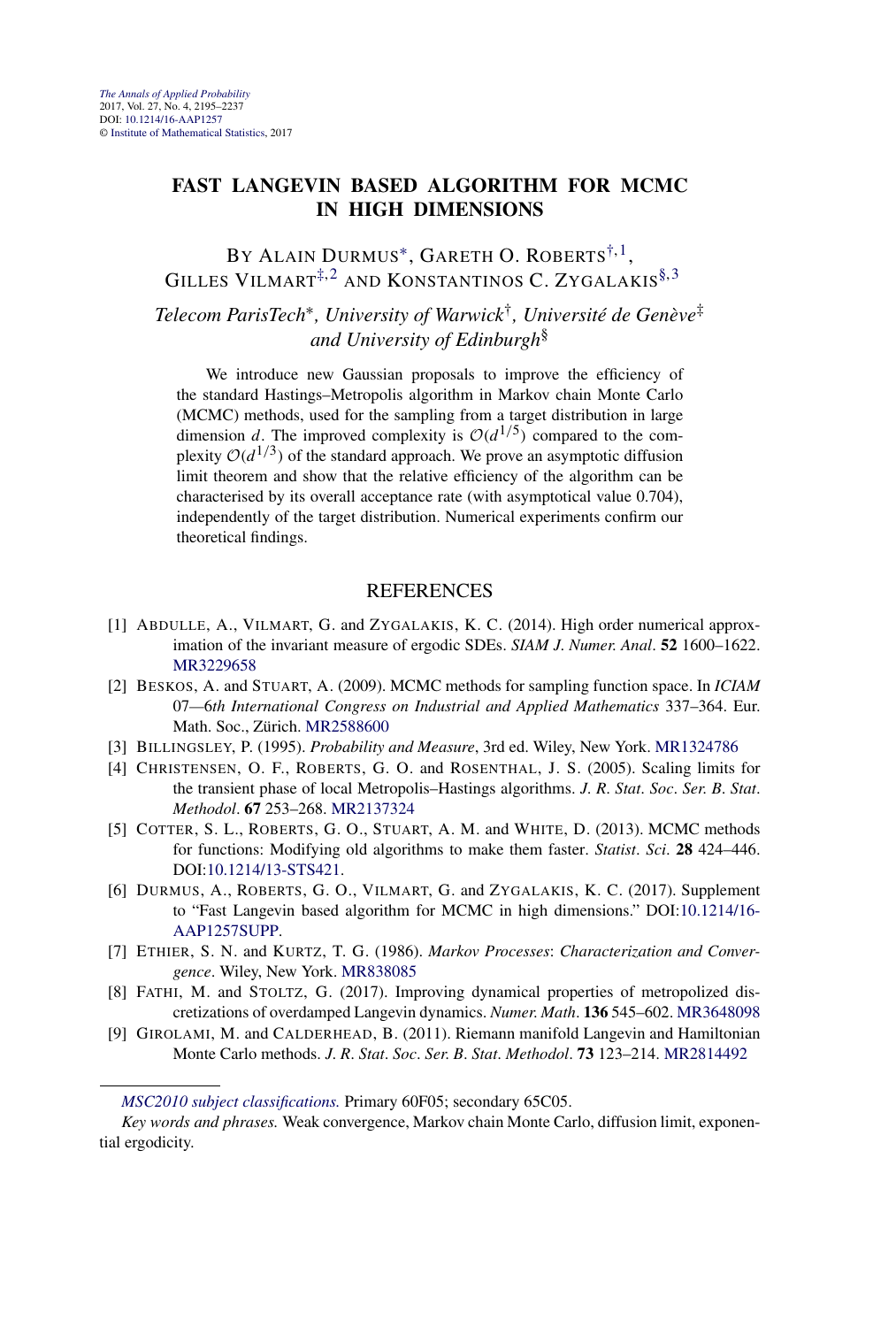- [10] HANSEN, N. R. (2003). Geometric ergodicity of discrete-time approximations to multivariate diffusions. *Bernoulli* **9** 725–743. [MR1996277](http://www.ams.org/mathscinet-getitem?mr=1996277)
- [11] HAS'MINSKIĬ, R. Z. (1980). *Stochastic Stability of Differential Equations*. *Monographs and Textbooks on Mechanics of Solids and Fluids*: *Mechanics and Analysis* **7**. Sijthoff & Noordhoff, Alphen aan den Rijn. Translated from the Russian by D. Louvish. [MR600653](http://www.ams.org/mathscinet-getitem?mr=600653)
- [12] HASTINGS, W. K. (1970). Monte Carlo sampling methods using Markov chains and their applications. *Biometrika* **57** 97–109. [MR3363437](http://www.ams.org/mathscinet-getitem?mr=3363437)
- [13] JOURDAIN, B., LELIÈVRE, T. and MIASOJEDOW, B. (2014). Optimal scaling for the transient phase of Metropolis Hastings algorithms: The longtime behavior. *Bernoulli* **20** 1930– 1978.
- [14] KLOEDEN, P. E. and PLATEN, E. (1992). *Numerical Solution of Stochastic Differential Equations*. *Applications of Mathematics* (*New York*) **23**. Springer, Berlin. [MR1214374](http://www.ams.org/mathscinet-getitem?mr=1214374)
- [15] LIU, J. S. (2008). *Monte Carlo Strategies in Scientific Computing*. Springer, New York. [MR2401592](http://www.ams.org/mathscinet-getitem?mr=2401592)
- [16] MATTINGLY, J. C., STUART, A. M. and TRETYAKOV, M. V. (2010). Convergence of numerical time-averaging and stationary measures via Poisson equations. *SIAM J*. *Numer*. *Anal*. **48** 552–577. [MR2669996](http://www.ams.org/mathscinet-getitem?mr=2669996)
- [17] MENGERSEN, K. L. and TWEEDIE, R. L. (1996). Rates of convergence of the Hastings and Metropolis algorithms. *Ann*. *Statist*. **24** 101–121. [MR1389882](http://www.ams.org/mathscinet-getitem?mr=1389882)
- [18] MEYN, S. and TWEEDIE, R. L. (2009). *Markov Chains and Stochastic Stability*, 2nd ed. Cambridge Univ. Press, Cambridge. [MR2509253](http://www.ams.org/mathscinet-getitem?mr=2509253)
- [19] OZAKI, T. (1992). A bridge between nonlinear time series models and nonlinear stochastic dynamical systems: A local linearization approach. *Statist*. *Sinica* **2** 113–135. [MR1152300](http://www.ams.org/mathscinet-getitem?mr=1152300)
- [20] ROBERT, C. P. and CASELLA, G. (2004). *Monte Carlo Statistical Methods*, 2nd ed. Springer, New York. [MR2080278](http://www.ams.org/mathscinet-getitem?mr=2080278)
- [21] ROBERTS, G. O., GELMAN, A. and GILKS, W. R. (1997). Weak convergence and optimal scaling of random walk Metropolis algorithms. *Ann*. *Appl*. *Probab*. **7** 110–120. [MR1428751](http://www.ams.org/mathscinet-getitem?mr=1428751)
- [22] ROBERTS, G. O. and ROSENTHAL, J. S. (1998). Optimal scaling of discrete approximations to Langevin diffusions. *J*. *R*. *Stat*. *Soc*. *Ser*. *B*. *Stat*. *Methodol*. **60** 255–268. DOI[:10.1111/1467-9868.00123.](http://dx.doi.org/10.1111/1467-9868.00123) [MR1625691](http://www.ams.org/mathscinet-getitem?mr=1625691)
- [23] ROBERTS, G. O. and ROSENTHAL, J. S. (2001). Optimal scaling for various Metropolis– Hastings algorithms. *Statist*. *Sci*. **16** 351–367. [MR1888450](http://www.ams.org/mathscinet-getitem?mr=1888450)
- [24] ROBERTS, G. O. and STRAMER, O. (2002). Langevin diffusions and Metropolis–Hastings algorithms. *Methodol*. *Comput*. *Appl*. *Probab*. **4** 337–357. [MR2002247](http://www.ams.org/mathscinet-getitem?mr=2002247)
- [25] ROBERTS, G. O. and TWEEDIE, R. L. (1996). Exponential convergence of Langevin distributions and their discrete approximations. *Bernoulli* **2** 341–363. DOI[:10.2307/3318418.](http://dx.doi.org/10.2307/3318418) [MR1440273](http://www.ams.org/mathscinet-getitem?mr=1440273)
- [26] ROBERTS, G. O. and TWEEDIE, R. L. (1996). Geometric convergence and central limit theorems for multidimensional Hastings and Metropolis algorithms. *Biometrika* **83** 95–110. DOI[:10.1093/biomet/83.1.95.](http://dx.doi.org/10.1093/biomet/83.1.95) [MR1399158](http://www.ams.org/mathscinet-getitem?mr=1399158)
- [27] TALAY, D. and TUBARO, L. (1990). Expansion of the global error for numerical schemes solving stochastic differential equations. *Stoch*. *Anal*. *Appl*. **8** 483–509. [MR1091544](http://www.ams.org/mathscinet-getitem?mr=1091544)
- [28] WOLFRAM RESEARCH, INC. (2014). Mathematica.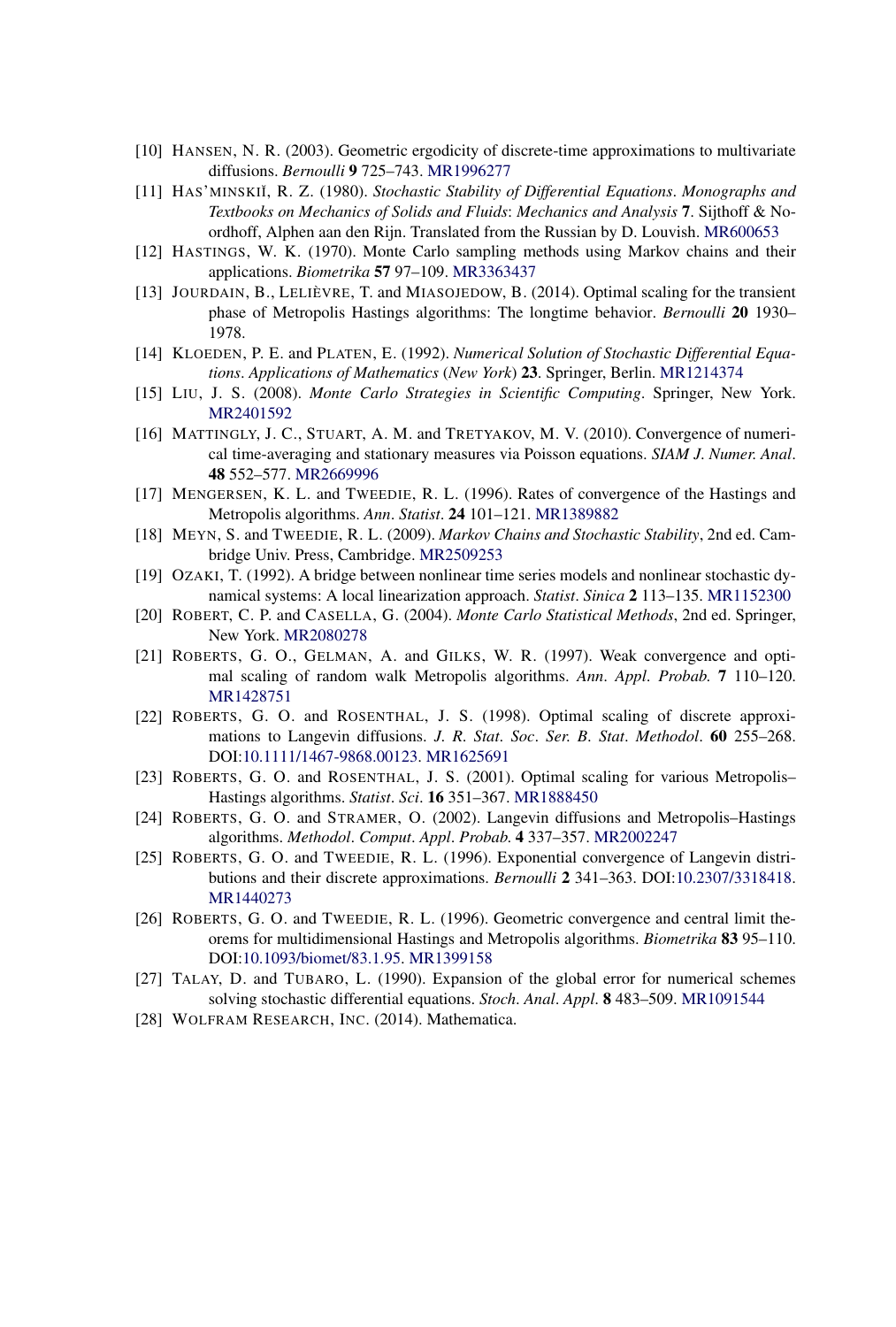# **DISCRETE BECKNER INEQUALITIES VIA THE BOCHNER–BAKRY–EMERY APPROACH FOR MARKOV CHAINS**<sup>1</sup>

## BY ANSGAR JÜNGEL AND WEN YUE

#### *Vienna University of Technology*

Discrete convex Sobolev inequalities and Beckner inequalities are derived for time-continuous Markov chains on finite state spaces. Beckner inequalities interpolate between the modified logarithmic Sobolev inequality and the Poincaré inequality. Their proof is based on the Bakry–Emery approach and on discrete Bochner-type inequalities established by Caputo, Dai Pra and Posta and recently extended by Fathi and Maas for logarithmic entropies. The abstract result for convex entropies is applied to several Markov chains, including birth-death processes, zero-range processes, Bernoulli–Laplace models, and random transposition models, and to a finitevolume discretization of a one-dimensional Fokker–Planck equation, applying results by Mielke.

- [1] ANÉ, C., BLACHÈRE, S., CHAFAÏ, D., FOUGÈRES, P., GENTIL, I., MALRIEU, F., ROBERTO, C. and SCHEFFER, G. (2000). *Sur les inégalités de Sobolev logarithmiques*. *Panoramas et Synthèses* [*Panoramas and Syntheses*] **10**. Société Mathématique de France, Paris. [MR1845806](http://www.ams.org/mathscinet-getitem?mr=1845806)
- [2] ARNOLD, A., MARKOWICH, P., TOSCANI, G. and UNTERREITER, A. (2001). On convex Sobolev inequalities and the rate of convergence to equilibrium for Fokker–Planck type equations. *Comm*. *Partial Differential Equations* **26** 43–100. [MR1842428](http://www.ams.org/mathscinet-getitem?mr=1842428)
- [3] BAKRY, D. and ÉMERY, M. (1985). Diffusions hypercontractives. In *Séminaire de Probabilités*, *XIX*, 1983*/*84. *Lecture Notes in Math*. **1123** 177–206. Springer, Berlin. [MR0889476](http://www.ams.org/mathscinet-getitem?mr=0889476)
- [4] BAKRY, D., GENTIL, I. and LEDOUX, M. (2014). *Analysis and Geometry of Markov Diffusion Operators*. *Grundlehren der Mathematischen Wissenschaften* [*Fundamental Principles of Mathematical Sciences*] **348**. Springer, Cham. [MR3155209](http://www.ams.org/mathscinet-getitem?mr=3155209)
- [5] BECKNER, W. (1989). A generalized Poincaré inequality for Gaussian measures. *Proc*. *Amer*. *Math*. *Soc*. **105** 397–400. [MR0954373](http://www.ams.org/mathscinet-getitem?mr=0954373)
- [6] BOBKOV, S. and TETALI, P. (2006). Modified logarithmic Sobolev inequalities in discrete settings. *J*. *Theoret*. *Probab*. **19** 289–336. [MR2283379](http://www.ams.org/mathscinet-getitem?mr=2283379)
- [7] BOBKOV, S. G. and LEDOUX, M. (1998). On modified logarithmic Sobolev inequalities for Bernoulli and Poisson measures. *J*. *Funct*. *Anal*. **156** 347–365. [MR1636948](http://www.ams.org/mathscinet-getitem?mr=1636948)
- [8] BOCHNER, S. (1946). Vector fields and Ricci curvature. *Bull*. *Amer*. *Math*. *Soc*. **52** 776–797.
- [9] BOUDOU, A.-S., CAPUTO, P., DAI PRA, P. and POSTA, G. (2006). Spectral gap estimates for interacting particle systems via a Bochner-type identity. *J*. *Funct*. *Anal*. **232** 222–258. [MR2200172](http://www.ams.org/mathscinet-getitem?mr=2200172)

*[MSC2010 subject classifications.](http://www.ams.org/mathscinet/msc/msc2010.html)* 60J27, 39B62, 60J80.

*Key words and phrases.* Time-continuous Markov chain, functional inequality, entropy decay, discrete Beckner inequality, stochastic particle systems.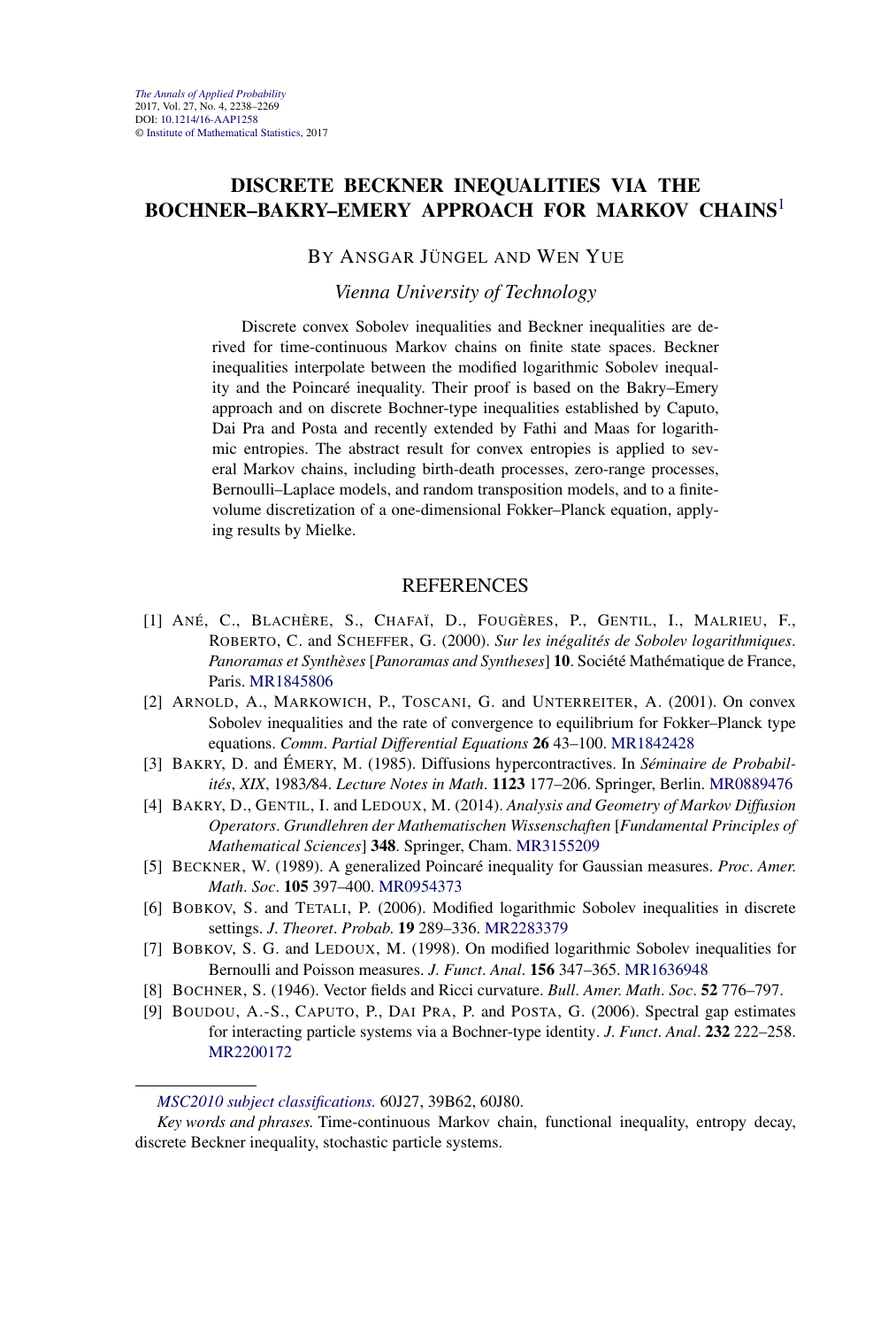- [10] BURDZY, K. and KENDALL, W. (2000). Efficient Markovian couplings: Examples and counterexamples. *Ann*. *Appl*. *Probab*. **10** 362–409.
- [11] CAPUTO, P., DAI PRA, P. and POSTA, G. (2009). Convex entropy decay via the Bochner–Bakry–Emery approach. *Ann*. *Inst*. *Henri Poincaré Probab*. *Stat*. **45** 734–753. [MR2548501](http://www.ams.org/mathscinet-getitem?mr=2548501)
- [12] CHAINAIS-HILLAIRET, C., JÜNGEL, A. and SCHUCHNIGG, S. (2016). Entropy-dissipative discretization of nonlinear diffusion equations and discrete Beckner inequalities. *Math*. *Model*. *Numer*. *Anal*. **50** 135–162.
- [13] CHEN, G.-Y. and SALOFF-COSTE, L. (2014). Spectral computations for birth and death chains. *Stochastic Process*. *Appl*. **124** 848–882. [MR3131316](http://www.ams.org/mathscinet-getitem?mr=3131316)
- [14] CHEN, M. (1996). Estimation of spectral gap for Markov chains. *Acta Math*. *Sinica* (*N*.*S*.) **12** 337–360. [MR1457859](http://www.ams.org/mathscinet-getitem?mr=1457859)
- [15] CHEN, M. F. (2003). Variational formulas of Poincaré-type inequalities for birth-death processes. *Acta Math*. *Sin*. (*Engl*. *Ser*.) **19** 625–644. [MR2023358](http://www.ams.org/mathscinet-getitem?mr=2023358)
- [16] DANERI, S. and SAVARÉ, G. (2008). Eulerian calculus for the displacement convexity in the Wasserstein distance. *SIAM J*. *Math*. *Anal*. **40** 1104–1122. [MR2452882](http://www.ams.org/mathscinet-getitem?mr=2452882)
- [17] DEL MOLINO, L., CHLEBOUN, P. and GROSSKINSKY, S. (2012). Condensation in randomly perturbed zero-range processes. *J*. *Phys*. *A*: *Math*. *Theor*. **45** 205001.
- [18] DIACONIS, P. and SALOFF-COSTE, L. (1996). Logarithmic Sobolev inequalities for finite Markov chains. *Ann*. *Appl*. *Probab*. **6** 695–750.
- [19] FATHI, M. and MAAS, J. (2016). Entropic Ricci curvature bounds for discrete interacting systems. *Ann*. *Appl*. *Probab*. **26** 1774–1806. [MR3513606](http://www.ams.org/mathscinet-getitem?mr=3513606)
- [20] FJORDHOLM, U. S., MISHRA, S. and TADMOR, E. (2012). Arbitrarily high-order accurate entropy stable essentially nonoscillatory schemes for systems of conservation laws. *SIAM J*. *Numer*. *Anal*. **50** 544–573. [MR2914275](http://www.ams.org/mathscinet-getitem?mr=2914275)
- [21] FURIHATA, D. and MATSUO, T. (2011). *The Discrete Variational Method*. *A Structure-Preserving Numerical Method for Partial Differential Equations*. Chapman & Hall/CRC, Boca Raton, FL.
- [22] GAO, F. and QUASTEL, J. (2003). Exponential decay of entropy in the random transposition and Bernoulli–Laplace models. *Ann*. *Appl*. *Probab*. **13** 1591–1600. [MR2023890](http://www.ams.org/mathscinet-getitem?mr=2023890)
- [23] GUIONNET, A. and ZEGARLINSKI, B. (2003). Lectures on logarithmic Sobolev inequalities. In *Séminaire de Probabilités* 36 (J. Azéma et al., eds.). *Lect*. *Notes Math*. **1801** 1–134. Springer, Berlin.
- [24] JERRUM, M., SON, J.-B., TETALI, P. and VIGODA, E. (2004). Elementary bounds on Poincaré and log-Sobolev constants for decomposable Markov chains. *Ann*. *Appl*. *Probab*. **14** 1741–1765.
- [25] JOHNSON, O. (2016). A discrete log-Sobolev inequality under a Bakry–Emery type condition. *Ann. Inst. Henri Poincaré Probab. Stat.* To appear. Available at [arXiv:1507.06268.](http://arxiv.org/abs/arXiv:1507.06268)
- [26] MAAS, J. (2016). Personal communication.
- [27] MICLO, L. (1999). An example of application of discrete Hardy's inequalities. *Markov Process*. *Related Fields* **5** 319–330. [MR1710983](http://www.ams.org/mathscinet-getitem?mr=1710983)
- [28] MIELKE, A. (2013). Geodesic convexity of the relative entropy in reversible Markov chains. *Calc*. *Var*. *Part*. *Diff*. *Eqs*. **48** 1–31.
- [29] MONTENEGRO, R. and TETALI, P. (2006). Mathematical aspects of mixing times in Markov chains. *Found*. *Trends Theor*. *Comput*. *Sci*. **1** x+121. [MR2341319](http://www.ams.org/mathscinet-getitem?mr=2341319)
- [30] MORRIS, B. (2006). Spectral gap for the zero range process with constant rate. *Ann*. *Probab*. **34** 1645–1664. [MR2271475](http://www.ams.org/mathscinet-getitem?mr=2271475)
- [31] WANG, F.-Y. (2005). *Functional Inequalities*, *Markov Semigroups and Spectral Theory*. Science Press, Beijing.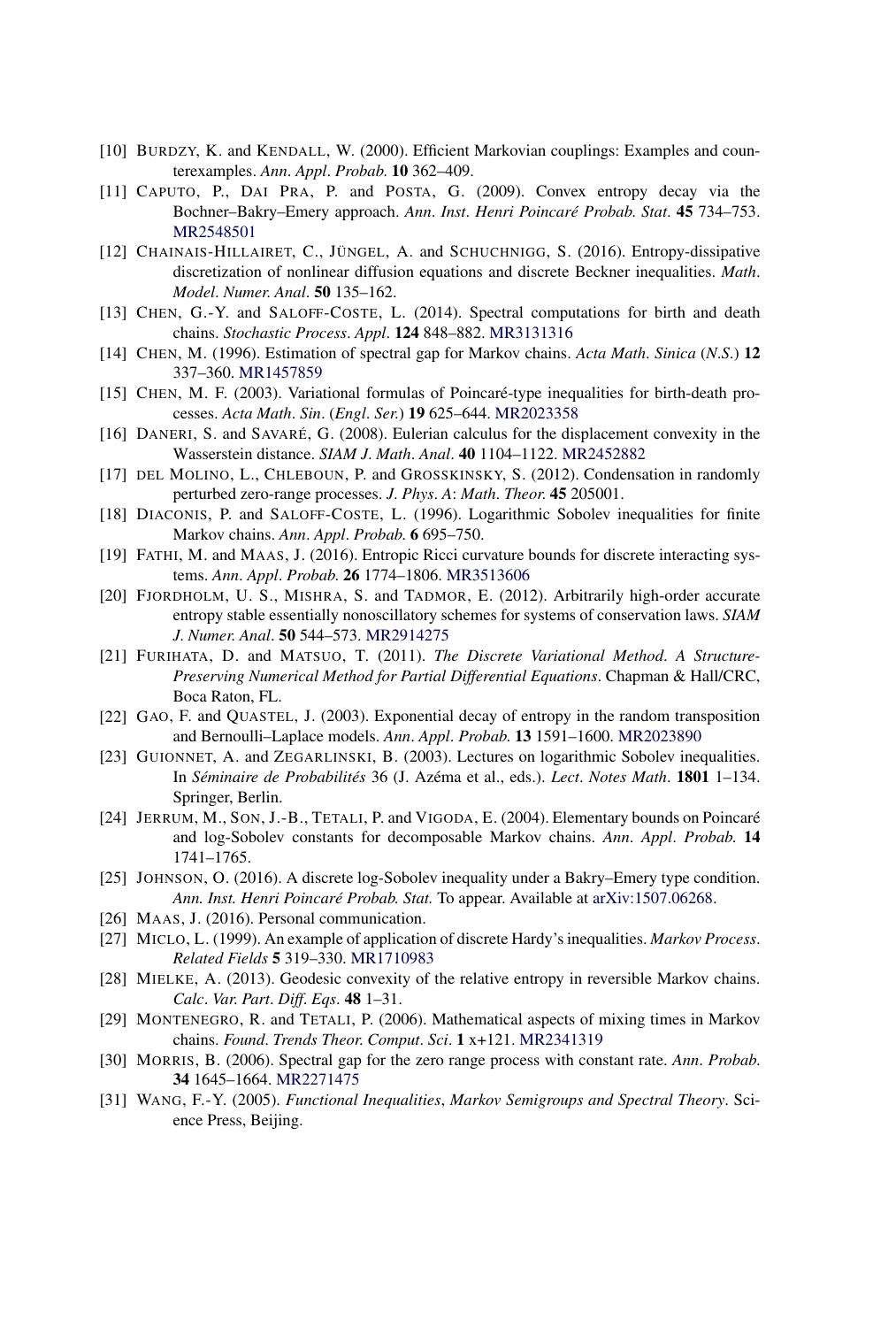# **SEMI-STATIC COMPLETENESS AND ROBUST PRICING BY INFORMED INVESTORS**

## BY BEATRICE ACCIAIO AND MARTIN LARSSON

## *London School of Economics and Political Science and ETH Zurich*

We consider a continuous-time financial market that consists of securities available for dynamic trading, and securities only available for static trading. We work in a robust framework where a set of non-dominated models is given. The concept of semi-static completeness is introduced: it corresponds to having exact replication by means of semi-static strategies. We show that semi-static completeness is equivalent to an extremality property, and give a characterization of the induced filtration structure. Furthermore, we consider investors with additional information and, for specific types of extra information, we characterize the models that are semi-statically complete for the informed investors. Finally, we provide some examples where robust pricing for informed and uninformed agents can be done over semi-statically complete models.

- [1] ACCIAIO, B., BEIGLBÖCK, M., PENKNER, F. and SCHACHERMAYER, W. (2016). A modelfree version of the fundamental theorem of asset pricing and the super-replication theorem. *Math*. *Finance* **26** 233–251. [MR3481303](http://www.ams.org/mathscinet-getitem?mr=3481303)
- [2] AZÉMA, J. (1972). Quelques applications de la théorie générale des processus. *Invent*. *Math*. **18** 293–336.
- [3] BAYRAKTAR, E. and ZHOU, Z. (2015). On arbitrage and duality under model uncertainty and portfolio constraints. *Math*. *Finance*. To appear.
- [4] BEIGLBÖCK, M., ALEXANDER, A. M. C. and HUESMANN, M. (2016). Optimal transport and Skorokhod embedding. *Invent*. *Math*. To appear.
- [5] BEIGLBÖCK, M., ALEXANDER, M. G. C., HUESMANN, M., PERKOWSKI, N. and PRÖMEL, D. (2015). Pathwise super-replication via Vovk's outer measure. Preprint. Available at [arXiv:1504.03644](http://arxiv.org/abs/arXiv:1504.03644).
- [6] BEIGLBÖCK, M., HENRY-LABORDÈRE, P. and PENKNER, F. (2013). Model-independent bounds for option prices—a mass transport approach. *Finance Stoch*. **17** 477–501.
- [7] BEIGLBÖCK, M., NUTZ, M. and TOUZI, N. (2016). Complete duality for martingale optimal transport on the line. *Ann*. *Probab*. To appear.
- [8] BIAGINI, S., BOUCHARD, B., KARDARAS, C. and NUTZ, M. (2015). Robust fundamental theorem for continuous processes. *Math*. *Finance*. To appear.
- [9] BILLINGSLEY, P. (1968). *Convergence of Probability Measures*. Wiley, New York. [MR0233396](http://www.ams.org/mathscinet-getitem?mr=0233396)
- [10] BOUCHARD, B. and NUTZ, M. (2015). Arbitrage and duality in nondominated discrete-time models. *Ann*. *Appl*. *Probab*. **25** 823–859. [MR3313756](http://www.ams.org/mathscinet-getitem?mr=3313756)

*[MSC2010 subject classifications.](http://www.ams.org/mathscinet/msc/msc2010.html)* Primary 91G10; secondary 60G44.

*Key words and phrases.* Semi-static completeness, robust finance, extreme points, filtration enlargement, informed pricing.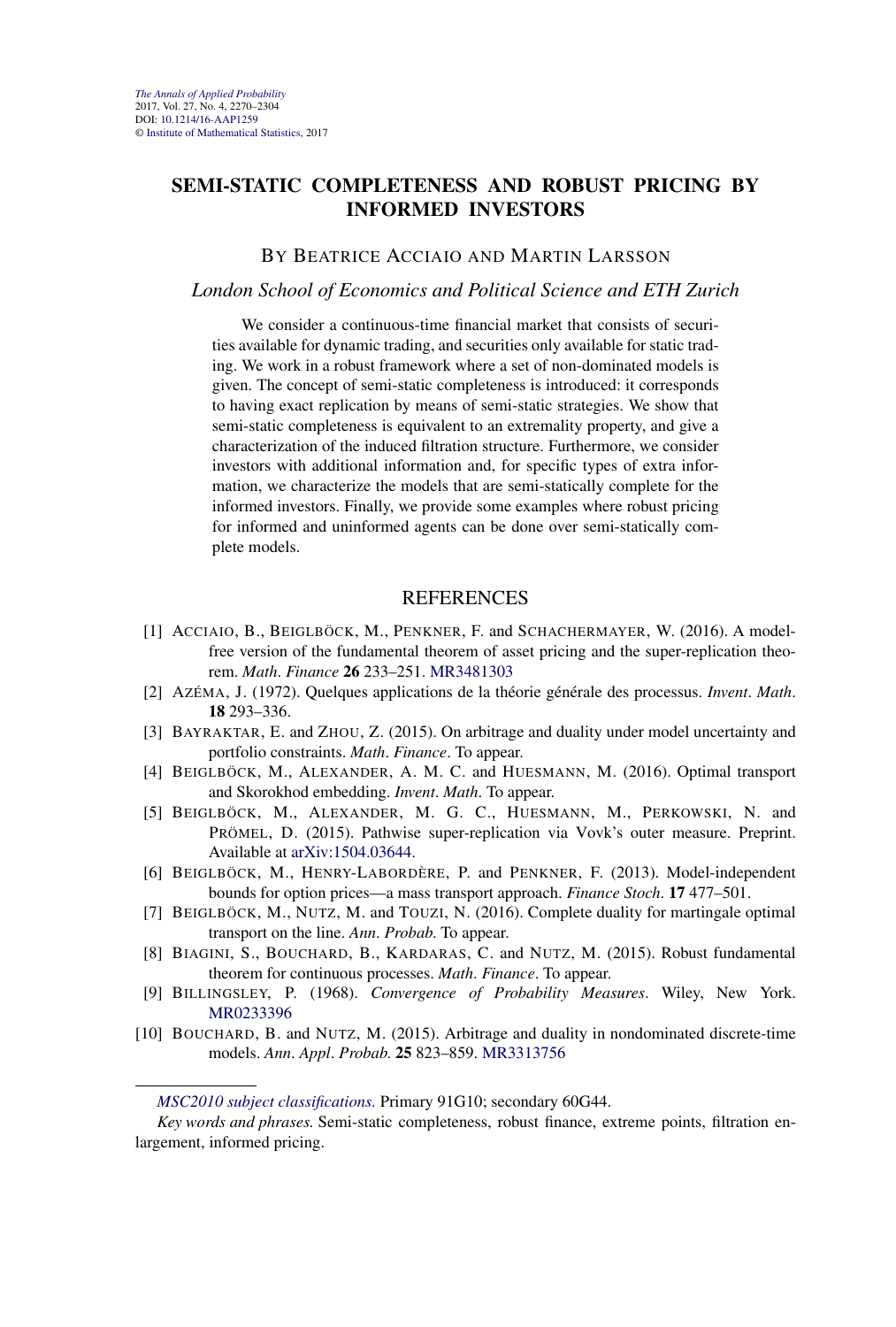- [11] CAMPI, L. and MARTINI, C. (2016). On the support of extremal martingale measures with given marginals: The countable case. Preprint. Available at [arXiv:1607.07197](http://arxiv.org/abs/arXiv:1607.07197).
- [12] DELBAEN, F. and SCHACHERMAYER, W. (2006). *The Mathematics of Arbitrage*. Springer, Berlin. [MR2200584](http://www.ams.org/mathscinet-getitem?mr=2200584)
- [13] DELLACHERIE, C. and MEYER, P.-A. (1980). Probabilités et potentiel. Chapitres V à VIII, volume 1385. In *Actualités Scientifiques et Industrielles* [*Current Scientific and Industrial Topics*], revised edition. *Théorie des martingales*. [*Martingale theory*]. Hermann, Paris.
- [14] DOLINSKY, Y. and SONER, H. M. (2014). Martingale optimal transport and robust hedging in continuous time. *Probab*. *Theory Related Fields* **160** 391–427. [MR3256817](http://www.ams.org/mathscinet-getitem?mr=3256817)
- [15] DOLINSKY, Y. and SONER, H. M. (2015). Martingale optimal transport in the Skorokhod space. *Stochastic Process*. *Appl*. **125** 3893–3931. [MR3373308](http://www.ams.org/mathscinet-getitem?mr=3373308)
- [16] DOUGLAS, R. G. (1964). On extremal measures and subspace density. *Michigan Math*. *J*. **11** 243–246. [MR0185427](http://www.ams.org/mathscinet-getitem?mr=0185427)
- [17] FAHIM, A. and HUANG, Y.-J. (2016). Model-independent superhedging under portfolio constraints. *Finance Stoch*. **20** 51–81. [MR3441286](http://www.ams.org/mathscinet-getitem?mr=3441286)
- [18] GALICHON, A., HENRY-LABORDÈRE, P. and TOUZI, N. (2014). A stochastic control approach to no-arbitrage bounds given marginals, with an application to lookback options. *Ann*. *Appl*. *Probab*. **24** 312–336.
- [19] GUO, G., TAN, X. and TOUZI, N. (2015). Optimal Skorokhod embedding under finitely-many marginal constraints. Preprint. Available at [arXiv:1506.04063.](http://arxiv.org/abs/arXiv:1506.04063)
- [20] GUO, X. and ZENG, Y. (2008). Intensity process and compensator: A new filtration expansion approach and the Jeulin–Yor theorem. *Ann*. *Appl*. *Probab*. **18** 120–142. [MR2380894](http://www.ams.org/mathscinet-getitem?mr=2380894)
- [21] HOBSON, D. (2011). The Skorokhod embedding problem and model-independent bounds for option prices. In *Paris-Princeton Lectures on Mathematical Finance* 2010 267–318. Springer, Berlin.
- [22] HOBSON, D. G. (1998). Robust hedging of the lookback option. *Finance Stoch*. **2** 329–347.
- [23] HOU, Z. and OBLOJ, J. (2015). On robust pricing–hedging duality in continuous time. Preprint. Available at [arXiv:1503.02822](http://arxiv.org/abs/arXiv:1503.02822).
- [24] JACOD, J. and SHIRYAEV, A. (2003). *Limit Theorems for Stochastic Processes* **288**. Springer Science & Business, Media.
- [25] JACOD, J. and YOR, M. (1977). Etude des solutions extrémales et représentation intégrale des solutions pour certains problèmes de martingales. *Probab*. *Theory Related Fields* **38** 83–125.
- [26] JEULIN, T. (1980). *Semi-Martingales et Grossissement D'une Filtration*. *Lecture Notes in Math*. **833**. Springer, Berlin. [MR0604176](http://www.ams.org/mathscinet-getitem?mr=0604176)
- [27] JEULIN, T. and YOR, M. (1978). Grossissement d'une filtration et semi-martingales: Formules explicites. In *Séminaire de Probabilités*, *XII*. *Lecture Notes in Math*. **649** 78–97. Springer, Berlin.
- [28] KCHIA, Y., LARSSON, M. and PROTTER, P. (2013). Linking progressive and initial filtration expansions. In *Malliavin Calculus and Stochastic Analysis*. *Springer Proc*. *Math*. *Stat*. **34** 469–487. Springer, New York. [MR3070457](http://www.ams.org/mathscinet-getitem?mr=3070457)
- [29] NUTZ, M. (2014). Superreplication under model uncertainty in discrete time. *Finance Stoch*. **18** 791–803. [MR3255751](http://www.ams.org/mathscinet-getitem?mr=3255751)
- [30] REVUZ, D. and YOR, M. (1999). *Continuous Martingales and Brownian Motion*, 3rd ed. Springer, Berlin. [MR1725357](http://www.ams.org/mathscinet-getitem?mr=1725357)
- [31] SHIRYAEV, A. N. and CHERNYĬ, A. S. (2002). A vector stochastic integral and the fundamental theorem of asset pricing. *Tr*. *Mat*. *Inst*. *Steklova* **237** 12–56. [MR1975582](http://www.ams.org/mathscinet-getitem?mr=1975582)
- [32] SONER, H. M., TOUZI, N. and ZHANG, J. (2011). Quasi-sure stochastic analysis through aggregation. *Electron*. *J*. *Probab*. **16** 1844–1879. [MR2842089](http://www.ams.org/mathscinet-getitem?mr=2842089)
- [33] TOUZI, N. (2014). Martingale inequalities, optimal martingale transport, and robust superhedging. *ESAIM*: *Proceedings and Surveys* **45** 32–47.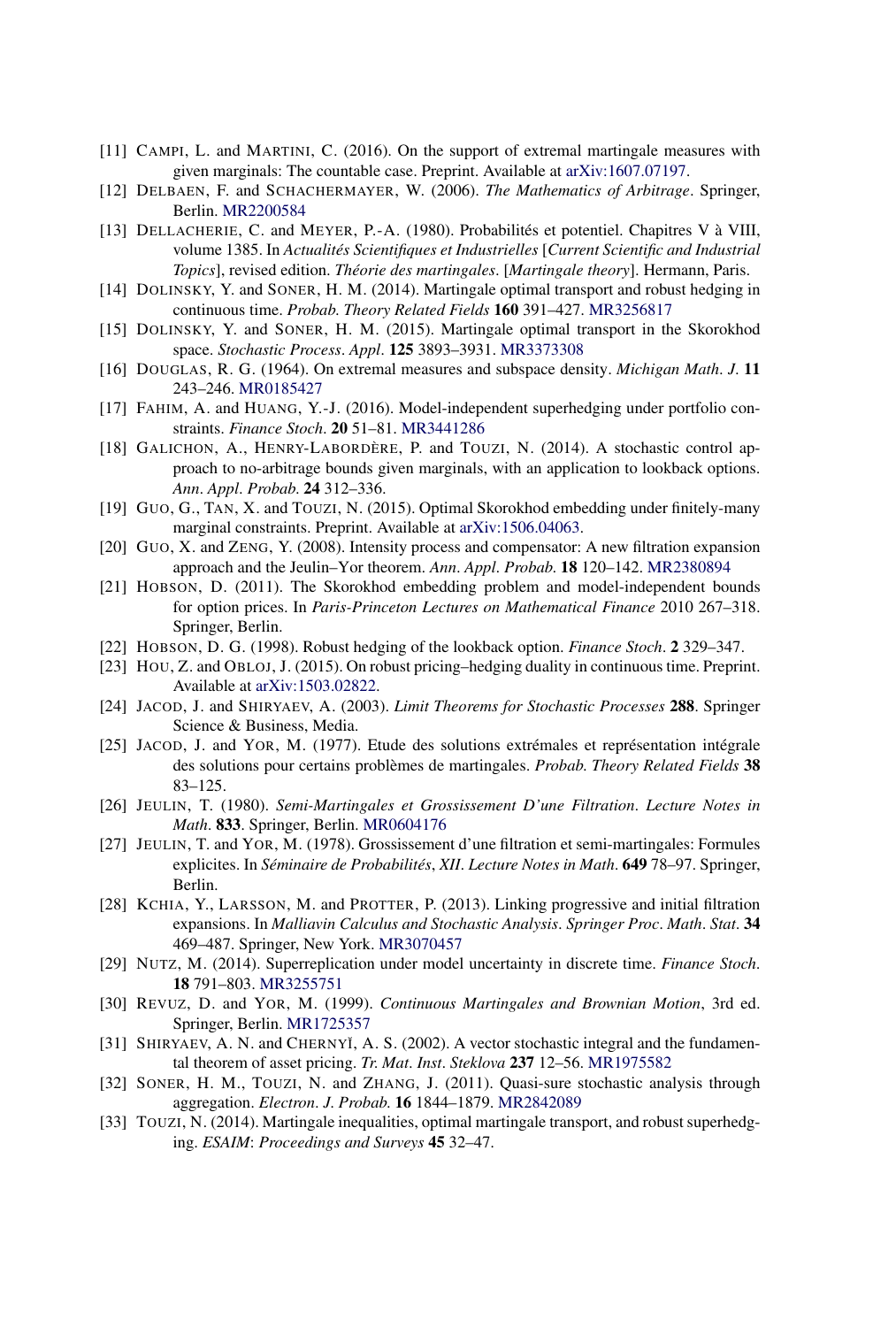[34] YOR, M. (1978). Sous-espaces denses dans L1 ou H1 et représentation des martingales. In *Séminaire de Probabilités XII* 265–309. Springer, Berlin.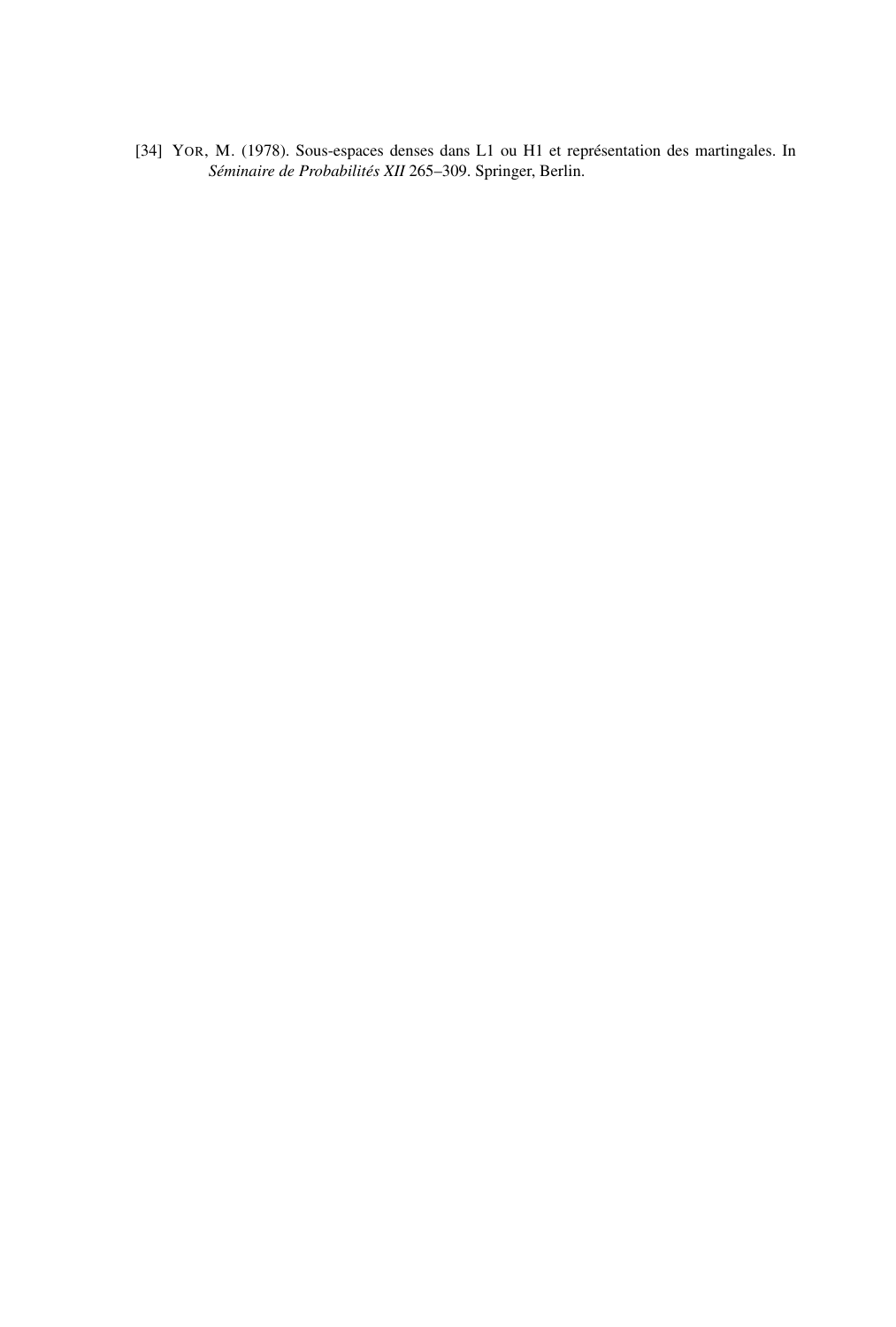# **THE** *L***2-CUTOFFS FOR REVERSIBLE MARKOV CHAINS**

BY GUAN-YU CHEN<sup>1</sup>, JUI-MING HSU AND YUAN-CHUNG SHEU<sup>2</sup>

#### *National Chiao Tung University*

In this article, we considers reversible Markov chains of which *L*2 distances can be expressed in terms of Laplace transforms. The cutoff of Laplace transforms was first discussed by Chen and Saloff-Coste in [*J. Funct. Anal.* **258** (2010) 2246–2315], while we provide here a completely different pathway to analyze the  $L^2$ -distance. Consequently, we obtain several considerably simplified criteria and this allows us to proceed advanced theoretical studies, including the comparison of cutoffs between discrete time lazy chains and continuous time chains. For an illustration, we consider product chains, a rather complicated model which could be involved to analyze using the method in [*J. Funct. Anal.* **258** (2010) 2246–2315], and derive the equivalence of their *L*2-cutoffs.

- [1] ALDOUS, D. (1983). Random walks on finite groups and rapidly mixing Markov chains. In *Seminar on Probability*, *XVII*. *Lecture Notes in Math*. **986** 243–297. Springer, Berlin. [MR0770418](http://www.ams.org/mathscinet-getitem?mr=0770418)
- [2] ALDOUS, D. and DIACONIS, P. (1986). Shuffling cards and stopping times. *Amer*. *Math*. *Monthly* **93** 333–348. [MR0841111](http://www.ams.org/mathscinet-getitem?mr=0841111)
- [3] ALDOUS, D. and DIACONIS, P. (1987). Strong uniform times and finite random walks. *Adv*. *in Appl*. *Math*. **8** 69–97.
- [4] ALDOUS, D. and FILL, J. A. Reversible markov chains and random walks on graphs. Monograph. Available at [http://www.stat.berkeley.edu/users/aldous/RWG/book.html.](http://www.stat.berkeley.edu/users/aldous/RWG/book.html)
- [5] BARRERA, J., LACHAUD, B. and YCART, B. (2006). Cut-off for *n*-tuples of exponentially converging processes. *Stochastic Process*. *Appl*. **116** 1433–1446.
- [6] BASU, R., HERMON, J. and PERES, Y. (2014). Characterization of cutoff for reversible Markov chains. ArXiv e-prints.
- [7] CHEN, G.-Y. and SALOFF-COSTE, L. (2008). The cutoff phenomenon for ergodic Markov processes. *Electron*. *J*. *Probab*. **13** 26–78. [MR2375599](http://www.ams.org/mathscinet-getitem?mr=2375599)
- [8] CHEN, G.-Y. and SALOFF-COSTE, L. (2010). The *L*<sup>2</sup>-cutoff for reversible Markov processes. *J*. *Funct*. *Anal*. **258** 2246–2315. [MR2584746](http://www.ams.org/mathscinet-getitem?mr=2584746)
- [9] CHEN, G.-Y. and SALOFF-COSTE, L. (2013). Comparison of cutoffs between lazy walks and Markovian semigroups. *J*. *Appl*. *Probab*. **50** 943–959. [MR3161366](http://www.ams.org/mathscinet-getitem?mr=3161366)
- [10] DIACONIS, P. and SALOFF-COSTE, L. (2006). Separation cut-offs for birth and death chains. *Ann*. *Appl*. *Probab*. **16** 2098–2122. [MR2288715](http://www.ams.org/mathscinet-getitem?mr=2288715)
- [11] DIACONIS, P. and SHAHSHAHANI, M. (1981). Generating a random permutation with random transpositions. *Z*. *Wahrsch*. *Verw*. *Gebiete* **57** 159–179. [MR0626813](http://www.ams.org/mathscinet-getitem?mr=0626813)
- [12] DIACONIS, P. and SHAHSHAHANI, M. (1987). Time to reach stationarity in the Bernoulli– Laplace diffusion model. *SIAM J*. *Math*. *Anal*. **18** 208–218. [MR0871832](http://www.ams.org/mathscinet-getitem?mr=0871832)

*[MSC2010 subject classifications.](http://www.ams.org/mathscinet/msc/msc2010.html)* 60J10, 60J27.

*Key words and phrases.* Product chains, cutoff phenomenon.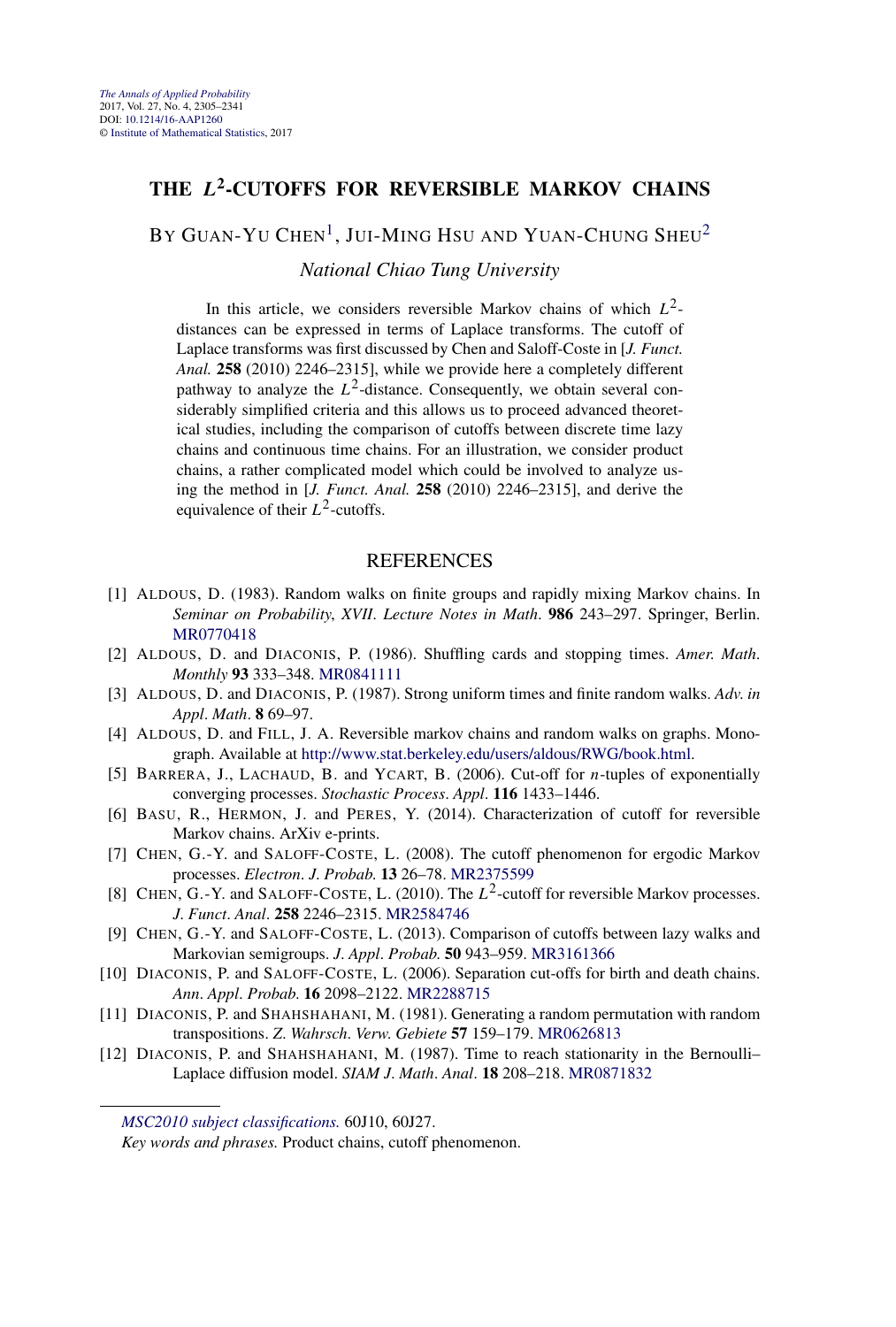- [13] LEVIN, D. A., PERES, Y. and WILMER, E. L. (2009). *Markov Chains and Mixing Times*. Amer. Math. Soc., Providence, RI. [MR2466937](http://www.ams.org/mathscinet-getitem?mr=2466937)
- [14] SALOFF-COSTE, L. (1997). Lectures on finite Markov chains. In *Lectures on Probability Theory and Statistics* (*Saint-Flour*, 1996). *Lecture Notes in Math*. **1665** 301–413. Springer, Berlin.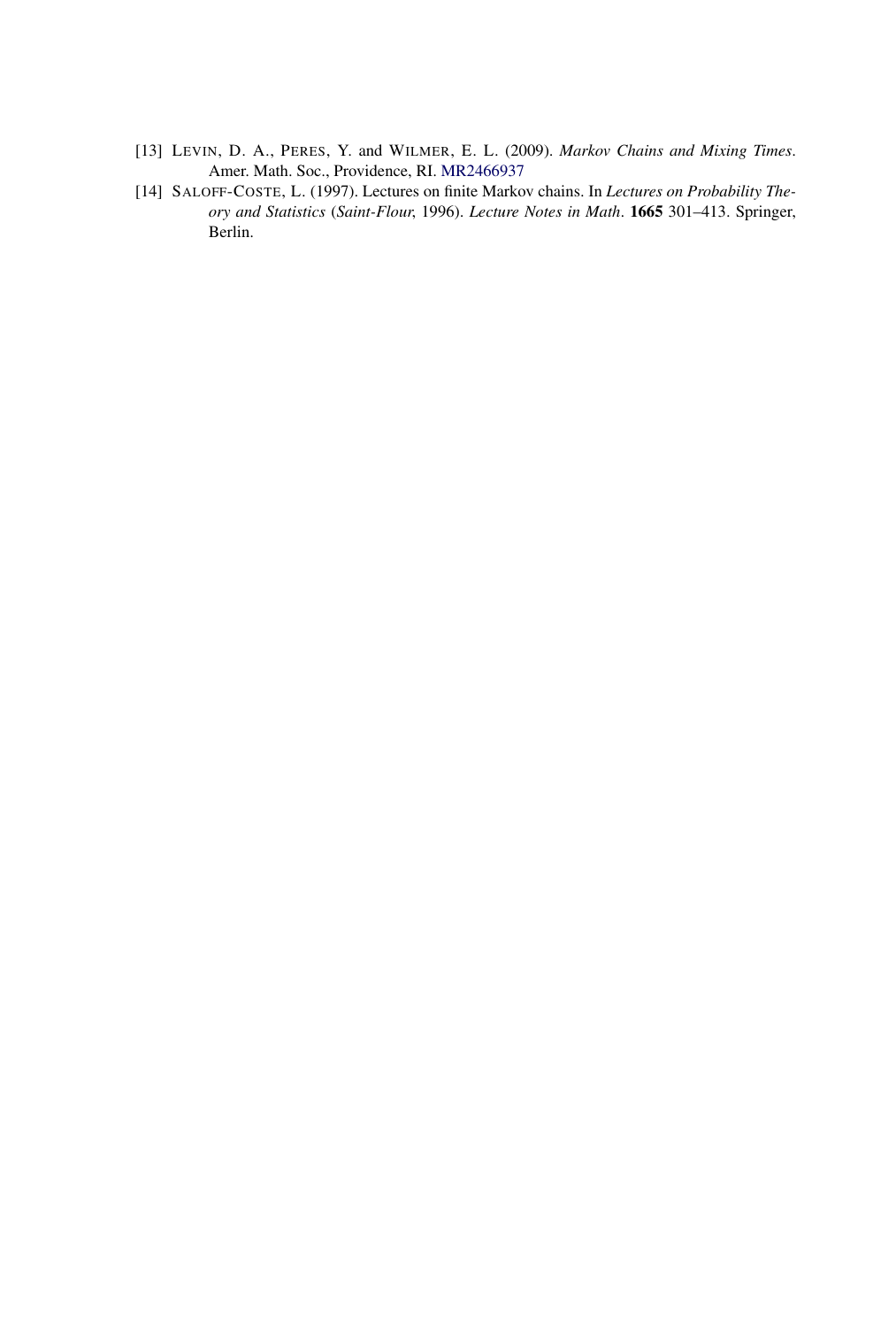# **HIGH ORDER EXPANSIONS FOR RENEWAL FUNCTIONS AND APPLICATIONS TO RUIN THEORY**<sup>1</sup>

#### BY DOMBRY CLÉMENT AND RABEHASAINA LANDY

#### *Université de Bourgogne Franche-Comté*

A high order expansion of the renewal function is provided under the assumption that the inter-renewal time distribution is light tailed with finite moment generating function *g* on a neighborhood of 0. This expansion relies on complex analysis and is expressed in terms of the residues of the function  $1/(1 - g)$ . Under the assumption that *g* can be extended into a meromorphic function on the complex plane and some technical conditions, we obtain even an exact expansion of the renewal function. An application to risk theory is given where we consider high order expansion of the ruin probability for the standard compound Poisson risk model. This precises the well- known Crámer-Lundberg approximation of the ruin probability when the initial reserve is large.

- [1] ASMUSSEN, S. (2003). *Applied Probability and Queues*: *Stochastic Modelling and Applied Probability*, 2nd ed. Springer, New York. [MR1978607](http://www.ams.org/mathscinet-getitem?mr=1978607)
- [2] ASMUSSEN, S. and ALBRECHER, H. (2010). *Ruin Probabilities*, 2nd ed. World Scientific, Hackensack, NJ. [MR2766220](http://www.ams.org/mathscinet-getitem?mr=2766220)
- [3] ASMUSSEN, S. and BLADT, M. (1997). Renewal theory and queueing algorithms for matrixexponential distributions. In *Matrix-Analytic Methods in Stochastic Models* (*Flint*, *MI*). *Lecture Notes in Pure and Applied Mathematics* **183** 313–341. Dekker, New York. [MR1427279](http://www.ams.org/mathscinet-getitem?mr=1427279)
- [4] AVRAM, F., PALMOWSKI, Z. and PISTORIUS, M. R. (2008). Exit problem of a twodimensional risk process from the quadrant: Exact and asymptotic results. *Ann*. *Appl*. *Probab*. **18** 2421–2449. [MR2474542](http://www.ams.org/mathscinet-getitem?mr=2474542)
- [5] BIARD, R. (2013). Asymptotic multivariate finite-time ruin probabilities with heavy-tailed claim amounts: Impact of dependence and optimal reserve allocation. *Bull*. *Fr*. *Actuariat* **13** 79–92.
- [6] BLANCHET, J. and GLYNN, P. (2007). Uniform renewal theory with applications to expansions of random geometric sums. *Adv*. *in Appl*. *Probab*. **39** 1070–1097. [MR2381589](http://www.ams.org/mathscinet-getitem?mr=2381589)
- [7] BREIMAN, L. (1968). *Probability*. Addison-Wesley, Reading, MA. [MR0229267](http://www.ams.org/mathscinet-getitem?mr=0229267)
- [8] DÖRING, L. and SAVOV, M. (2011). (Non)differentiability and asymptotics for potential densities of subordinators. *Electron*. *J*. *Probab*. **16** 470–503. [MR2781843](http://www.ams.org/mathscinet-getitem?mr=2781843)
- [9] FELLER, W. (1965). *An Introduction to Probability Theory and Its Applications*. Wiley, New York.
- [10] FELLER, W. and OREY, S. (1961). A renewal theorem. *J*. *Math*. *Fluid Mech*. **10** 619–624.

*[MSC2010 subject classifications.](http://www.ams.org/mathscinet/msc/msc2010.html)* Primary 60K05; secondary 60K10.

*Key words and phrases.* Renewal process, renewal function, ruin probability, Cramér–Lundberg approximation, compound Poisson model.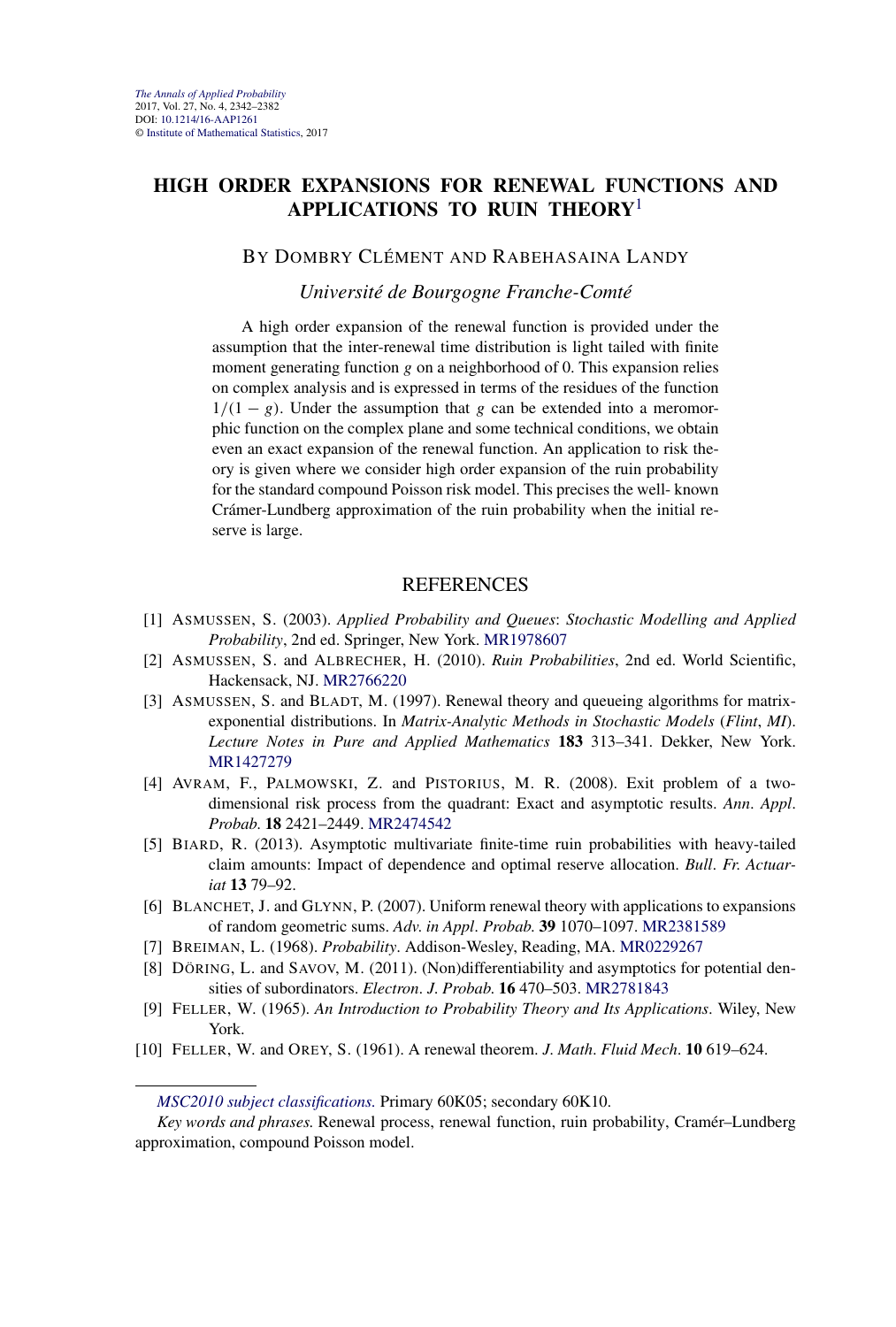- [11] GERBER, H. U. (1988). Mathematical fun with compound binomial process. *Astin Bull*. **18** 161–168.
- [12] HU, Z. and JIANG, B. (2013). On joint ruin probabilities of a two-dimensional risk model with constant interest rate. *J*. *Appl*. *Probab*. **50** 309–322.
- [13] KUZNETSOV, A., KYPRIANOU, A. E. and PARDO, J. C. (2012). Meromorphic Lévy processes and their fluctuation identities. *Ann*. *Appl*. *Probab*. **22** 1101–1135.
- [14] KUZNETSOV, A. and MORALES, M. (2014). Computing the finite-time expected discounted penalty function for a family of Lévy risk processes. *Scand*. *Actuar*. *J*. **1** 1–31. [MR3176015](http://www.ams.org/mathscinet-getitem?mr=3176015)
- [15] KUZNETSOV, A. and PENG, X. (2012). On the Wiener–Hopf factorization for Lévy processes with bounded positive jumps. *Stochastic Process*. *Appl*. **122** 2610–2638.
- [16] KYPRIANOU, A. E. (2006). *Introductory Lectures on Fluctuations of Lévy Processes with Applications*. Springer, Berlin. [MR2250061](http://www.ams.org/mathscinet-getitem?mr=2250061)
- [17] LI, S., LU, Y. and GARRIDO, J. (2009). A review of discrete-time risk models. *Journal Serie A Matemáticas* (*RACSAM*) **103** 321–337.
- [18] MITOV, K. V. and OMEY, E. (2014). Intuitive approximations for the renewal function. *Statist*. *Probab*. *Lett*. **84** 72–80.
- [19] RABEHASAINA, L. (2012). A Markov additive risk process in dimension 2 perturbed by a fractional Brownian motion. *Stochastic Process*. *Appl*. **122** 2925–2960. [MR2931347](http://www.ams.org/mathscinet-getitem?mr=2931347)
- [20] ROYNETTE, B., VALLOIS, P. and VOLPI, A. (2008). Asymptotic behavior of the hitting time, overshoot and undershoot for some Lévy processes. *ESAIM Probab*. *Stat*. **12** 58–93. [MR2367994](http://www.ams.org/mathscinet-getitem?mr=2367994)
- [21] SCHIFF, J. L. (1993). *Normal Families*. Springer, New York. [MR1211641](http://www.ams.org/mathscinet-getitem?mr=1211641)
- [22] STONE, C. (1965). On moment generating functions and renewal theory. *Ann*. *Math*. *Stat*. **36** 1298–1301.
- [23] STONE, C. (1965). On characteristic functions and renewal theory. *Trans*. *Amer*. *Math*. *Soc*. **120** 327–342.
- [24] STONE, C. (1966). On absolutely continuous components and renewal theory. *Ann*. *Math*. *Stat*. **37** 271–275. [MR0196795](http://www.ams.org/mathscinet-getitem?mr=0196795)
- [25] TEUGELS, J. (1968). Renewal theorems when the first or the second moment is infinite. *Ann*. *Math*. *Stat*. **39** 1210–1219.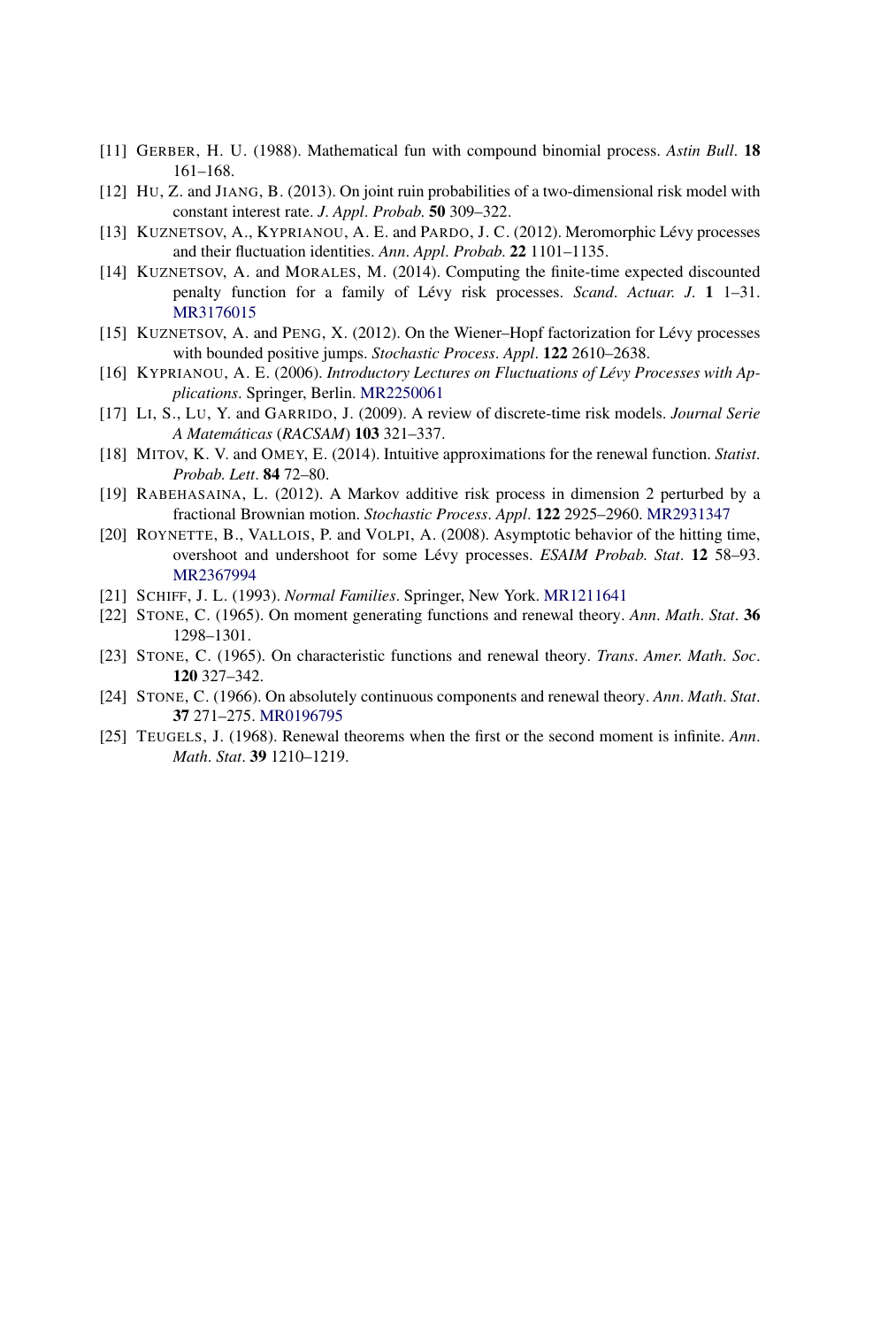# **A STRONG ORDER 1***/***2 METHOD FOR MULTIDIMENSIONAL SDES WITH DISCONTINUOUS DRIFT**

BY GUNTHER LEOBACHER<sup>1</sup> AND MICHAELA SZÖLGYENYI<sup>2</sup>

#### *University of Graz and Vienna University of Economics and Business WU*

In this paper, we consider multidimensional stochastic differential equations (SDEs) with discontinuous drift and possibly degenerate diffusion coefficient. We prove an existence and uniqueness result for this class of SDEs and we present a numerical method that converges with strong order 1*/*2. Our result is the first one that shows existence and uniqueness as well as strong convergence for such a general class of SDEs.

The proof is based on a transformation technique that removes the discontinuity from the drift such that the coefficients of the transformed SDE are Lipschitz continuous. Thus the Euler–Maruyama method can be applied to this transformed SDE. The approximation can be transformed back, giving an approximation to the solution of the original SDE.

As an illustration, we apply our result to an SDE the drift of which has a discontinuity along the unit circle and we present an application from stochastic optimal control.

- [1] BERKAOUI, A. (2004). Euler scheme for solutions of stochastic differential equations with non-Lipschitz coefficients. *Port*. *Math*. (*N*.*S*.) **61** 461–478. [MR2113559](http://www.ams.org/mathscinet-getitem?mr=2113559)
- [2] ÉTORÉ, P. and MARTINEZ, M. (2013). Exact simulation of one-dimensional stochastic differential equations involving the local time at zero of the unknown process. *Monte Carlo Methods Appl*. **19** 41–71. [MR3039402](http://www.ams.org/mathscinet-getitem?mr=3039402)
- [3] ÉTORÉ, P. and MARTINEZ, M. (2014). Exact simulation for solutions of one-dimensional stochastic differential equations with discontinuous drift. *ESAIM Probab*. *Stat*. **18** 686– 702. [MR3334009](http://www.ams.org/mathscinet-getitem?mr=3334009)
- [4] FOOTE, R. L. (1984). Regularity of the distance function. *Proc*. *Amer*. *Math*. *Soc*. **92** 153–155. [MR0749908](http://www.ams.org/mathscinet-getitem?mr=0749908)
- [5] GYÖNGY, I. (1998). A note on Euler's approximations. *Potential Anal*. **8** 205–216. [MR1625576](http://www.ams.org/mathscinet-getitem?mr=1625576)
- [6] HALIDIAS, N. and KLOEDEN, P. E. (2008). A note on the Euler–Maruyama scheme for stochastic differential equations with a discontinuous monotone drift coefficient. *BIT* **48** 51–59. [MR2386114](http://www.ams.org/mathscinet-getitem?mr=2386114)
- [7] HUTZENTHALER, M., JENTZEN, A. and KLOEDEN, P. E. (2012). Strong convergence of an explicit numerical method for SDEs with nonglobally Lipschitz continuous coefficients. *Ann*. *Appl*. *Probab*. **22** 1611–1641. [MR2985171](http://www.ams.org/mathscinet-getitem?mr=2985171)
- [8] ITÔ, K. (1951). On stochastic differential equations. *Mem*. *Amer*. *Math*. *Soc*. **4** 1–57.

*[MSC2010 subject classifications.](http://www.ams.org/mathscinet/msc/msc2010.html)* Primary 60H10, 65C30, 65C20; secondary 65L20.

*Key words and phrases.* Stochastic differential equations, discontinuous drift, degenerate diffusion, existence and uniqueness of solutions, numerical methods for stochastic differential equations, strong convergence rate.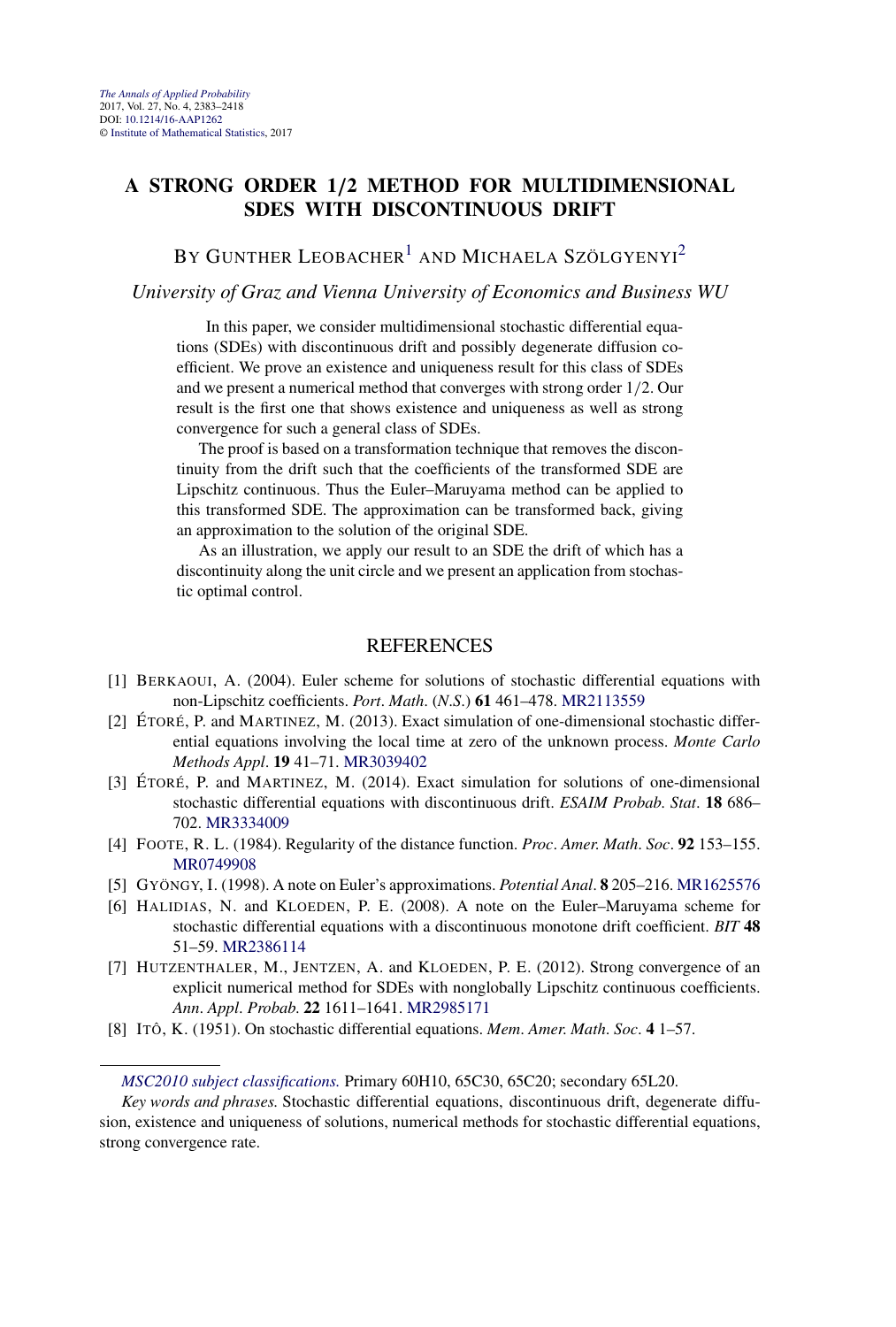- [9] KARATZAS, I. and SHREVE, S. E. (1991). *Brownian Motion and Stochastic Calculus*, 2nd ed. *Graduate Texts in Mathematics* **113**. Springer, New York. [MR1121940](http://www.ams.org/mathscinet-getitem?mr=1121940)
- [10] KLOEDEN, P. E. and PLATEN, E. (1992). *Numerical Solutions of Stochastic Differential Equations*. Springer, Berlin–Heidelberg.
- [11] KOHATSU-HIGA, A., LEJAY, A. and YASUDA, K. (2013). Weak approximation errors for stochastic differential equations with non-regular drift. Preprint, Inria, hal-00840211.
- [12] KRANTZ, S. G. and PARKS, H. R. (1981). Distance to *C<sup>k</sup>* hypersurfaces. *J*. *Differential Equations* **40** 116–120. [MR0614221](http://www.ams.org/mathscinet-getitem?mr=0614221)
- [13] LEOBACHER, G. and SZÖLGYENYI, M. (2016). A numerical method for SDEs with discontinuous drift. *BIT* **56** 151–162. [MR3486457](http://www.ams.org/mathscinet-getitem?mr=3486457)
- [14] LEOBACHER, G., SZÖLGYENYI, M. and THONHAUSER, S. (2014). Bayesian dividend optimization and finite time ruin probabilities. *Stoch*. *Models* **30** 216–249. [MR3202121](http://www.ams.org/mathscinet-getitem?mr=3202121)
- [15] LEOBACHER, G., SZÖLGYENYI, M. and THONHAUSER, S. (2015). On the existence of solutions of a class of SDEs with discontinuous drift and singular diffusion. *Electron*. *Commun*. *Probab*. **20** no. 6, 1–14.
- [16] RUZHANSKY, M. and SUGIMOTO, M. (2015). On global inversion of homogeneous maps. *Bull*. *Math*. *Sci*. **5** 13–18. [MR3319979](http://www.ams.org/mathscinet-getitem?mr=3319979)
- [17] SABANIS, S. (2013). A note on tamed Euler approximations. *Electron*. *Commun*. *Probab*. **18** no. 47, 1–10. [MR3070913](http://www.ams.org/mathscinet-getitem?mr=3070913)
- [18] SHARDIN, A. A. and SZÖLGYENYI, M. (2016). Optimal control of an energy storage facility under a changing economic environment and partial information. *Int*. *J*. *Theor*. *Appl*. *Finance* **19** 1650026, 1–27. [MR3505500](http://www.ams.org/mathscinet-getitem?mr=3505500)
- [19] SHARDIN, A. A. and WUNDERLICH, R. (2017). Partially observable stochastic optimal control problems for an energy storage. *Stochastics* **89** 280–310. [MR3574704](http://www.ams.org/mathscinet-getitem?mr=3574704)
- [20] SZÖLGYENYI, M. (2016). Dividend maximization in a hidden Markov switching model. *Stat*. *Risk Model*. **32** 143–158.
- [21] VERETENNIKOV, A. YU. (1983). Criteria for the existence of a strong solution of a stochastic equation. *Theory Probab*. *Appl*. **27** 441–449.
- [22] VERETENNIKOV, A. Y. U. (1981). On strong solutions and explicit formulas for solutions of stochastic integral equations. *Math*. *USSR*, *Sb*. **39** 387–403.
- [23] VERETENNIKOV, A. Y. U. (1984). On stochastic equations with degenerate diffusion with respect to some of the variables. *Math*. *USSR*, *Izv*. **22** 173–180.
- [24] ZVONKIN, A. K. (1974). A transformation of the phase space of a diffusion process that removes the drift. *Math*. *USSR*, *Sb*. **22** 129–149.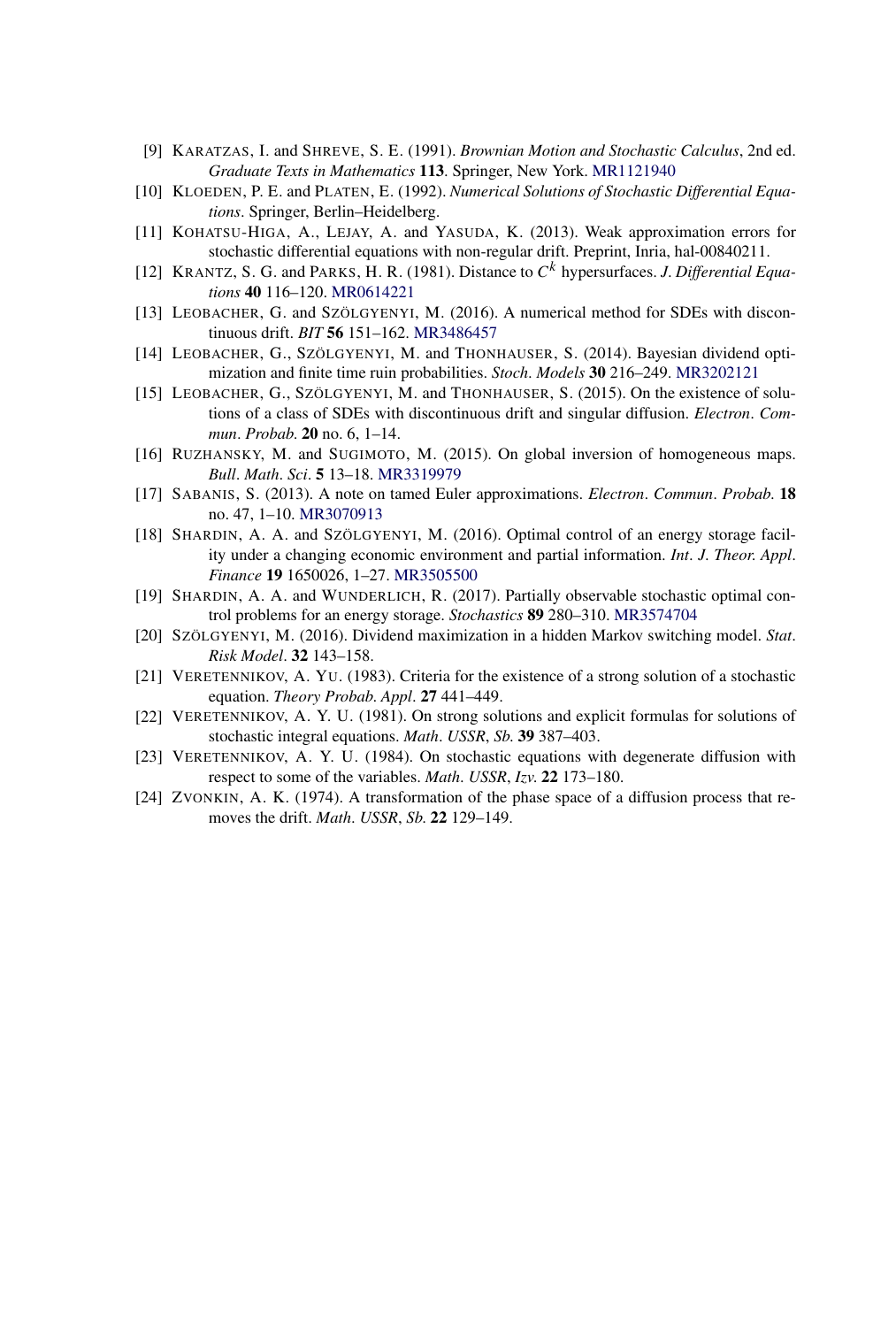# **AN APPLICATION OF THE KMT CONSTRUCTION TO THE PATHWISE WEAK ERROR IN THE EULER APPROXIMATION OF ONE-DIMENSIONAL DIFFUSION PROCESS WITH LINEAR DIFFUSION COEFFICIENT**

## BY EMMANUELLE CLÉMENT AND ARNAUD GLOTER<sup>1</sup>

# *Université Paris-Est and Université d'Évry Val d'Essonne*

It is well known that the strong error approximation in the space of continuous paths equipped with the supremum norm between a diffusion process, with smooth coefficients, and its Euler approximation with step 1*/n* is  $O(n^{-1/2})$  and that the weak error estimation between the marginal laws at the terminal time *T* is  $O(n^{-1})$ . An analysis of the weak trajectorial error has been developed by Alfonsi, Jourdain and Kohatsu-Higa [*Ann. Appl. Probab.* **24** (2014) 1049–1080], through the study of the *p*-Wasserstein distance between the two processes. For a one-dimensional diffusion, they obtained an intermediate rate for the pathwise Wasserstein distance of order  $n^{-2/3+\varepsilon}$ . Using the Komlós, Major and Tusnády construction, we improve this bound assuming that the diffusion coefficient is linear and we obtain a rate of order  $\log n/n$ .

- [1] ALFONSI, A., JOURDAIN, B. and KOHATSU-HIGA, A. (2014). Pathwise optimal transport bounds between a one-dimensional diffusion and its Euler scheme. *Ann*. *Appl*. *Probab*. **24** 1049–1080. [MR3199980](http://www.ams.org/mathscinet-getitem?mr=3199980)
- [2] ALFONSI, A., JOURDAIN, B. and KOHATSU-HIGA, A. (2015). Optimal transport bounds between the time-marginals of a multidimensional diffusion and its Euler scheme. *Electron*. *J*. *Probab*. **20** Art. ID 70. [MR3361258](http://www.ams.org/mathscinet-getitem?mr=3361258)
- [3] BHATTACHARYA, R. N. and RAO, R. R. (2010). *Normal Approximation and Asymptotic Expansions*. *Classics in Applied Mathematics* **64**. Society for Industrial and Applied Mathematics (SIAM), Philadelphia, PA. Updated reprint of the 1986 edition [MR0855460], corrected edition of the 1976 original [MR0436272]. [MR3396213](http://www.ams.org/mathscinet-getitem?mr=3396213)
- [4] DAVIE, A. (2014). KMT theory applied to approximations of SDE. In *Stochastic Analysis and Applications* 2014. *Springer Proc*. *Math*. *Stat*. **100** 185–201. Springer, Cham. [MR3332713](http://www.ams.org/mathscinet-getitem?mr=3332713)
- [5] DAVIE, A. (2014). Pathwise approximation of stochastic differential equations using coupling. Preprint.
- [6] DOSS, H. (1977). Liens entre équations différentielles stochastiques et ordinaires. *Ann*. *Inst*. *Henri Poincaré B*, *Calc*. *Probab*. *Stat*. **13** 99–125. [MR0451404](http://www.ams.org/mathscinet-getitem?mr=0451404)
- [7] EINMAHL, U. (1989). Extensions of results of Komlós, Major, and Tusnády to the multivariate case. *J*. *Multivariate Anal*. **28** 20–68. [MR0996984](http://www.ams.org/mathscinet-getitem?mr=0996984)

*[MSC2010 subject classifications.](http://www.ams.org/mathscinet/msc/msc2010.html)* 65C30, 60H35.

*Key words and phrases.* Diffusion process, Euler scheme, Wasserstein metric, quantile coupling technique.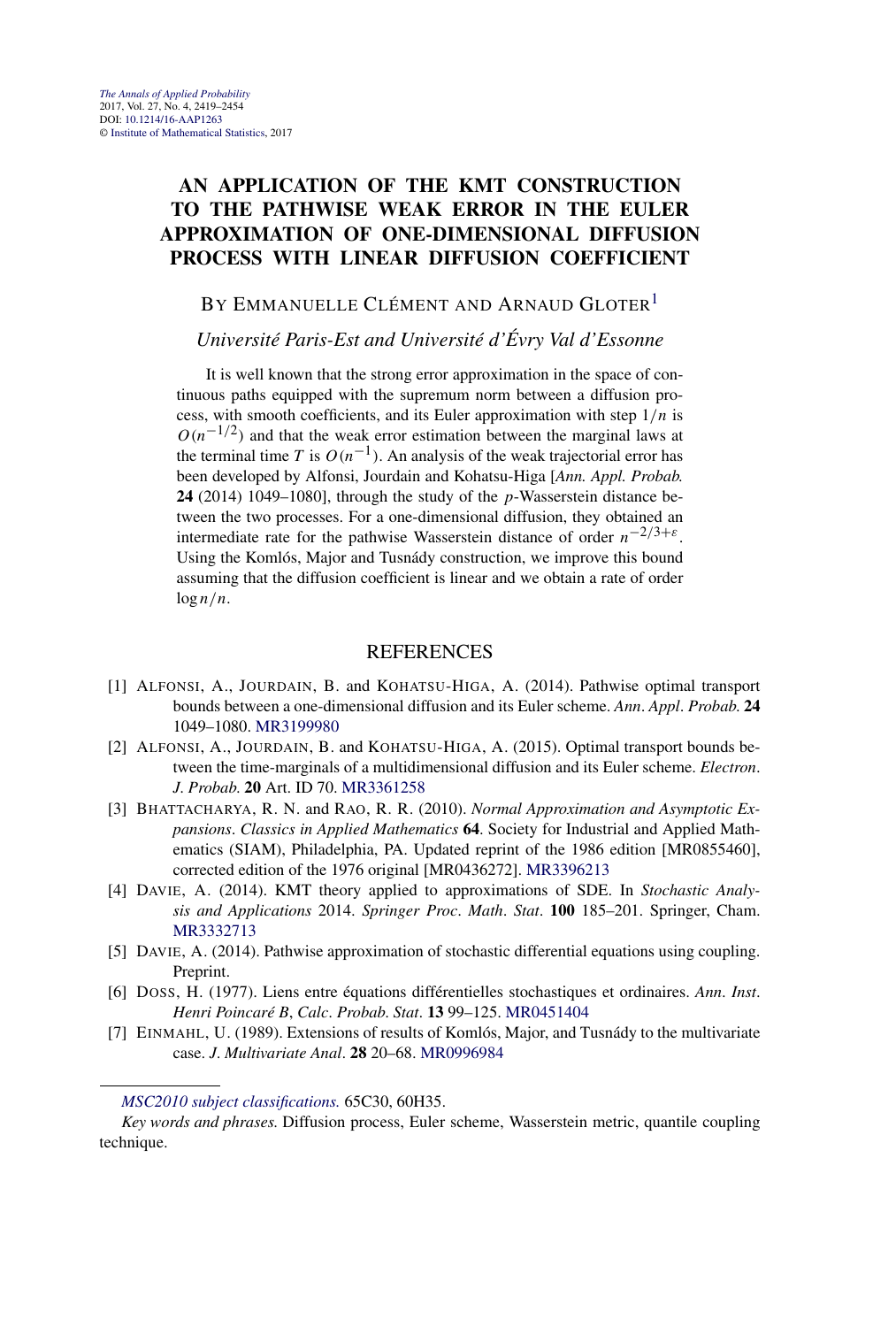- [8] FLINT, G. and LYONS, T. (2015). Pathwise approximation of sdes by coupling piecewise abelian rough paths. [arXiv:1505.01298v1](http://arxiv.org/abs/arXiv:1505.01298v1).
- [9] KANAGAWA, S. (1988). On the rate of convergence for Maruyama's approximate solutions of stochastic differential equations. *Yokohama Math*. *J*. **36** 79–86.
- [10] KARATZAS, I. and SHREVE, S. E. (1991). *Brownian Motion and Stochastic Calculus*, 2nd ed. *Graduate Texts in Mathematics* **113**. Springer, New York. [MR1121940](http://www.ams.org/mathscinet-getitem?mr=1121940)
- [11] KOMLÓS, J., MAJOR, P. and TUSNÁDY, G. (1975). An approximation of partial sums of independent RV's and the sample DF. I. *Z*. *Wahrsch*. *Verw*. *Gebiete* **32** 111–131.
- [12] KOMLÓS, J., MAJOR, P. and TUSNÁDY, G. (1976). An approximation of partial sums of independent RV's, and the sample DF. II. *Z*. *Wahrsch*. *Verw*. *Gebiete* **34** 33–58. [MR0402883](http://www.ams.org/mathscinet-getitem?mr=0402883)
- [13] MAJOR, P. (1976). The approximation of partial sums of independent RV's. *Z*. *Wahrsch*. *Verw*. *Gebiete* **35** 213–220. [MR0415743](http://www.ams.org/mathscinet-getitem?mr=0415743)
- [14] MASON, D. and ZHOU, H. (2012). Quantile coupling inequalities and their applications. *Probab*. *Surv*. **9** 439–479.
- [15] RACHEV, S. T. and RÜSCHENDORF, L. (1998). *Mass Transportation Problems*, *Vol*. *II*: *Applications*. Springer, New York. [MR1619171](http://www.ams.org/mathscinet-getitem?mr=1619171)
- [16] REVUZ, D. and YOR, M. (1999). *Continuous Martingales and Brownian Motion*, 3rd ed. *Grundlehren der Mathematischen Wissenschaften* [*Fundamental Principles of Mathematical Sciences*] **293**. Springer, Berlin. [MR1725357](http://www.ams.org/mathscinet-getitem?mr=1725357)
- [17] TALAY, D. and TUBARO, L. (1991). Expansion of the global error for numerical schemes solving stochastic differential equations. *Stoch*. *Anal*. *Appl*. **8** 483–509.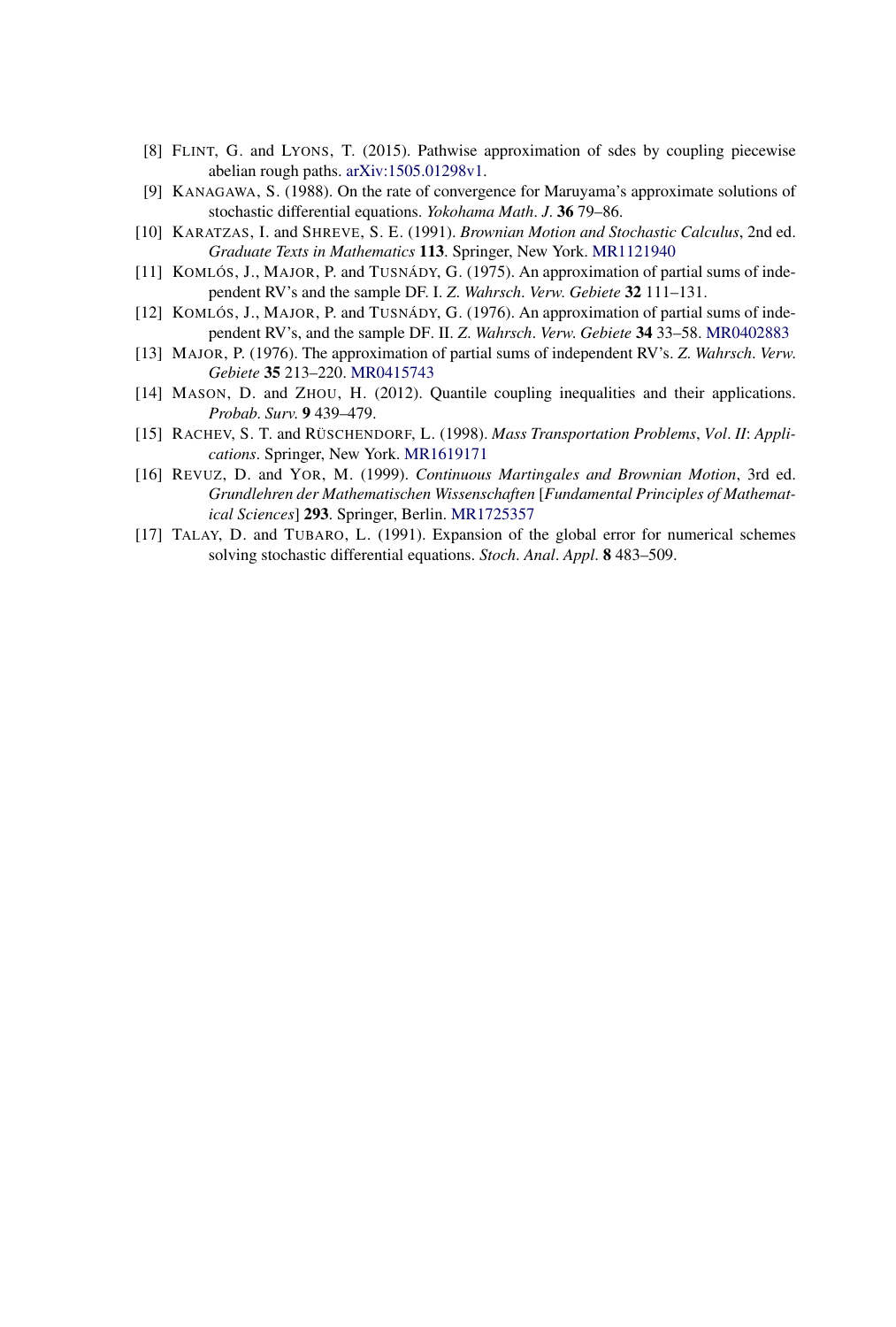# **ASYMPTOTIC LOWER BOUNDS FOR OPTIMAL TRACKING: A LINEAR PROGRAMMING APPROACH**

BY JIATU CAI<sup>\*</sup>, MATHIEU ROSENBAUM<sup>[†](#page-5-0)</sup> AND PETER TANKOV<sup>\*</sup>

*Universtité Paris Diderot (Paris 7)*<sup>∗</sup> *and Ecole Polytechnique*†

We consider the problem of tracking a target whose dynamics is modeled by a continuous Itô semi-martingale. The aim is to minimize both deviation from the target and tracking efforts. We establish the existence of asymptotic lower bounds for this problem, depending on the cost structure. These lower bounds can be related to the time-average control of Brownian motion, which is characterized as a deterministic linear programming problem. A comprehensive list of examples with explicit expressions for the lower bounds is provided.

- [1] ABRAMOWITZ, M. and STEGUN, I. A., eds. (1972). *Handbook of Mathematical Functions*. Dover, New York.
- [2] ALTAROVICI, A., MUHLE-KARBE, J. and SONER, H. M. (2015). Asymptotics for fixed transaction costs. *Finance Stoch*. **19** 363–414. [MR3320325](http://www.ams.org/mathscinet-getitem?mr=3320325)
- [3] ANCARANI, L. U. and GASANEO, G. (2008). Derivatives of any order of the confluent hypergeometric function  $_1F_1(a, b, z)$  with respect to the parameter *a* or *b*. *J. Math. Phys.* **49** 063508, 16. [MR2432916](http://www.ams.org/mathscinet-getitem?mr=2432916)
- [4] BANK, P., SONER, H. M. and VOSS, M. (2017). Hedging with temporary price impact. *Math*. *Financ*. *Econ*. **11** 215–239. [MR3604450](http://www.ams.org/mathscinet-getitem?mr=3604450)
- [5] BEN-ARI, I. and PINSKY, R. G. (2009). Ergodic behavior of diffusions with random jumps from the boundary. *Stochastic Process*. *Appl*. **119** 864–881. [MR2499861](http://www.ams.org/mathscinet-getitem?mr=2499861)
- [6] BOGACHEV, V. I. (2007). *Measure Theory*. *Vol*. *II*. Springer, Berlin. [MR2267655](http://www.ams.org/mathscinet-getitem?mr=2267655)
- [7] BORKAR, V. and BUDHIRAJA, A. (2004/05). Ergodic control for constrained diffusions: Characterization using HJB equations. *SIAM J*. *Control Optim*. **43** 1467–1492. [MR2124281](http://www.ams.org/mathscinet-getitem?mr=2124281)
- [8] BORKAR, V. S. and GHOSH, M. K. (1988). Ergodic control of multidimensional diffusions. I. The existence results. *SIAM J*. *Control Optim*. **26** 112–126. [MR0923306](http://www.ams.org/mathscinet-getitem?mr=0923306)
- [9] BUDHIRAJA, A. and GHOSH, A. P. (2006). Diffusion approximations for controlled stochastic networks: An asymptotic bound for the value function. *Ann*. *Appl*. *Probab*. **16** 1962–2006. [MR2288710](http://www.ams.org/mathscinet-getitem?mr=2288710)
- [10] BUDHIRAJA, A. and GHOSH, A. P. (2012). Controlled stochastic networks in heavy traffic: Convergence of value functions. *Ann*. *Appl*. *Probab*. **22** 734–791. [MR2953568](http://www.ams.org/mathscinet-getitem?mr=2953568)
- [11] BUDHIRAJA, A., GHOSH, A. P. and LEE, C. (2011). Ergodic rate control problem for single class queueing networks. *SIAM J*. *Control Optim*. **49** 1570–1606. [MR2817491](http://www.ams.org/mathscinet-getitem?mr=2817491)
- [12] CADENILLAS, A. and ZAPATERO, F. (2000). Classical and impulse stochastic control of the exchange rate using interest rates and reserves. *Math*. *Finance* **10** 141–156.

*[MSC2010 subject classifications.](http://www.ams.org/mathscinet/msc/msc2010.html)* 93E20.

*Key words and phrases.* Optimal tracking, asymptotic lower bound, occupation measure, linear programming, singular control, impulse control, regular control.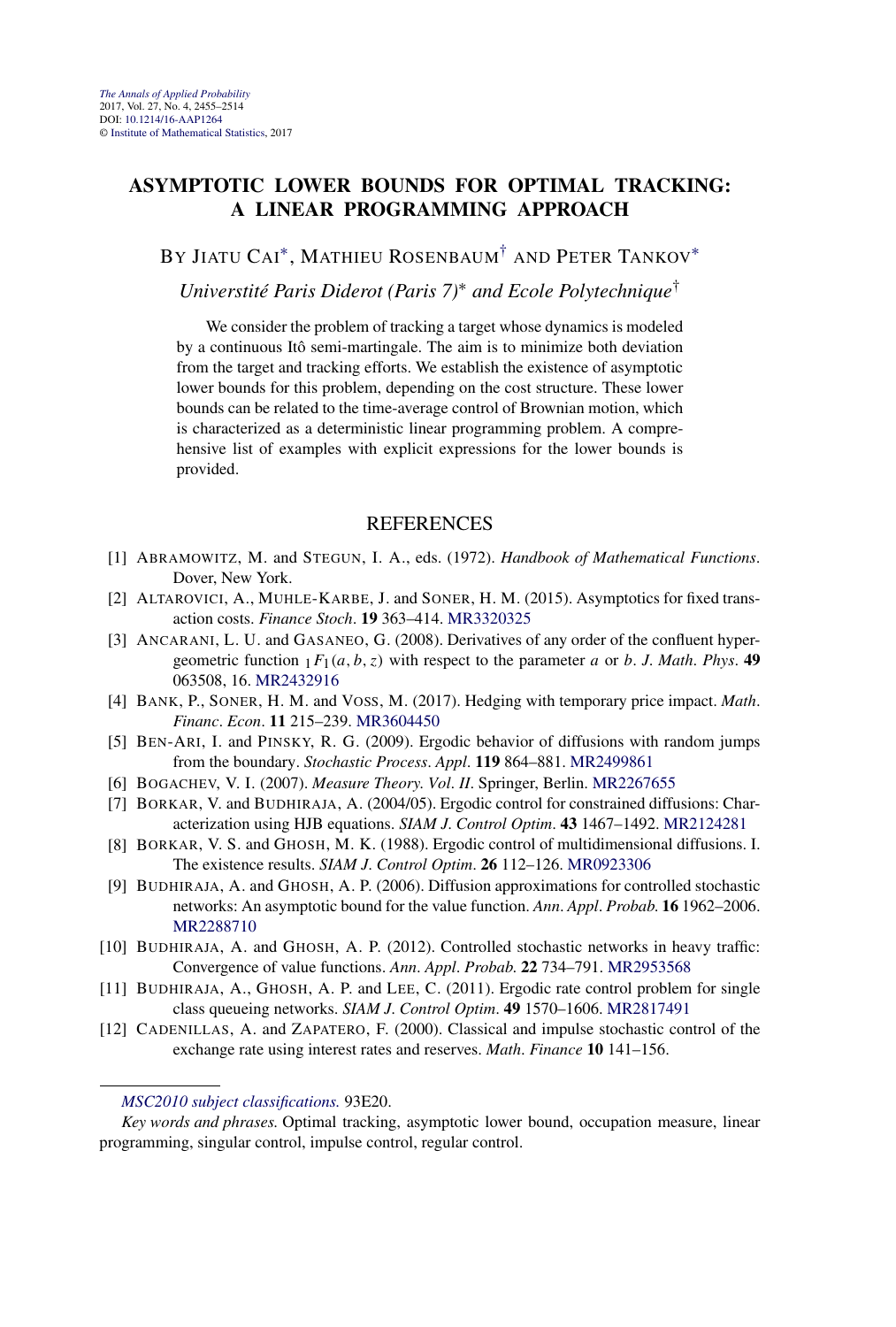- [13] CAI, J., ROSENBAUM, M. and TANKOV, P. (2016). Asymptotic optimal tracking: Feedback strategies. Preprint. Available at [arXiv:1603.09472.](http://arxiv.org/abs/arXiv:1603.09472)
- [14] DAI, J. G. and YAO, D. (2013). Brownian inventory models with convex holding cost, Part 1: Average-optimal controls. *Stoch*. *Syst*. **3** 442–499.
- [15] DUPUIS, P. and ELLIS, R. S. (2011). *A Weak Convergence Approach to the Theory of Large Deviations* **902**. Wiley, New York.
- [16] FUKASAWA, M. (2011). Asymptotically efficient discrete hedging. In *Stochastic Analysis with Financial Applications*. *Progress in Probability* **65** 331–346. Birkhäuser/Springer Basel AG, Basel. [MR3050797](http://www.ams.org/mathscinet-getitem?mr=3050797)
- [17] GOBET, E. and LANDON, N. (2014). Almost sure optimal hedging strategy. *Ann*. *Appl*. *Probab*. **24** 1652–1690.
- [18] GRIGORESCU, I. and KANG, M. (2002). Brownian motion on the figure eight. *J*. *Theoret*. *Probab*. **15** 817–844. [MR1922448](http://www.ams.org/mathscinet-getitem?mr=1922448)
- [19] GUASONI, P. and WEBER, M. (2012). Dynamic trading volume. Available at [www.ssrn.com.](http://www.ssrn.com)
- [20] GUASONI, P. and WEBER, M. (2015). Nonlinear price impact and portfolio choice. Available at [www.ssrn.com](http://www.ssrn.com).
- [21] GUASONI, P. and WEBER, M. (2015). Rebalancing multiple assets with mutual price impact. Available at [www.ssrn.com](http://www.ssrn.com).
- [22] HELMES, K., STOCKBRIDGE, R. H. and ZHU, C. (2014). Impulse control of standard Brownian motion: long-term average criterion. *System Modeling and Optimization*.
- [23] HYND, R. (2012). The eigenvalue problem of singular ergodic control. *Comm*. *Pure Appl*. *Math*. **LXV** 649–682.
- [24] JACK, A. and ZERVOS, M. (2006). Impulse and absolutely continuous ergodic control of onedimensional Itô diffusions. In *From Stochastic Calculus to Mathematical Finance*: *The Shiryaev Festschrift* (Y. Kabanov, R. Lipster and J. Stoyanov, eds.) 295–314. Springer, Berlin.
- [25] JACK, A. and ZERVOS, M. (2006). Impulse control of one-dimensional Itô diffusions with an expected and a pathwise ergodic criterion. *Appl*. *Math*. *Optim*. **54** 71–93. [MR2227624](http://www.ams.org/mathscinet-getitem?mr=2227624)
- [26] JACK, A. and ZERVOS, M. (2006). A singular control problem with an expected and a pathwise ergodic performance criterion. *J*. *Appl*. *Math*. *Stoch*. *Anal*. Art. ID 82538, 19. [MR2237170](http://www.ams.org/mathscinet-getitem?mr=2237170)
- [27] JACOD, J. and MÉMIN, J. (1981). Sur un type de convergence intermédiaire entre la convergence en loi et la convergence en probabilité. In *Séminaire de Probabilités XV* 1979*/*80 529–546.
- [28] JAKUBOWSKI, A. (1997). A non-Skorohod topology on the Skorohod space. *Electron*. *J*. *Probab*. **2** 1–21.
- [29] JANEČEK, K. and SHREVE, S. E. (2010). Futures trading with transaction costs. *Illinois J. Math*. **54** 1239–1284 (2012). [MR2981847](http://www.ams.org/mathscinet-getitem?mr=2981847)
- [30] KALLSEN, J. and LI, S. (2013). Portfolio optimization under small transaction costs: A convex duality approach. Preprint. Available at [arXiv:1309.3479.](http://arxiv.org/abs/arXiv:1309.3479)
- [31] KALLSEN, J. and MUHLE-KARBE, J. (2015). The general structure of optimal investment and consumption with small transaction costs. *Math*. *Finance* 1–38.
- [32] KARATZAS, I. (1983). A class of singular stochastic control problems. *Adv*. *in Appl*. *Probab*. **15** 225–254. [MR0698818](http://www.ams.org/mathscinet-getitem?mr=0698818)
- [33] KORN, R. (1999). Some applications of impulse control in mathematical finance. *Math*. *Methods Oper*. *Res*. **50** 493–518. [MR1731297](http://www.ams.org/mathscinet-getitem?mr=1731297)
- [34] KURTZ, T. G. (1991). Random time changes and convergence in distribution under the Meyer– Zheng conditions. *Ann*. *Probab*. 1010–1034.
- [35] KURTZ, T. G. and STOCKBRIDGE, R. H. (1998). Existence of Markov controls and characterization of optimal Markov controls. *SIAM J*. *Control Optim*. **36** 609–653.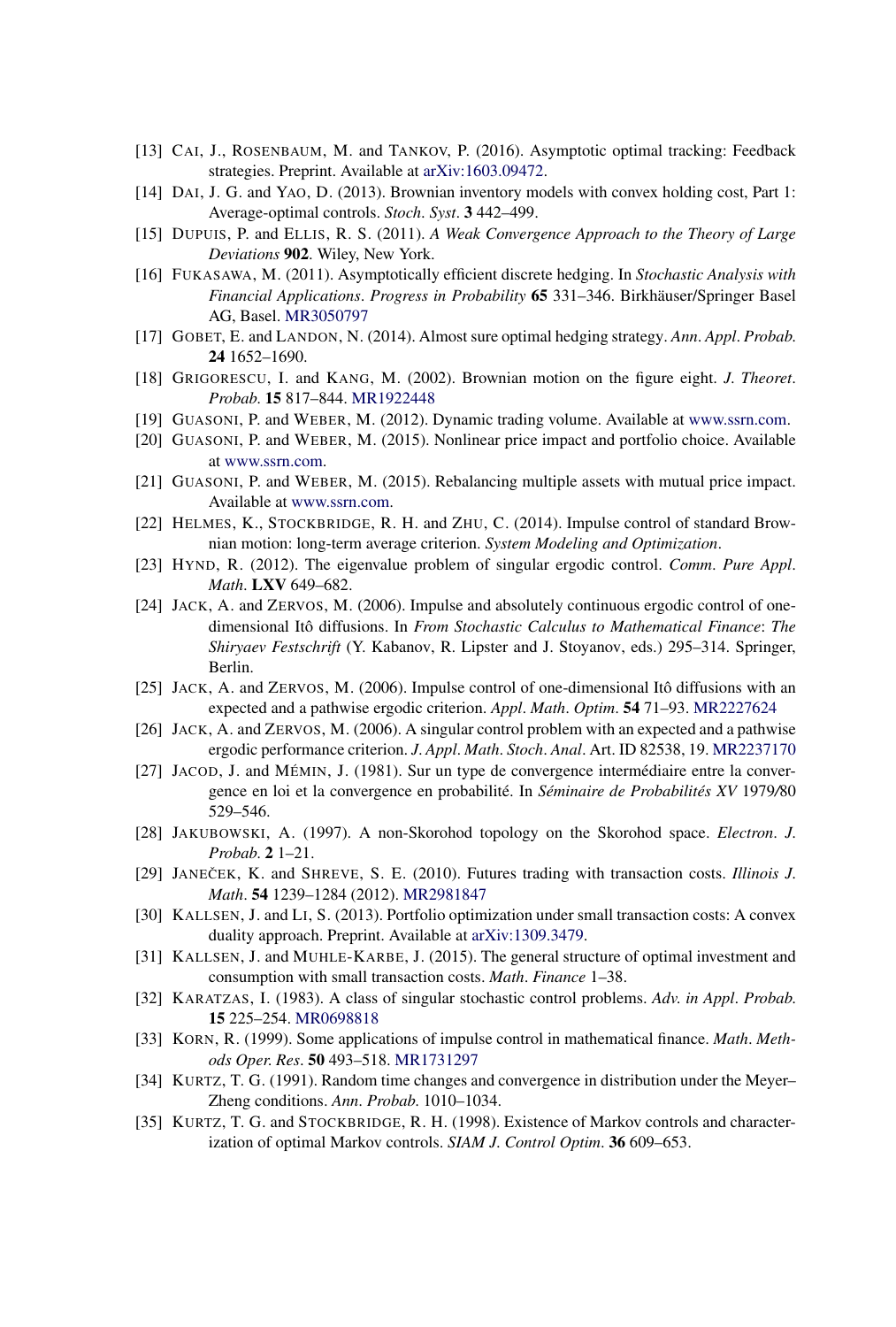- [36] KURTZ, T. G. and STOCKBRIDGE, R. H. (1999). Martingale problems and linear programs for singular control. In 37*th annual Allerton Conference on Communication Control and Computing*.
- [37] KURTZ, T. G. and STOCKBRIDGE, R. H. (2001). Stationary solutions and forward equations for controlled and singular martingale problems. *Electron*. *J*. *Probab*. **6** 1–52.
- [38] KURTZ, T. G. and STOCKBRIDGE, R. H. (2015). Linear programming formulations of singular stochastic control problems. Personal communication.
- [39] KUSHNER, H. J. (2001). *Heavy Traffic Analysis of Controlled Queueing and Communication Networks* **47**. Springer, Berlin.
- [40] KUSHNER, H. J. (2014). A partial history of the early development of continuous-time nonlinear stochastic systems theory. *Automatica* **50** 303–334.
- [41] KUSHNER, H. J. and MARTINS, L. F. (1993). Limit theorems for pathwise average cost per unit time problems for controlled queues in heavy traffic. *Stoch*. *Int*. *J*. *Probab*. *Stoch*. *Process*. **42** 25–51.
- [42] LIU, R., MUHLE-KARBE, J. and WEBER, M. (2014). Rebalancing with linear and quadratic costs. Preprint. Available at [arXiv:1402.5306](http://arxiv.org/abs/arXiv:1402.5306).
- [43] MENALDI, J. L., ROBIN, M. and TAKSAR, M. I. (1992). Singular ergodic control for multidimensional Gaussian processes. *Math*. *Control Signals Systems* **5** 93–114.
- [44] MOREAU, L., MUHLE-KARBE, J. and SONER, H. M. (2015). Trading with small price impact. *Math*. *Finance* **27** 350–400.
- [45] MUNDACA, G. and OKSENDAL, B. (1997). Optimal stochastic intervention control with application to the exchange rate. *J*. *Math*. *Econom*. **29** 225–243.
- [46] NAUJOKAT, F. and WESTRAY, N. (2011). Curve following in illiquid markets. *Math*. *Financ*. *Econ*. **4** 299–335.
- [47] ØKSENDAL, B. and SULEM, A. (2005). *Applied Stochastic Control of Jump Diffusions*. Springer, Berlin. [MR2109687](http://www.ams.org/mathscinet-getitem?mr=2109687)
- [48] PLISKA, S. R. and SUZUKI, K. (2004). Optimal tracking for asset allocation with fixed and proportional transaction costs. *Quant*. *Finance* **4** 233–243. [MR2055959](http://www.ams.org/mathscinet-getitem?mr=2055959)
- [49] POSSAMAÏ, D., SONER, H. M. and TOUZI, N. (2015). Homogenization and asymptotics for small transaction costs: The multidimensional case. *Comm*. *Partial Differential Equations*  $1-42.$
- [50] REVUZ, D. and YOR, M. (1999). *Continuous Martingales and Brownian Motion*. Springer, Berlin.
- [51] ROGERS, L. C. and SINGH, S. (2010). The cost of illiquidity and its effects on hedging. *Math*. *Finance* **20** 597–615.
- [52] ROSENBAUM, M. and TANKOV, P. (2014). Asymptotically optimal discretization of hedging strategies with jumps. *Ann*. *Appl*. *Probab*. **24** 1002–1048.
- [53] SONER, H. M. and TOUZI, N. (2013). Homogenization and asymptotics for small transaction costs. *SIAM J*. *Control Optim*. **51** 2893–2921.
- [54] WHALLEY, A. and WILMOTT, P. (1997). An asymptotic analysis of an optimal hedging model for option pricing with transaction costs. *Math*. *Finance* **7** 307–324.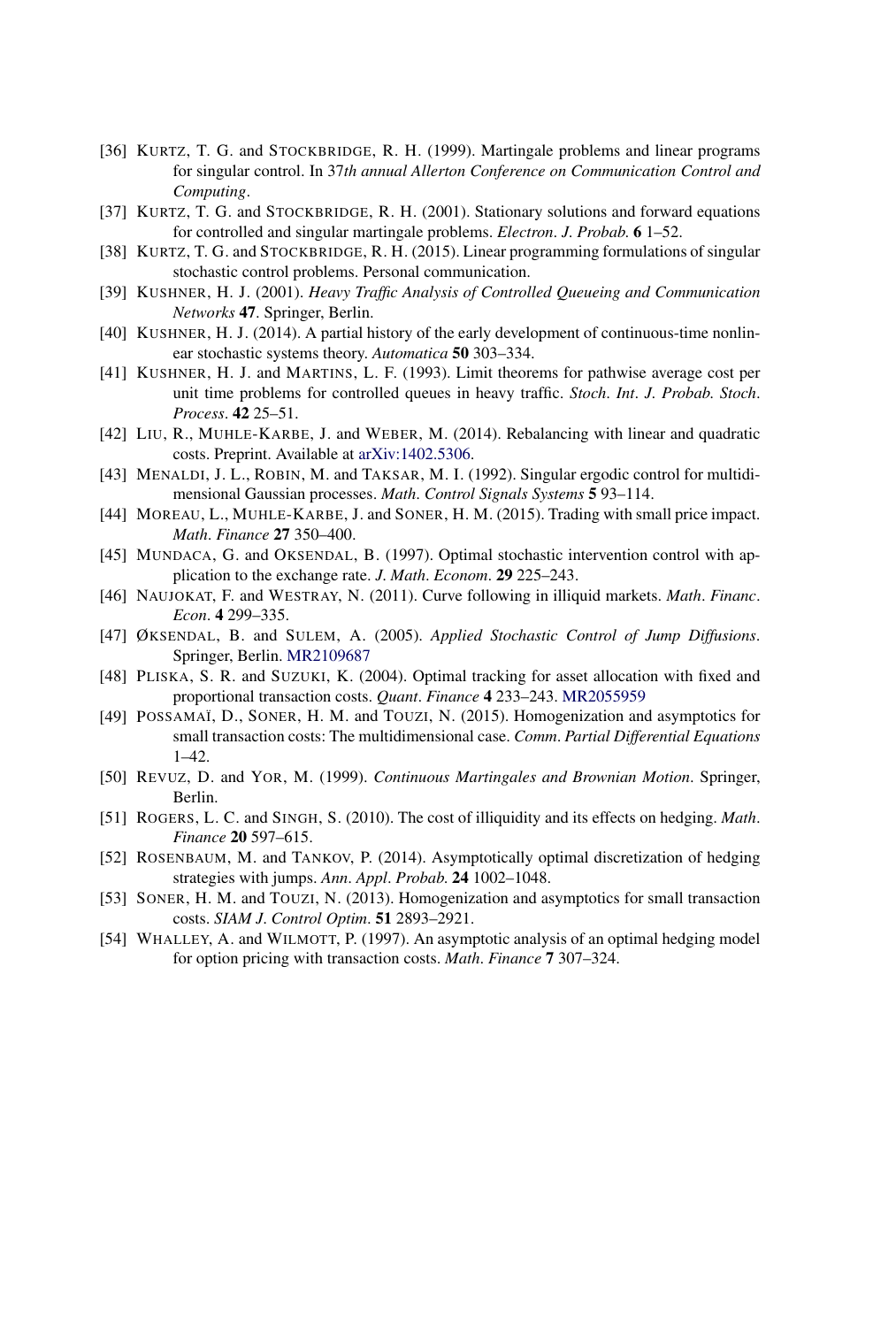# **MINIMAX OPTIMALITY IN ROBUST DETECTION OF A DISORDER TIME IN DOUBLY-STOCHASTIC POISSON PROCESSES**

# BY NICOLE EL KAROUI[∗](#page-1-0), STÉPHANE LOISEL[†](#page-1-0) AND YAHIA SALHI[†](#page-1-0)

## *Université Pierre et Marie Currie*<sup>∗</sup> *and Université Claude Bernard Lyon 1*†

We consider the minimax quickest detection problem of an unobservable time of proportional change in the intensity of a doubly-stochastic Poisson process. We seek a stopping rule that minimizes the robust Lorden criterion, formulated in terms of the number of events until detection, both for the worst-case delay and the false alarm constraint. This problem, introduced by Page [*Biometrika* **41** (1954) 100–115], has received more attention in the continuous path framework (for Wiener processes) than for point processes, where optimality results only concern the Bayesian framework [In *Advances in Finance and Stochastics* (2002) 295–312, Springer, Berlin]. We prove the CUSUM optimality conjectured but not solved for the Poisson case of the CUSUM strategy in the general setting of the stochastic intensity framework. We use finite variation calculus and elementary martingale properties to characterize the performance functions of the CUSUM stopping rule in terms of scale functions. These are solutions of some delayed differential equations that can be solved simply. The case of detecting a decline in intensity is easier to study, because the performance functions are continuous. In the case of a rise where the performance functions are not continuous, differential calculus requires using a discontinuous local time at the discontinuity level, difficult to estimate. The conjecture was considered proven by the community, but the proof was still lacking for this reason. Some numerical considerations are provided at the end of the article.

- [1] ASMUSSEN, S. (2003). *Applied Probability and Queues*: *Stochastic Modelling and Applied Probability*, 2nd ed. *Applications of Mathematics* (*New York*) **51**. Springer, New York. [MR1978607](http://www.ams.org/mathscinet-getitem?mr=1978607)
- [2] ASMUSSEN, S. and ALBRECHER, H. (2010). *Ruin Probabilities*, 2nd ed. *Advanced Series on Statistical Science & Applied Probability* **14**. World Scientific, Hackensack, NJ. [MR2766220](http://www.ams.org/mathscinet-getitem?mr=2766220)
- [3] BARRIEU, P., BENSUSAN, H., EL KAROUI, N., HILLAIRET, C., LOISEL, S., RAVANELLI, C. and SALHI, Y. (2012). Understanding, modelling and managing longevity risk: Key issues and main challenges. *Scand*. *Actuar*. *J*. **2012** 203–231. [MR2971988](http://www.ams.org/mathscinet-getitem?mr=2971988)
- [4] BASSEVILLE, M. and NIKIFOROV, I. V. (1986). *Detection of Abrupt Changes in Signals and Dynamics Systems*. Springer, Berlin.

*[MSC2010 subject classifications.](http://www.ams.org/mathscinet/msc/msc2010.html)* Primary 62L15; secondary 97M30.

*Key words and phrases.* Change-point, robust sequential detection, doubly stochastic Poisson process.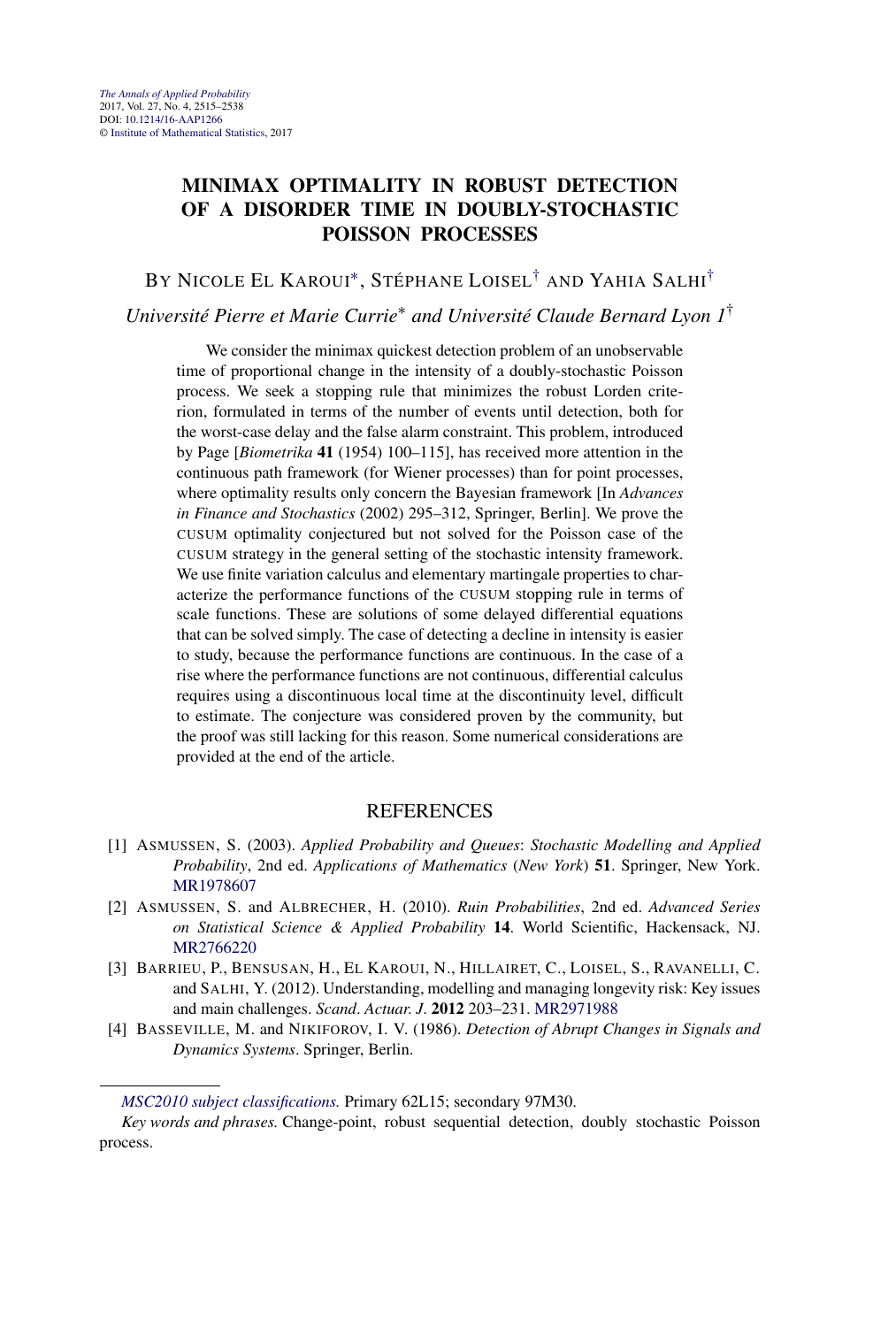- [5] BEIBEL, M. (1996). A note on Ritov's Bayes approach to the minimax property of the cusum procedure. *Ann*. *Statist*. **24** 1804–1812. [MR1416661](http://www.ams.org/mathscinet-getitem?mr=1416661)
- [6] BERTOIN, J. (1998). *Lévy Processes*. *Cambridge Tracts in Mathematics* **121**. Cambridge Univ. Press, Cambridge. [MR1406564](http://www.ams.org/mathscinet-getitem?mr=1406564)
- [7] DELUCIA, J. and POOR, H. V. (1997). Performance analysis of sequential tests between Poisson processes. *IEEE Trans*. *Inform*. *Theory* **43** 221–238. [MR1426247](http://www.ams.org/mathscinet-getitem?mr=1426247)
- [8] DVORETZKY, A., KIEFER, J. and WOLFOWITZ, J. (1953). Sequential decision problems for processes with continuous time parameter. Testing hypotheses. *Ann*. *Math*. *Stat*. **24** 254– 264. [MR0054911](http://www.ams.org/mathscinet-getitem?mr=0054911)
- [9] GRANDELL, J. (1976). *Doubly Stochastic Poisson Processes*. *Lecture Notes in Mathematics* **529**. Springer, Berlin. [MR0433591](http://www.ams.org/mathscinet-getitem?mr=0433591)
- [10] HASTIE, T., TIBSHIRANI, R. and FRIEDMAN, J. (2009). *The Elements of Statistical Learning*: *Data Mining*, *Inference*, *and Prediction*, 2nd ed. Springer, New York. [MR2722294](http://www.ams.org/mathscinet-getitem?mr=2722294)
- [11] IRWIN, J. O. (1927). On the frequency distribution of the means of samples from a population having any law of frequency with finite moments, with special reference to Pearson's Type II. *Biometrika* 225–239.
- [12] KYPRIANOU, A. (2014). *Fluctuations of Lévy Processes with Applications*: *Introductory Lectures*, 2nd ed. Springer, Berlin.
- [13] LORDEN, G. (1971). Procedures for reacting to a change in distribution. *Ann*. *Math*. *Stat*. **42** 1897–1908. [MR0309251](http://www.ams.org/mathscinet-getitem?mr=0309251)
- [14] MEI, Y., HAN, S. W. and TSUI, K. L. (2011). Early detection of a change in Poisson rate after accounting for population size effects. *Statist*. *Sinica* **21** 597–624.
- [15] MOUSTAKIDES, G. V. (1986). Optimal stopping times for detecting changes in distributions. *Ann*. *Statist*. **14** 1379–1387.
- [16] MOUSTAKIDES, G. V. (2002). Performance of CUSUM tests for detecting changes in continuous time processes. In *Proceedings of the* 2002 *IEEE International Symposium on Information Theory* 186.
- [17] MOUSTAKIDES, G. V. (2004). Optimality of the CUSUM procedure in continuous time. *Ann*. *Statist*. **32** 302–315.
- [18] MOUSTAKIDES, G. V. (2007). CUSUM techniques for sequential change detection. Lecture Notes in Probability, Course 8201, Columbia University, New York.
- [19] PAGE, E. S. (1954). Continuous inspection schemes. *Biometrika* **41** 100–115. [MR0088850](http://www.ams.org/mathscinet-getitem?mr=0088850)
- [20] PESKIR, G. and SHIRYAEV, A. N. (2002). Solving the Poisson disorder problem. In *Advances in Finance and Stochastics* 295–312. Springer, Berlin.
- [21] PICARD, P. and LEFÈVRE, C. (1997). The probability of ruin in finite time with discrete claim size distribution. *Scand*. *Actuar*. *J*. **1997** 58–69. [MR1929384](http://www.ams.org/mathscinet-getitem?mr=1929384)
- [22] PISTORIUS, M. R. (2004). On exit and ergodicity of the spectrally one-sided Lévy process reflected at its infimum. *J*. *Theoret*. *Probab*. **17** 183–220. [MR2054585](http://www.ams.org/mathscinet-getitem?mr=2054585)
- [23] POOR, H. V. (1998). Quickest detection with exponential penalty for delay. *Ann*. *Statist*. **26** 2179–2205.
- [24] POOR, H. V. and HADJILIADIS, O. (2009). *Quickest Detection*. Cambridge Univ. Press, Cambridge.
- [25] RULLIÈRE, D. and LOISEL, S. (2004). Another look at the Picard–Lefèvre formula for finitetime ruin probabilities. *Insurance Math*. *Econom*. **35** 187–203.
- [26] SHIRYAEV, A. N. (1996). Minimax optimality of the method of cumulative sums (CUSUM) in the case of continuous time. *Russian Math*. *Surveys* **51** 750–751.
- [27] SHIRYAEV, A. N. (2009). On stochastic models and optimal methods in the quickest detection problems. *Theory Probab*. *Appl*. **53** 385–401.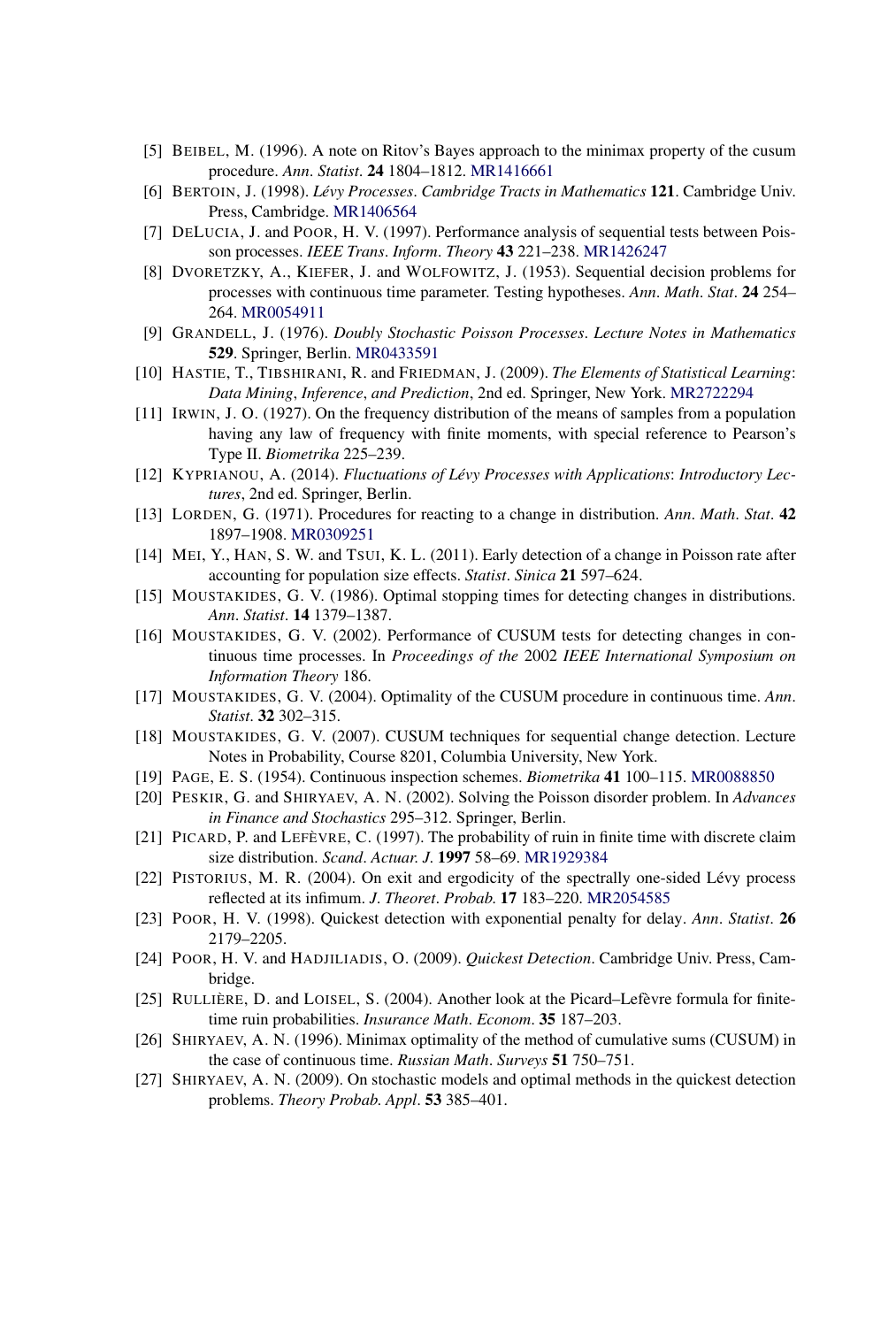# **NONEXTENSIVE CONDENSATION IN REINFORCED BRANCHING PROCESSES**<sup>1</sup>

# BY STEFFEN DEREICH<sup>\*</sup>, CÉCILE MAILLER<sup>[†](#page-1-0)</sup> AND PETER MÖRTERS<sup>†</sup>

# *Westfälische Wilhelms-Universität Münster*<sup>∗</sup> *and University of Bath*†

We study a class of branching processes in which a population consists of immortal individuals equipped with a fitness value. Individuals produce offspring with a rate given by their fitness, and offspring may either belong to the same family, sharing the fitness of their parent, or be founders of new families, with a fitness sampled from a fitness distribution  $\mu$ . Examples that can be embedded in this class are stochastic house-of-cards models, urn models with reinforcement and the preferential attachment tree of Bianconi and Barabási. Our focus is on the case when the fitness distribution  $\mu$  has bounded support and regularly varying tail at the essential supremum. In this case, there exists a condensation phase, in which asymptotically a proportion of mass in the empirical fitness distribution of the overall population condenses in the maximal fitness value. Our main results describe the asymptotic behaviour of the size and fitness of the largest family at a given time. In particular, we show that as time goes to infinity the size of the largest family is always negligible compared to the overall population size. This implies that condensation, when it arises, is nonextensive and emerges as a collective effort of several families none of which can create a condensate on its own. Our result disproves claims made in the physics literature in the context of preferential attachment trees.

- [1] ATHREYA, K. B. and KARLIN, S. (1968). Embedding of urn schemes into continuous time Markov branching processes and related limit theorems. *Ann*. *Math*. *Stat*. **39** 1801–1817. [MR0232455](http://www.ams.org/mathscinet-getitem?mr=0232455)
- [2] ATHREYA, K. B. and NEY, P. E. (1972). *Branching Processes*. *Die Grundlehren der mathematischen Wissenschaften* **196**. Springer, New York–Heidelberg. [MR0373040](http://www.ams.org/mathscinet-getitem?mr=0373040)
- [3] BHAMIDI, S. Universal techniques to analyze preferential attachment trees: Global and local analysis. Preprint, available at <http://www.unc.edu/~bhamidi/>.
- [4] BIANCONI, G. and BARABÁSI, A.-L. (2001). Bose–Einstein condensation in complex networks. *Phys*. *Rev*. *Lett*. **86** 5632–5635.
- [5] BINGHAM, N. H., GOLDIE, C. M. and TEUGELS, J. L. (1987). *Regular Variation*. *Encyclopedia of Mathematics and Its Applications* **27**. Cambridge Univ. Press, Cambridge. [MR0898871](http://www.ams.org/mathscinet-getitem?mr=0898871)
- [6] BORGS, C., CHAYES, J., DASKALAKIS, C. and ROCH, S. (2007). First to market is not everything: An analysis of preferential attachment with fitness. In *STOC'*07*—Proceedings*

*[MSC2010 subject classifications.](http://www.ams.org/mathscinet/msc/msc2010.html)* Primary 60J80; secondary 05C82, 60G70.

*Key words and phrases.* Network, preferential attachment, Bianconi–Barabási model, genetics, house-of-cards model, selection and mutation, urn model, reinforcement, non-Malthusian branching, Crump–Mode–Jagers process, condensation.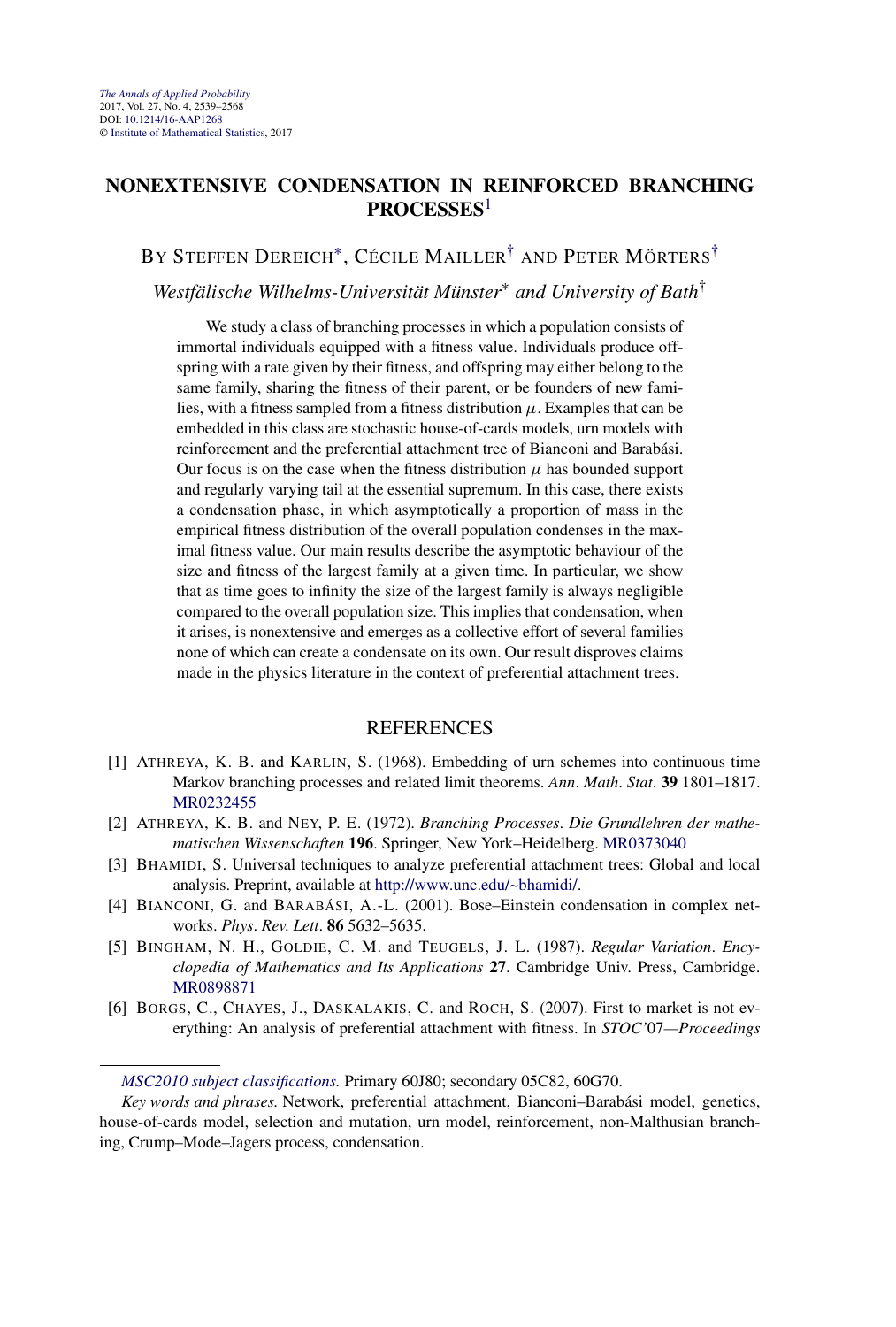*of the* 39*th Annual ACM Symposium on Theory of Computing* 135–144. ACM, New York. See [arXiv:0710.4982](http://arxiv.org/abs/arXiv:0710.4982) for a long version. [MR2402437](http://www.ams.org/mathscinet-getitem?mr=2402437)

- [7] CHUNG, F., HANDJANI, S. and JUNGREIS, D. (2003). Generalizations of Polya's urn problem. *Ann*. *Comb*. **7** 141–153. [MR1994572](http://www.ams.org/mathscinet-getitem?mr=1994572)
- [8] COLLEVECCHIO, A., COTAR, C. and LICALZI, M. (2013). On a preferential attachment and generalized Pólya's urn model. *Ann*. *Appl*. *Probab*. **23** 1219–1253. [MR3076683](http://www.ams.org/mathscinet-getitem?mr=3076683)
- [9] DEREICH, S. (2016). Preferential attachment with fitness: Unfolding the condensate. *Electron*. *J*. *Probab*. **21** Paper No. 3, 38. [MR3485345](http://www.ams.org/mathscinet-getitem?mr=3485345)
- [10] DEREICH, S., MAILLER, C. and MÖRTERS, P. Traveling waves in reinforced branching processes. In preparation.
- [11] DEREICH, S. and MÖRTERS, P. (2013). Emergence of condensation in Kingman's model of selection and mutation. *Acta Appl*. *Math*. **127** 17–26.
- [12] DEREICH, S. and ORTGIESE, M. (2014). Robust analysis of preferential attachment models with fitness. *Combin*. *Probab*. *Comput*. **23** 386–411. [MR3189418](http://www.ams.org/mathscinet-getitem?mr=3189418)
- [13] GODRÈCHE, C. and LUCK, J. M. (2010). On leaders and condensates in a growing network. *J*. *Stat*. *Mech*. *Theory Exp*. **07** P07031.
- [14] HODGINS-DAVIS, A., RICE, D. P. and TOWNSEND, J. P. (2015). Gene expression evolves under a house-of-cards model of stabilizing selection. *Mol*. *Biol*. *Evol*. DOI[:10.1093/molbev/msv094.](http://dx.doi.org/10.1093/molbev/msv094)
- [15] JANSON, S. (2004). Functional limit theorems for multitype branching processes and generalized Pólya urns. *Stochastic Process*. *Appl*. **110** 177–245. [MR2040966](http://www.ams.org/mathscinet-getitem?mr=2040966)
- [16] KINGMAN, J. F. C. (1978). A simple model for the balance between selection and mutation. *J*. *Appl*. *Probab*. **15** 1–12. [MR0465272](http://www.ams.org/mathscinet-getitem?mr=0465272)
- [17] KOMJÁTHY, J. Explosive Crump–Mode–Jagers branching processes. Preprint, [arXiv:1602.01657](http://arxiv.org/abs/arXiv:1602.01657).
- [18] NERMAN, O. (1981). On the convergence of supercritical general (C–M–J) branching processes. *Z*. *Wahrsch*. *Verw*. *Gebiete* **57** 365–395. [MR0629532](http://www.ams.org/mathscinet-getitem?mr=0629532)
- [19] PEMANTLE, R. (2007). A survey of random processes with reinforcement. *Probab*. *Surv*. **4** 1–79. [MR2282181](http://www.ams.org/mathscinet-getitem?mr=2282181)
- [20] RESNICK, S. I. (1987). *Extreme Values*, *Regular Variation*, *and Point Processes*. *Applied Probability*. *A Series of the Applied Probability Trust* **4**. Springer, New York. [MR0900810](http://www.ams.org/mathscinet-getitem?mr=0900810)
- [21] VAN DEN BERG, M., LEWIS, J. T. and PULÉ, J. V. (1986). A general theory of Bose–Einstein condensation. *Helv*. *Phys*. *Acta* **59** 1271–1288. [MR0872971](http://www.ams.org/mathscinet-getitem?mr=0872971)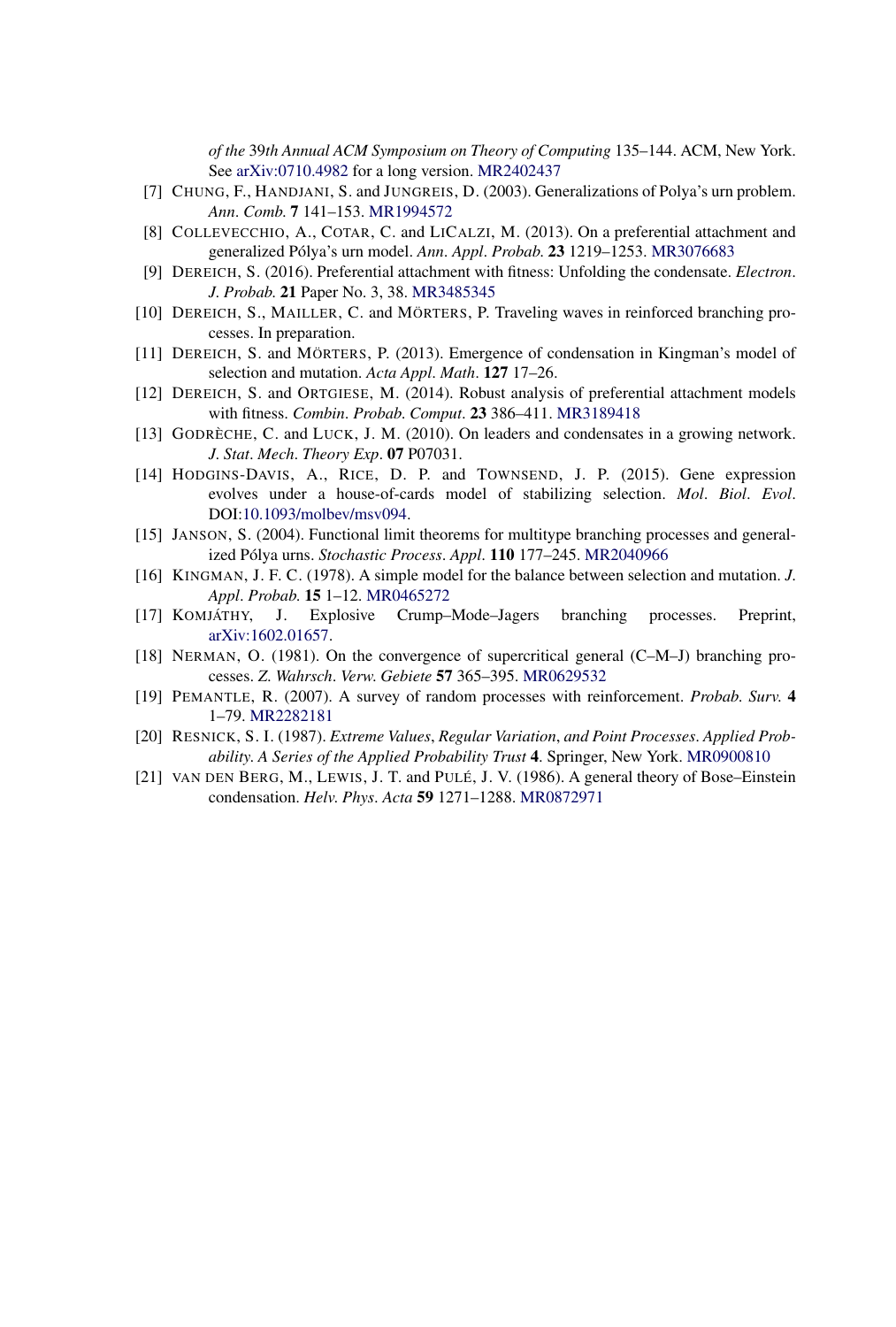# **STRUCTURES IN SUPERCRITICAL SCALE-FREE PERCOLATION**

# BY MARKUS HEYDENREICH<sup>\*</sup>, TIM HULSHOF<sup>[†,](#page-5-0) 1</sup> AND JOOST JORRITSMA<sup>[†](#page-5-0)</sup>

*Ludwig-Maximilians-Universität München*∗ *and Eindhoven University of Technology*†

Scale-free percolation is a percolation model on  $\mathbb{Z}^d$  which can be used to model real-world networks. We prove bounds for the graph distance in the regime where vertices have infinite degrees. We fully characterize transience versus recurrence for dimension 1 and 2 and give sufficient conditions for transience in dimension 3 and higher. Finally, we show the existence of a hierarchical structure for parameters where vertices have degrees with infinite variance and obtain bounds on the cluster density.

- [1] AIELLO, W., BONATO, A., COOPER, C., JANSSEN, J. and PRAŁAT, P. (2008). A spatial web graph model with local influence regions. *Internet Math*. **5** 175–196. [MR2560268](http://www.ams.org/mathscinet-getitem?mr=2560268)
- [2] BARABÁSI, A.-L. (2015). *Network Science*. Cambridge Univ. Press, Cambridge. Available at <http://barabasi.com/networksciencebook/>.
- [3] BENJAMINI, I., KESTEN, H., PERES, Y. and SCHRAMM, O. (2011). Geometry of the uniform spanning forest: Transitions in dimensions 4*,* 8*,* 12*,...* [MR2123930]. In *Selected Works of Oded Schramm*. *Volume* 1, 2. *Sel*. *Works Probab*. *Stat*. 751–777. Springer, New York. [MR2883391](http://www.ams.org/mathscinet-getitem?mr=2883391)
- [4] BERGER, N. (2002). Transience, recurrence and critical behavior for long-range percolation. *Comm*. *Math*. *Phys*. **226** 531–558. Corrected proof of Lemma 2.3 at [arXiv:math/](http://arxiv.org/abs/arXiv:math/0110296v3) [0110296v3](http://arxiv.org/abs/arXiv:math/0110296v3). [MR1896880](http://www.ams.org/mathscinet-getitem?mr=1896880)
- [5] BISKUP, M. (2004). On the scaling of the chemical distance in long-range percolation models. *Ann*. *Probab*. **32** 2938–2977. [MR2094435](http://www.ams.org/mathscinet-getitem?mr=2094435)
- [6] BRINGMANN, K., KEUSCH, R. and LENGLER, J. (2016). Average distance in a general class of scale-free networks with underlying geometry. Preprint. Available at [arXiv:1602.05712](http://arxiv.org/abs/arXiv:1602.05712)  $[cs.SI]$ .
- [7] BRINGMANN, K., KEUSCH, R. and LENGLER, J. (2016). Geometric inhomogeneous random graphs. Preprint. Available at [arXiv:1511.00576](http://arxiv.org/abs/arXiv:1511.00576) [cs.DM].
- [8] CARRINGTON, P., SCOTT, J. and WASSERMAN, S. (2005). *Models and Methods in Social Network Analysis*. *Structural Analysis in the Social Sciences*. Cambridge Univ. Press. Cambridge.
- [9] DEIJFEN, M., VAN DER HOFSTAD, R. and HOOGHIEMSTRA, G. (2013). Scale-free percolation. *Ann*. *Inst*. *Henri Poincaré Probab*. *Stat*. **49** 817–838. [MR3112435](http://www.ams.org/mathscinet-getitem?mr=3112435)
- [10] DEPREZ, P., HAZRA, R. S. and WÜTHRICH, M. V. (2015). Inhomogeneous long-range percolation for real-life network modeling. *Risks* **3** 1.
- [11] FLAXMAN, A. D., FRIEZE, A. M. and VERA, J. (2006). A geometric preferential attachment model of networks. *Internet Math*. **3** 187–206.

*[MSC2010 subject classifications.](http://www.ams.org/mathscinet/msc/msc2010.html)* 60K35, 05C80, 82B20.

*Key words and phrases.* Percolation, random graphs, scale-free network, real-world network modeling, graph distance, hierarchical clustering, transience versus recurrence.